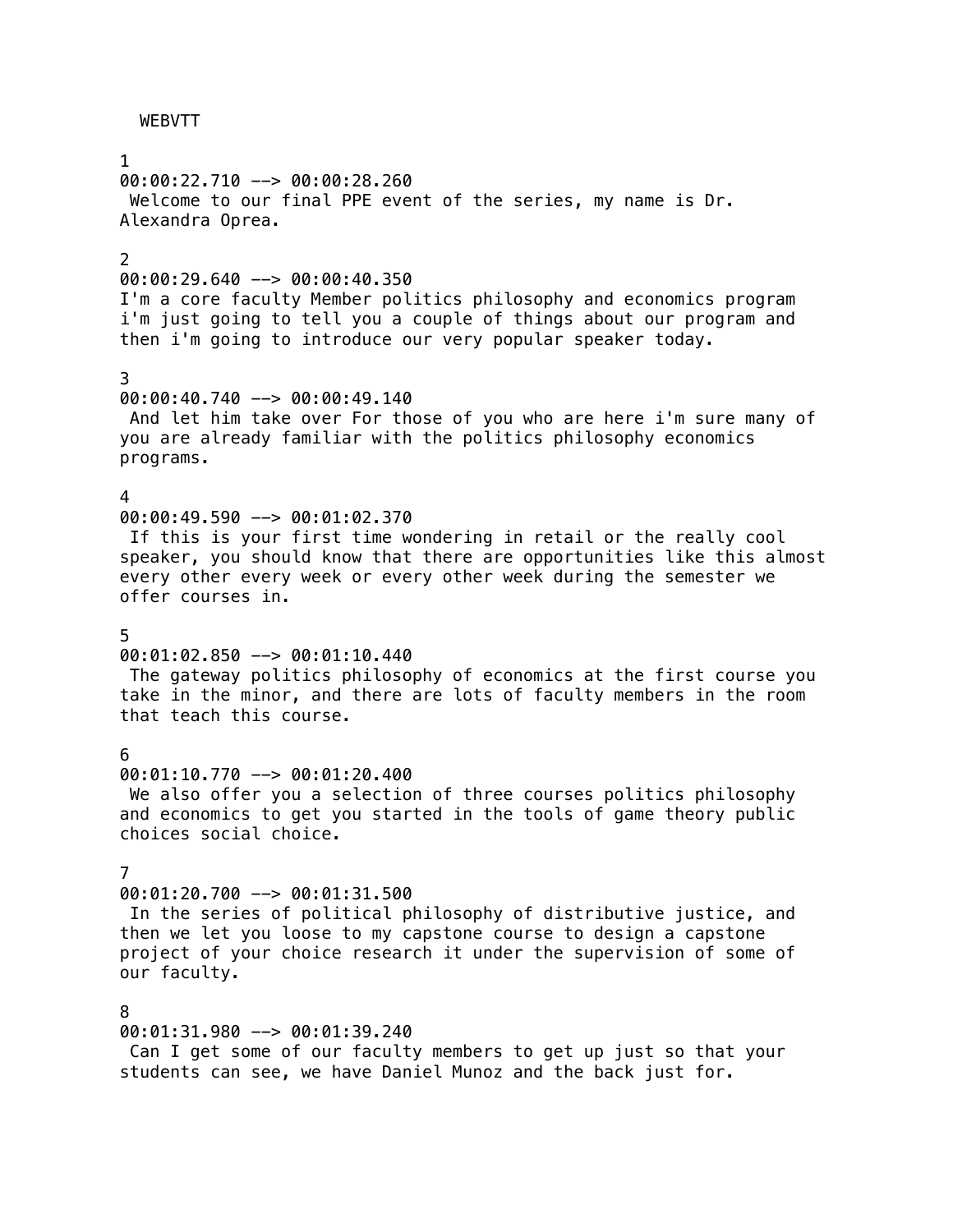| 9<br>$00:01:43.380$ --> $00:01:44.430$<br>experts.                                                                                                                                                                                                                                                                    |
|-----------------------------------------------------------------------------------------------------------------------------------------------------------------------------------------------------------------------------------------------------------------------------------------------------------------------|
| 10<br>$00:01:47.550$ --> $00:01:58.740$<br>Did I yeah Thank you very much, if you and myself to know more about<br>the kinds of things being offered and you are welcome to.                                                                                                                                          |
| 11<br>$00:01:59.310$ --> $00:02:05.520$<br>Ask any of our faculty members, we also offer reading groups, both<br>for current undergraduates and for alumni.                                                                                                                                                           |
| 12<br>$00:02:05.970$ --> $00:02:18.990$<br>And this semester, one of our reading groups was on the book<br>grandstanding by Professor random warranty if you're interested in<br>these sorts of reading books at once a week over delicious food and<br>discuss chapters from a book over the course of the Semester. |
| 13<br>$00:02:19.770$ --> $00:02:24.810$<br>So I hope you'll be interested in getting in touch and learning more<br>about our program that courses.                                                                                                                                                                    |
| 14<br>$00:02:25.320$ --> $00:02:37.410$<br>It is my absolute pleasure today to introduce our guest speaker this<br>is Professor Brandon Warmke is an associate professor of philosophy at<br>Bowling Green University, he is                                                                                          |
| 15<br>$00:02:38.130$ --> $00:02:47.910$<br>well known for the book grandstanding the use and abuse of moral top<br>that came out in 2020 but it's been the subject of to reading groups<br>and multiple courses that you will then see already                                                                        |
| 16<br>$00:02:48.330$ --> $00:02:58.050$<br>As well as subject to national attention covered by the huffington<br>post, the New York Times, the Atlantic scientific American hearts box.                                                                                                                               |
| 17<br>$00:02:58.290$ --> $00:03:04.320$<br>And the Guardian social being translated in the range of languages<br>and people in Portuguese and, most recently Korean.                                                                                                                                                  |
| 18<br>$00:03:04.920$ --> $00:03:17.070$                                                                                                                                                                                                                                                                               |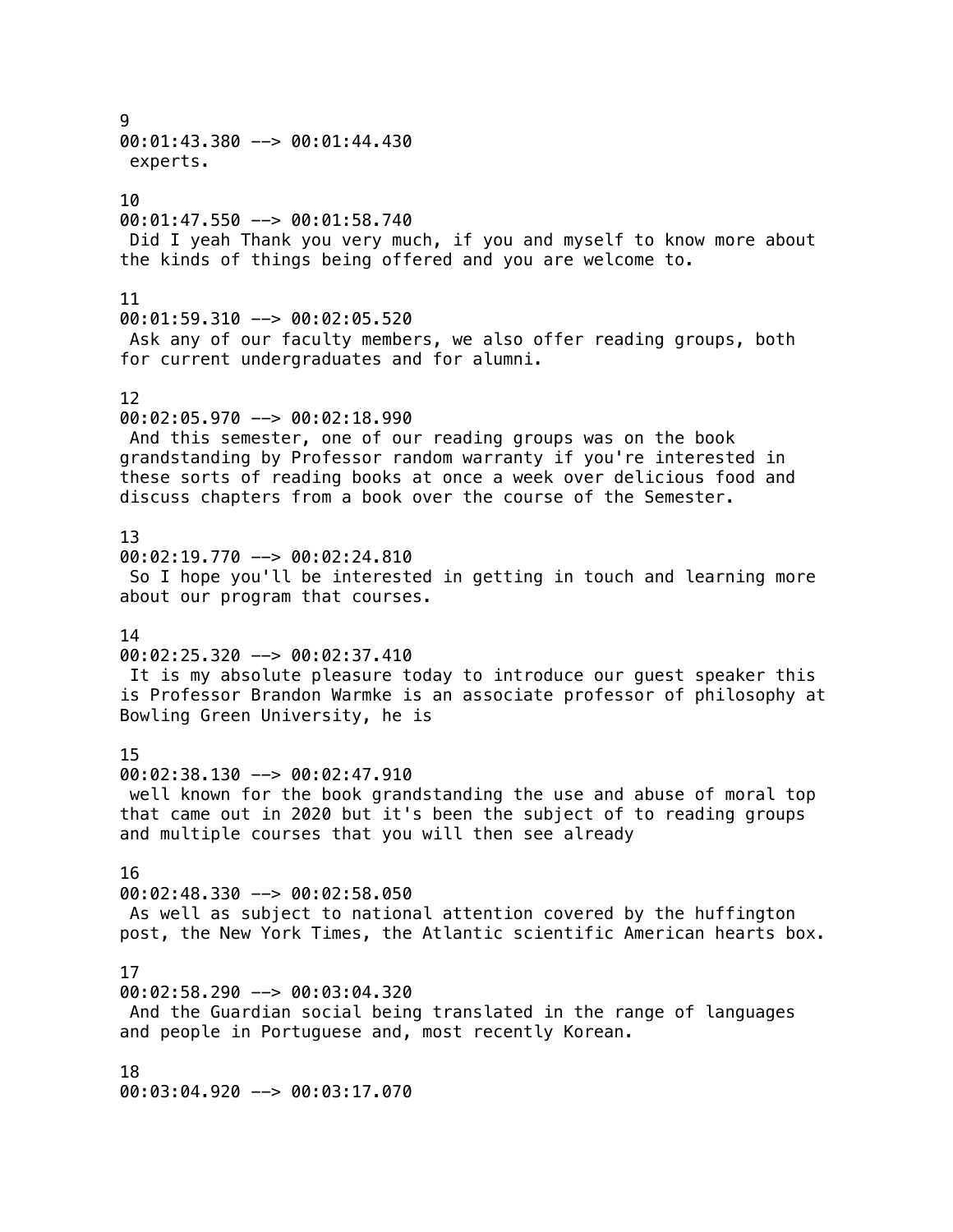And he has also edited a volume on forgiveness and its moral dimensions and has written on the topic of forgiveness Bradley and is currently in the process of writing a book with his co author justin tosi. 19 00:03:17.460 --> 00:03:28.950 On the merits of minding your own business without further ado, let me welcome Professor one key to give this talk don't block the exits and in keeping with that talk, please don't block the fire exits. 20 00:03:45.900 --> 00:03:47.040 Thank you so much. 21 00:03:50.430 --> 00:03:51.180 For. 22  $00:03:52.620$  -->  $00:03:58.170$  Your somebody here it's really flattering and i'd like to take a photo if you don't mind. 23 00:03:59.250 --> 00:04:02.670 um so I can brag about your PPE Program.  $24$ 00:04:03.780 --> 00:04:04.650 yeah. 25 00:04:07.680 --> 00:04:11.790 123 you can wait who's the hauler way. 26 00:04:18.600 --> 00:04:19.650 My apologies to those. 27 00:05:08.190 --> 00:05:08.760 Okay. 28 00:05:10.230 --> 00:05:12.780 i'm sorry my bad side. 29 00:05:15.480 --> 00:05:19.170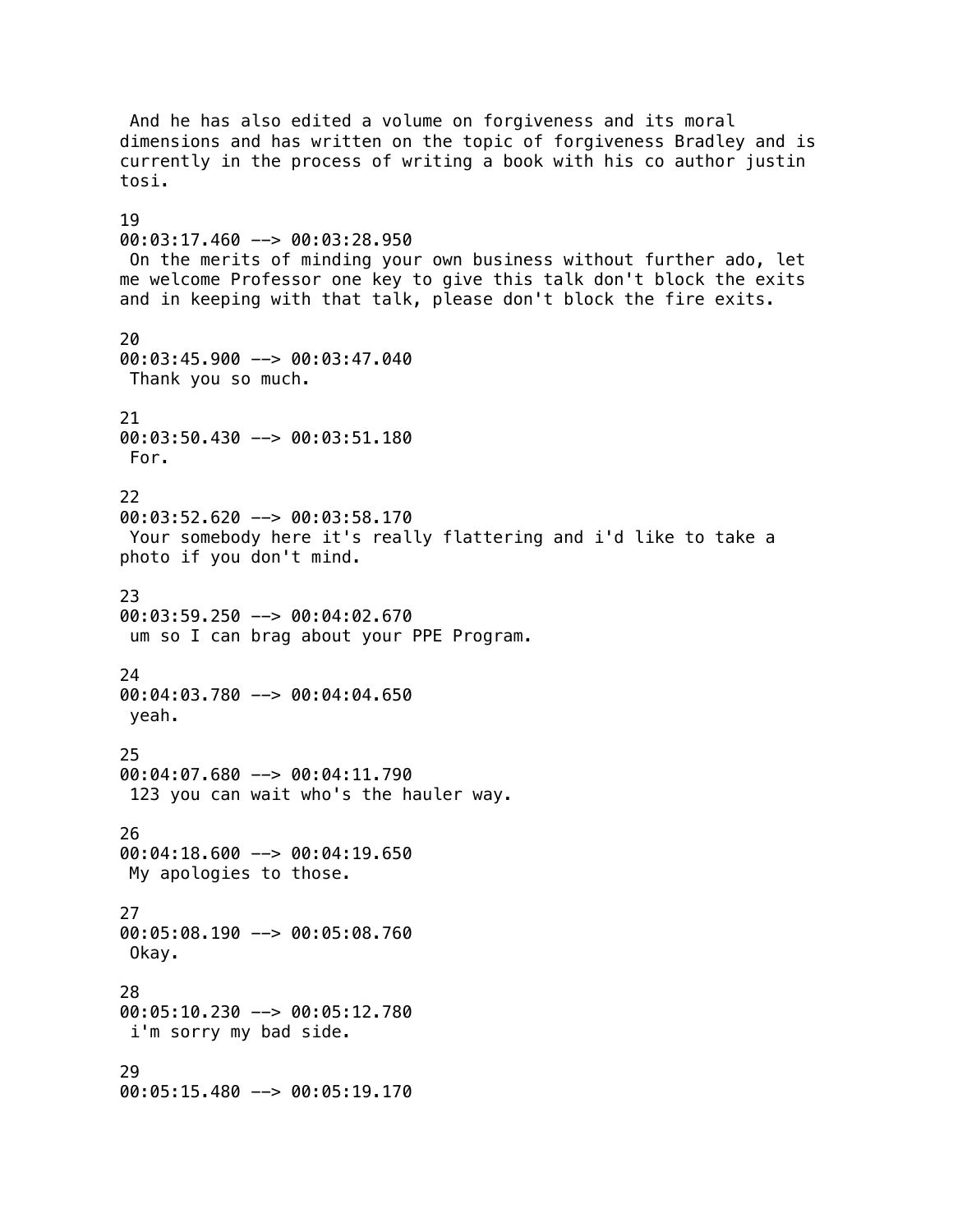I want to thank you and PPE for. 30 00:05:20.220 --> 00:05:22.740 Having me, especially Professor Sayre-McCord. 31 00:05:24.000 --> 00:05:24.900 Thank you so much. 32 00:05:28.620 --> 00:05:44.430 Thank you so much for having me i'm very happy to be here i'm a big supporter of PPE programs I teach in one myself, I think the virtually all of our social and political problems are extremely complex. 33 00:05:45.570 --> 00:05:53.280 And, to the extent that you get a handle on these problems at all we have to use interdisciplinary tools, I hope, what I have stayed tonight. 34 00:05:54.360 --> 00:05:55.260 is in that spirit. 35 00:05:56.460 --> 00:05:58.560 Of what I want to talk about tonight. 36 00:06:01.980 --> 00:06:07.860 is how we should treat people who change their minds about moral, political. 37 00:06:10.650 --> 00:06:18.420 Now some of us here may have never changed their minds about moral and political matters a little unsettled so publicly. 38 00:06:19.770 --> 00:06:21.720 So this talk may not be for you. 39 00:06:23.010 --> 00:06:27.930 Even so, you may be able to help me improve this paper it's a paper that justin tosi and I are working on.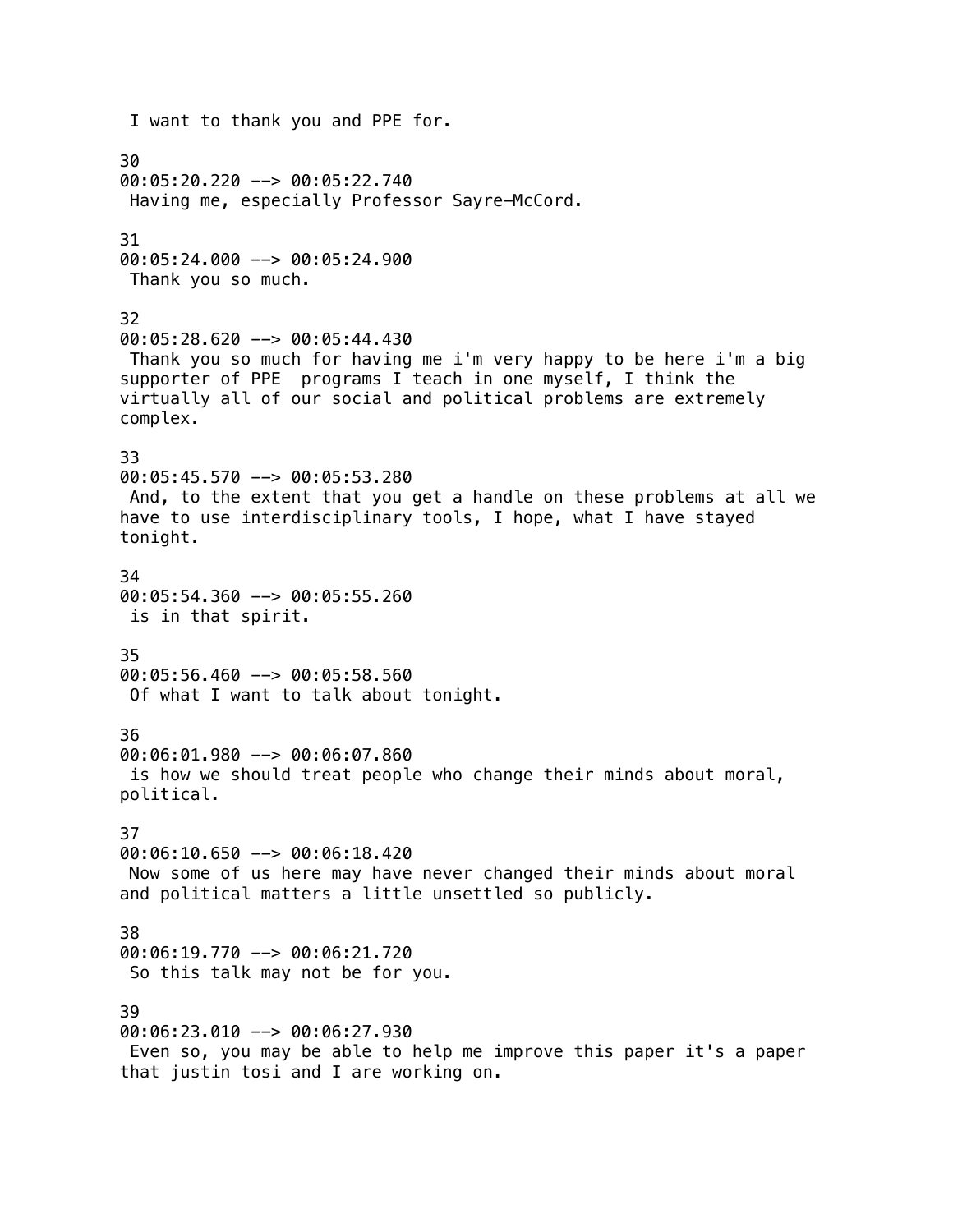40 00:06:29.520 --> 00:06:33.990 And it is as a lot of philosophers often say gestural so it's. 41 00:06:35.400 --> 00:06:36.690 The gesture as MIT. 42 00:06:40.860 --> 00:06:46.320 john Stuart Mill famously argued in on liberty freedom could be threats. 43 00:06:47.520 --> 00:06:50.550 Not only by the state of society general. 44 00:06:52.560 --> 00:06:58.800 rule was especially concerned about the effects of social co version on free expression. 45 00:07:00.300 --> 00:07:05.730 Even if the state is legally constrained from interfering with individual expression. 46 00:07:07.140 --> 00:07:14.580 But it's little consolation to those of us who are fire from our jobs or ostracized by our communities. 47 00:07:15.690 --> 00:07:16.950 for expressing our beliefs. 48 00:07:19.050 --> 00:07:23.550 I share mills concerns which is sadly becoming only more pressing. 49 00:07:24.900 --> 00:07:31.590 According to one recent survey 62% of Americans said that they are afraid to share some of their beliefs. 50 00:07:32.700 --> 00:07:34.620 Because of the current political climate.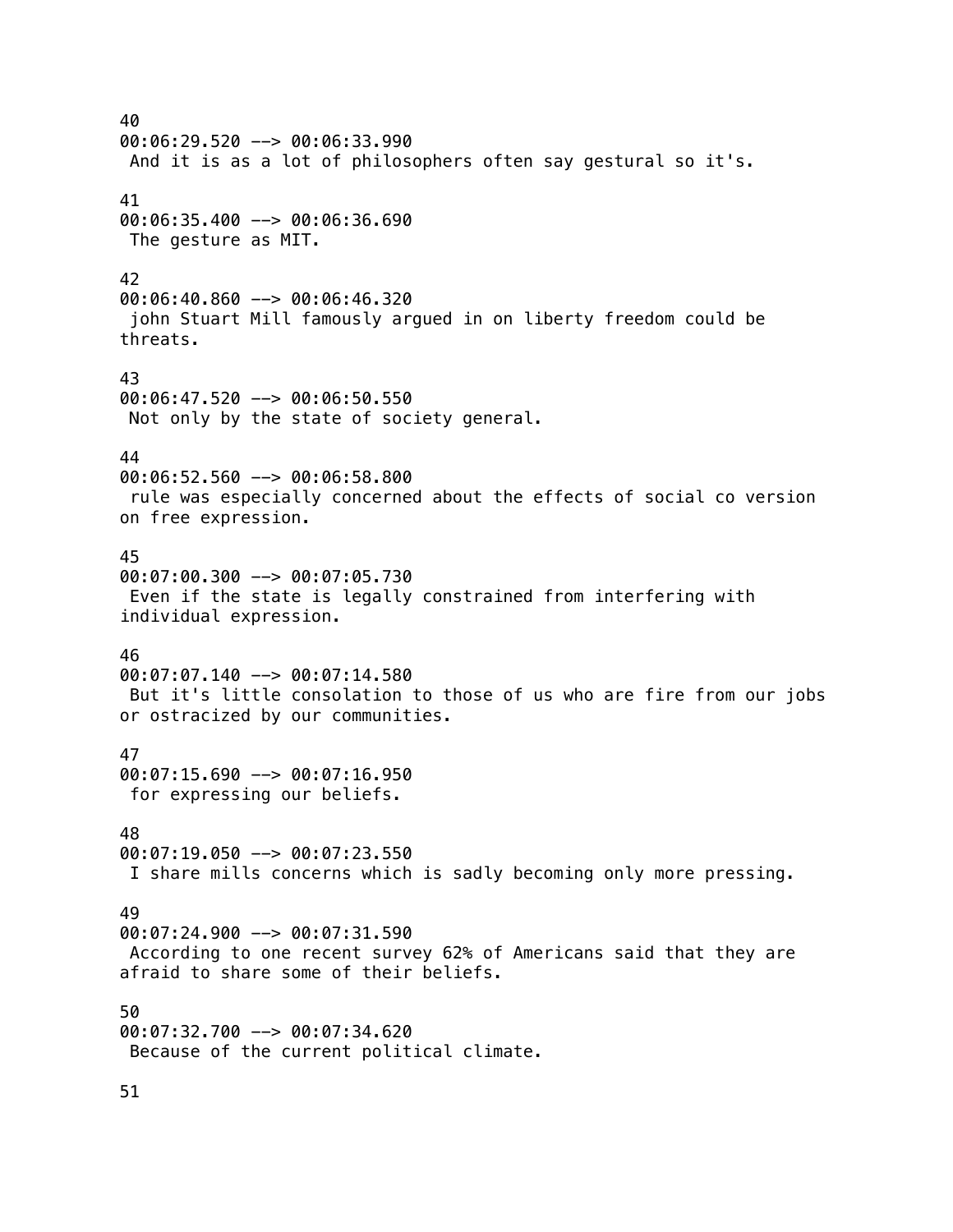00:07:36.390 --> 00:07:43.650 As you might imagine this fear is more common among Conservatives, the majority of Liberals and moderates also report sharing. 52 00:07:45.120 --> 00:07:53.040 Two thirds of Latino Americans in nearly half of African American or afraid to share their political views. 53 00:07:54.390 --> 00:08:11.880 So are 65% of men and 59% of women. 60 percent of people with incomes over \$100,000 a year and 58% of people with incomes less than \$20,000 a year are afraid to share their views. 54 00:08:13.080 --> 00:08:22.920 71% of the religious and 56% of the non-religious all agree that the political climate, prevents them from expressing their true beliefs. 55 00:08:26.250 --> 00:08:32.640' Evidently, our purportedly liberal society has not embraced Mills' warnings about social coercion. 56 00:08:34.200 --> 00:08:42.120 Americans enjoy first amendment protections broad first protection against state interference with free expression. 57 00:08:43.620 --> 00:08:48.600 But yet most of us feel highly vulnerable to interference from everyone else. 58 00:08:50.370 --> 00:08:52.410 Now I want to ask. 59 00:08:53.790 --> 00:09:00.750 What would a society look like the more closely realized Mills' vision for a free liberal order. 60 00:09:02.790 --> 00:09:08.730 That kind of society, I think would have very different social norms about matters of free expression.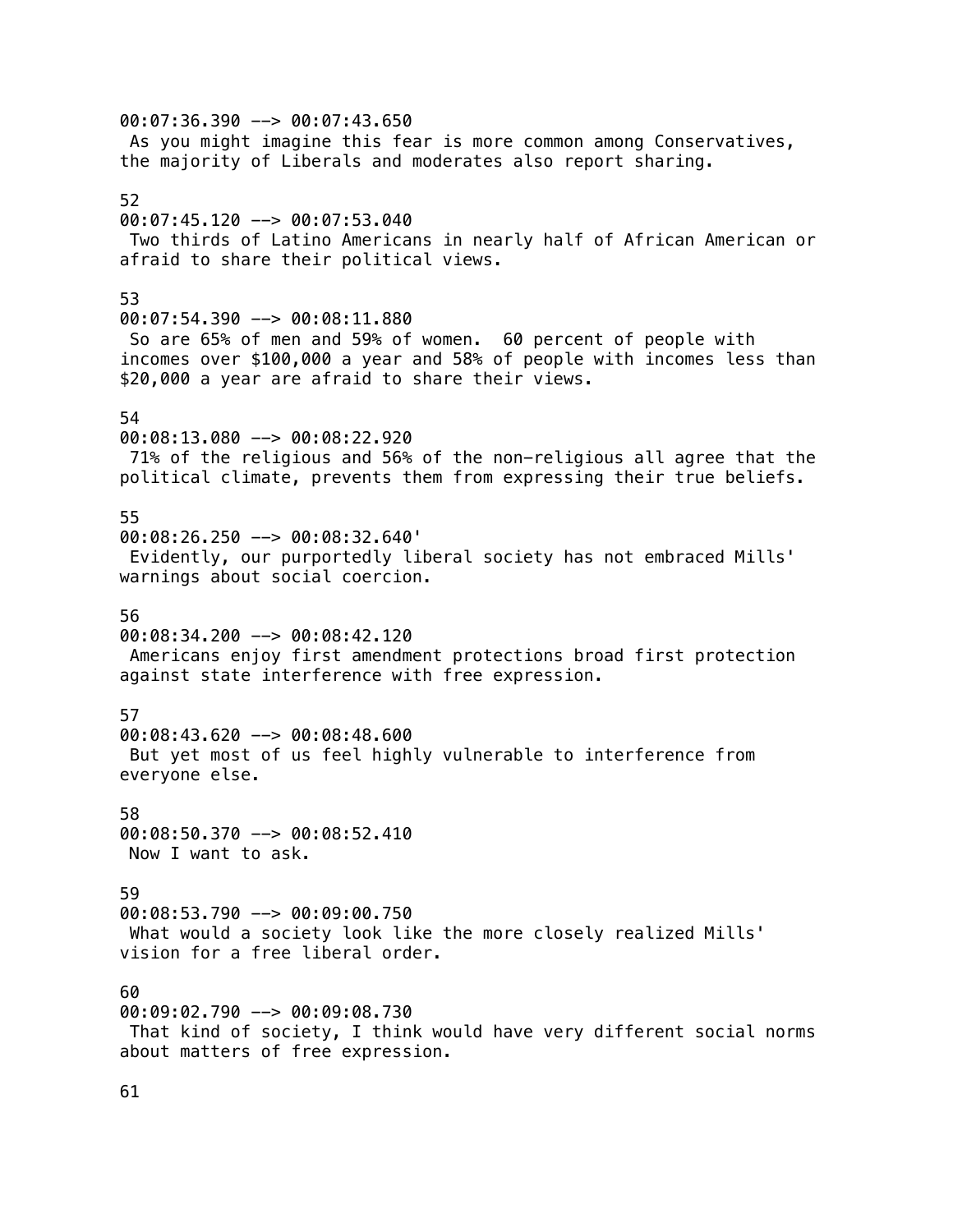00:09:11.340 --> 00:09:13.980 Some of these more liberal norms are easy to imagine. 62 00:09:15.270 --> 00:09:23.670 For instance, a truly liberal society would have a norm against trying to get someone fired just because you disagree with their political views. 63 00:09:26.340 --> 00:09:36.510 With other norms might be less straightforward as some problems of social coercion arise because the complex considerations of incentives and human psychology. 64 00:09:38.400 --> 00:09:43.110 Tonight I went to consider the phenomenon of what just tosi and I call "exit blocking". 65 00:09:45.150 --> 00:09:51.630 Roughly speaking someone engages in exit blocking which she imposes a social cost 66 00:09:52.800 --> 00:09:53.850 On another person. 67 00:09:55.320 --> 00:09:56.310 For changing her mind. 68 00:09:58.620 --> 00:10:04.710 i'll explain this phenomenon consider some likely motivations that drive people to behave this way. 69 00:10:06.210 --> 00:10:11.850 I didn't want to argue the exit blocking is both a moral and epistemic problem. 70 00:10:14.820 --> 00:10:23.730 Finally, I discussed some norms against exit blocking that a society might adopt to discourage it and therefore enhance the freedom of its note.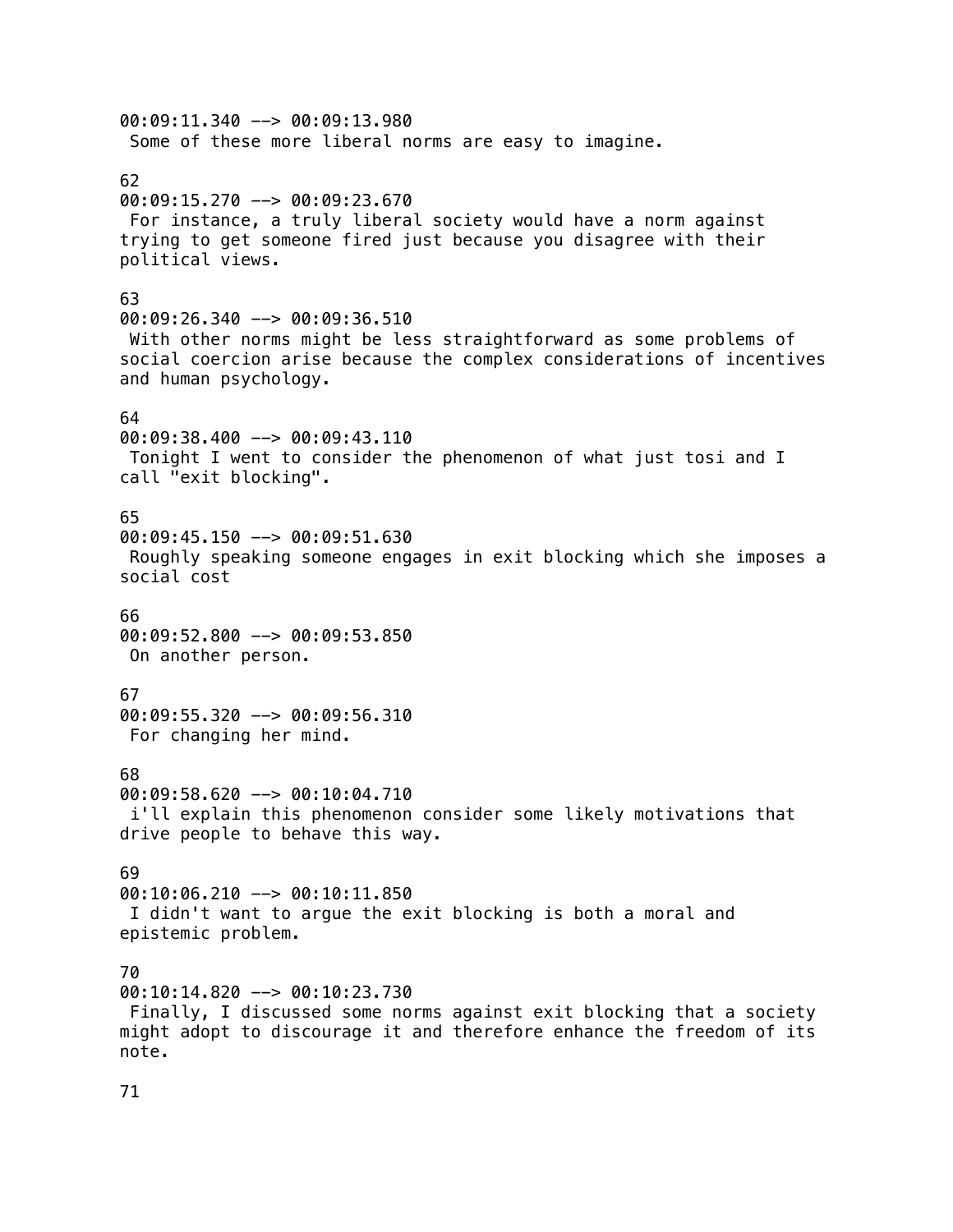00:10:27.570 --> 00:10:28.170 What is exit. 72 00:10:30.060 --> 00:10:39.750 In this society characterized by ideal different physical freedom, people would be free to form their beliefs solely on the basis of epistemic consideration. 73 00:10:40.890 --> 00:10:42.570 Not because of social pressure. 74 00:10:44.190 --> 00:10:48.030 The same would be true deciding whether to speak their lines in public. 75 00:10:50.070 --> 00:10:51.960 Our own society as i've also. 76 00:10:53.550 --> 00:10:56.160 already hinted does not live up to this ideal. 77 00:10:58.290 --> 00:11:07.950 One of the reasons of fall short is that some people apply social pressure in ways that discourage others from changing their minds about moral matters. 78 00:11:09.810 --> 00:11:15.060 Where at least some people apply social pressure in ways that discourage people from talking in public. 79 00:11:16.080 --> 00:11:17.250 about changing their mind. 80 00:11:19.140 --> 00:11:20.820 In other words, some people. 81 00:11:26.280 --> 00:11:27.150 Will block the exits.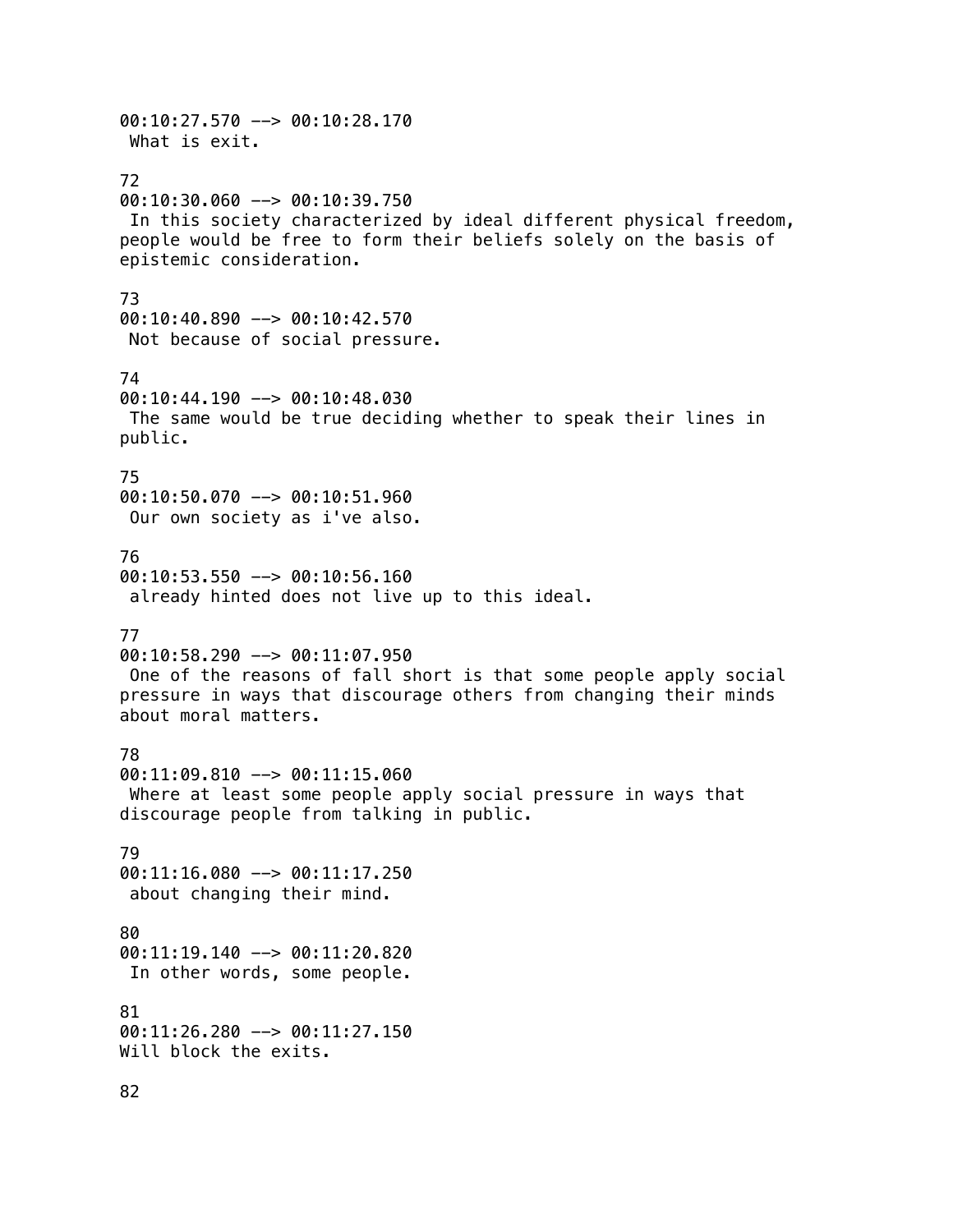00:11:29.040 --> 00:11:34.710 It does make others less free to form their beliefs solely on the basis of reasons. 83 00:11:36.930 --> 00:11:45.690 No, of course, not everything you do to influence another's beliefs for public statements will count as exit block. 84  $00:11:47.340$  -->  $00:11:59.790$ disappointed to see this so have you thought of as a fellow progressive has changed your mind about an important issue, say minimum wage laws, immigration. 85 00:12:01.470 --> 00:12:04.920 You might present her with objections or counter. 86  $00:12:06.180$  -->  $00:12:11.580$  Where you might show her social science evidence the causal claims her reasoning relies on are implausible. 87  $00:12:12.990$  -->  $00:12:18.150$  Your interventions may sway her to revising or abandoning her new position. 88 00:12:20.370 --> 00:12:24.930 She might even regard your second guessing as tiresome or annoying. 89  $00:12:26.910$  -->  $00:12:35.220$ In any case that kind of behavior exerts influence of a permissible car because it consists solely of epistemic pressure. 90  $00:12:38.070$  -->  $00:12:46.770$  Even if a person doesn't want to confront possible flaws in their beliefs pointing them out doesn't impose the kind of costs that i'm concerned about. 91 00:12:49.530 --> 00:13:04.830 When a person blocks the exits he does so by imposing a social costs and other person for changing her mind, and by social cause loosely

speaking I mean some social result of changing your mind.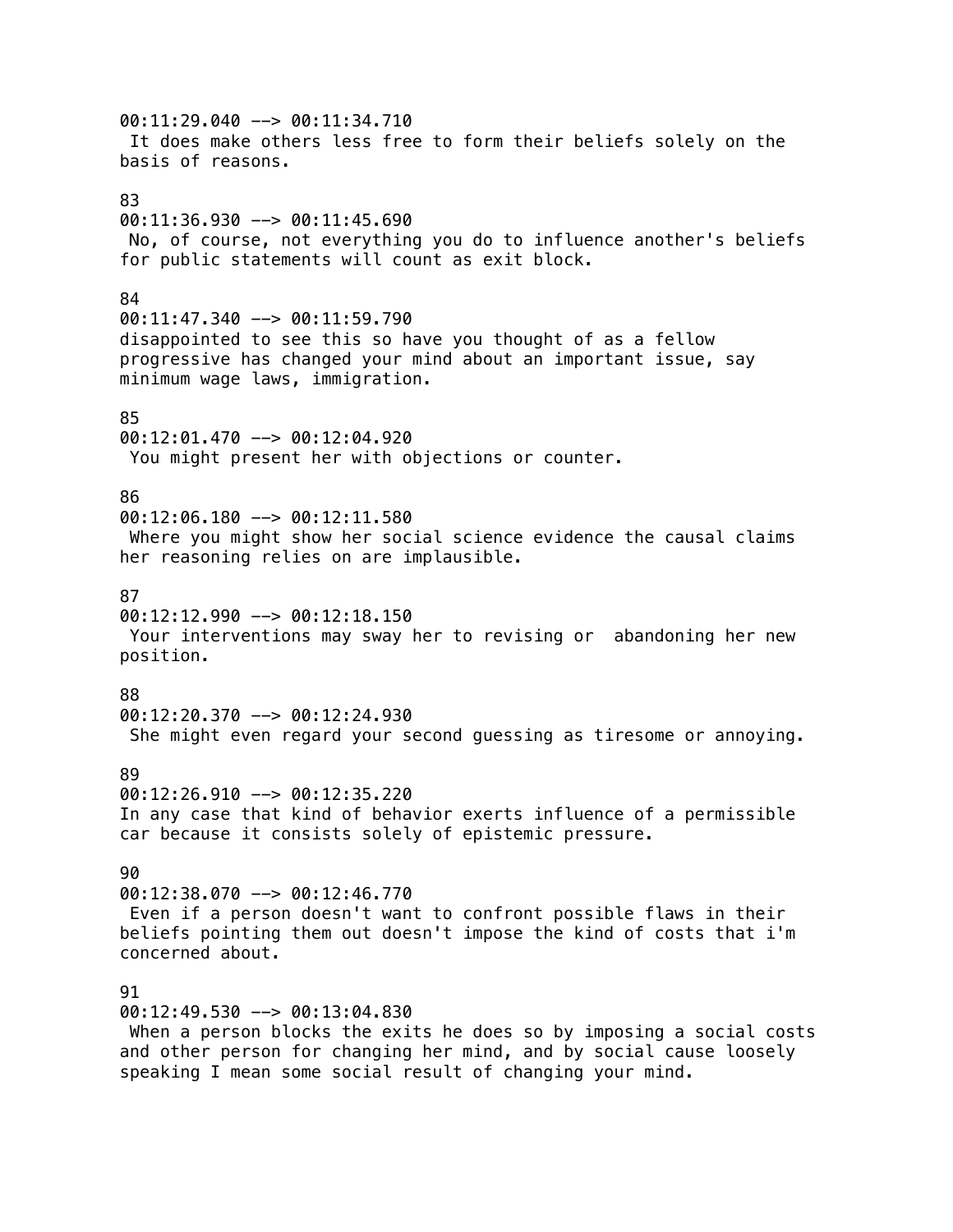| 92<br>$00:13:06.030$ --> $00:13:06.990$<br>That you might dread.                                                                                                                 |
|----------------------------------------------------------------------------------------------------------------------------------------------------------------------------------|
| 93<br>$00:13:09.150$ --> $00:13:19.560$<br>paramedic examples include humiliation in front of your community, so<br>what am I call you a bigot or racist or a fascist or commie. |
| 94<br>$00:13:22.080$ --> $00:13:30.150$<br>You might lose relationships, the most extreme case it can result in<br>being ostracized from your friends or family.                 |
| 95<br>$00:13:31.980$ --> $00:13:41.610$<br>A social cost is, in other words a negative impact on your social<br>world your reputation your relationships your association so.    |
| 96<br>$00:13:44.940$ --> $00:13:49.830$<br>Not all instances of exit blogging are highly costly for the target.                                                                  |
| 97<br>$00:13:51.120$ --> $00:13:56.310$<br>Publicly issuing personal insults can be a form of exit blocking, for<br>example.                                                     |
| 98<br>$00:13:57.450$ --> $00:14:03.690$<br>Although most people are not deeply bothered by such responses it<br>isn't pleasant to be on the receiving end of them.               |
| 99<br>$00:14:04.950$ --> $00:14:10.830$<br>To the threat of being insulted can deter even rational people<br>speaking up.                                                        |
| 100<br>$00:14:13.800$ --> $00:14:20.490$<br>My attention will mainly be devoted to forms of exit blocking that<br>have these lower costs.                                        |
| 101<br>$00:14:21.870$ --> $00:14:27.270$<br>Because it's harder to see what's so troubling about them for their<br>own sake, I think, was it was good see.                       |
| 102<br>$00:14:27.660$ --> $00:14:44.430$                                                                                                                                         |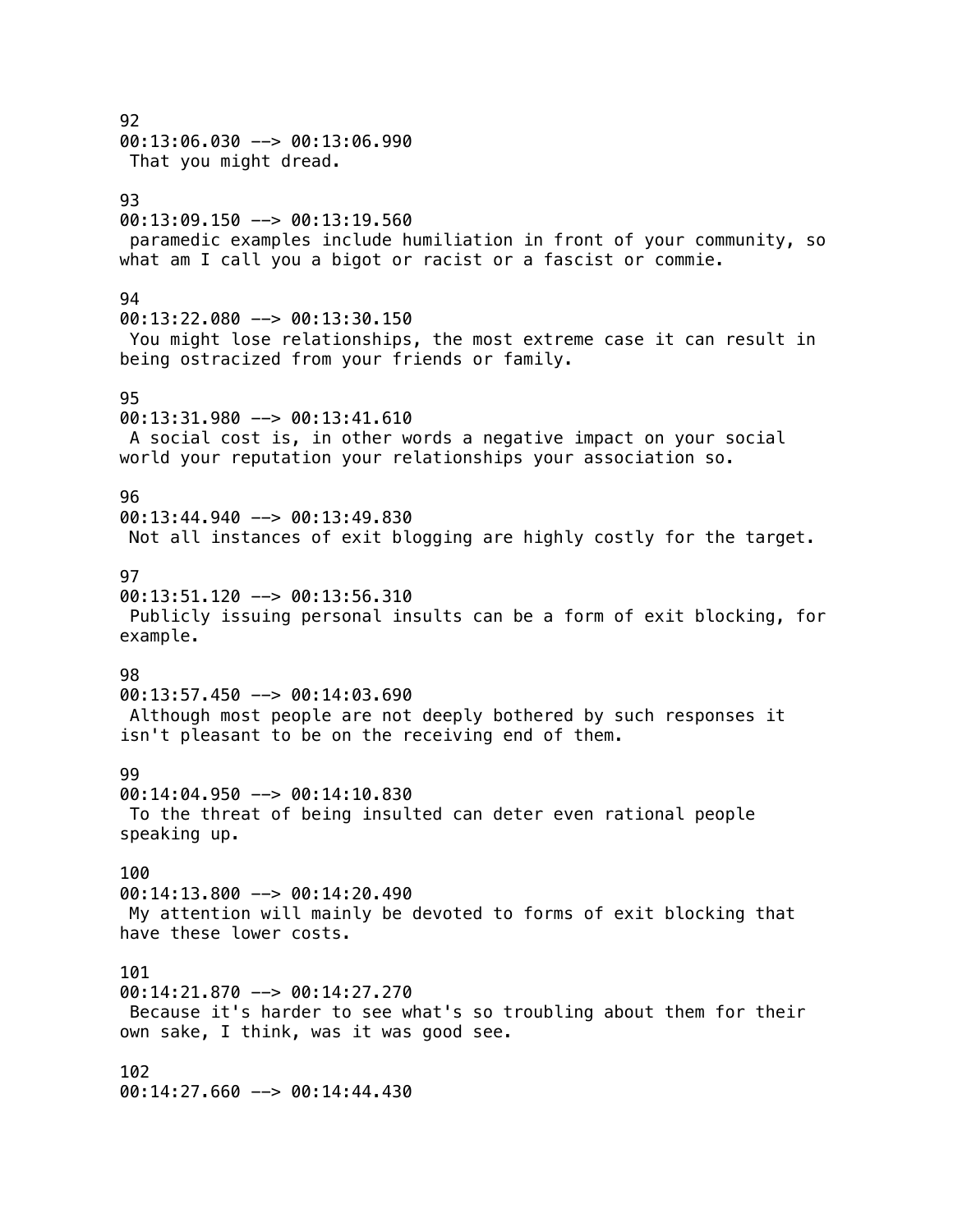what's troubling about trying to get someone fire or sending someone's email out asking people to harass them and so on it's because those things seem wrong into themselves that seems bad what's wrong about applying social pressure unless possibly when people change their mind. 103  $00:14:46.140$  -->  $00:14:50.010$  So I want to focus on these lesser cost me social forms. 104 00:14:51.690 --> 00:14:52.740 of active walking. 105 00:14:53.790 --> 00:14:56.820 To focus on the broader dynamics that i'm concerned about. 106  $00:14:58.890$  -->  $00:15:06.120$  i'm also going to talk about exit lobby public discourse on social media cable news water cooler. 107 00:15:07.410 --> 00:15:12.240 So you could, in principle, talk about exit lobbying and say a private one on one conversation. 108 00:15:16.770 --> 00:15:18.780 know some sensitive souls. 109 00:15:20.310 --> 00:15:34.050 Like insist, the being subjected to any public robots of their claims should be treated along side the cases i've just mentioned, but, to be fair, it can be embarrassing. 110 00:15:35.070 --> 00:15:40.350 I know it can be embarrassing for someone to give an objection to your view that you can't dance. 111 00:15:41.640 --> 00:15:44.700 And not everyone enjoys arguing about ideas. 112 00:15:46.650 --> 00:15:54.090 So I agree that being called to defend your views is a kind of cost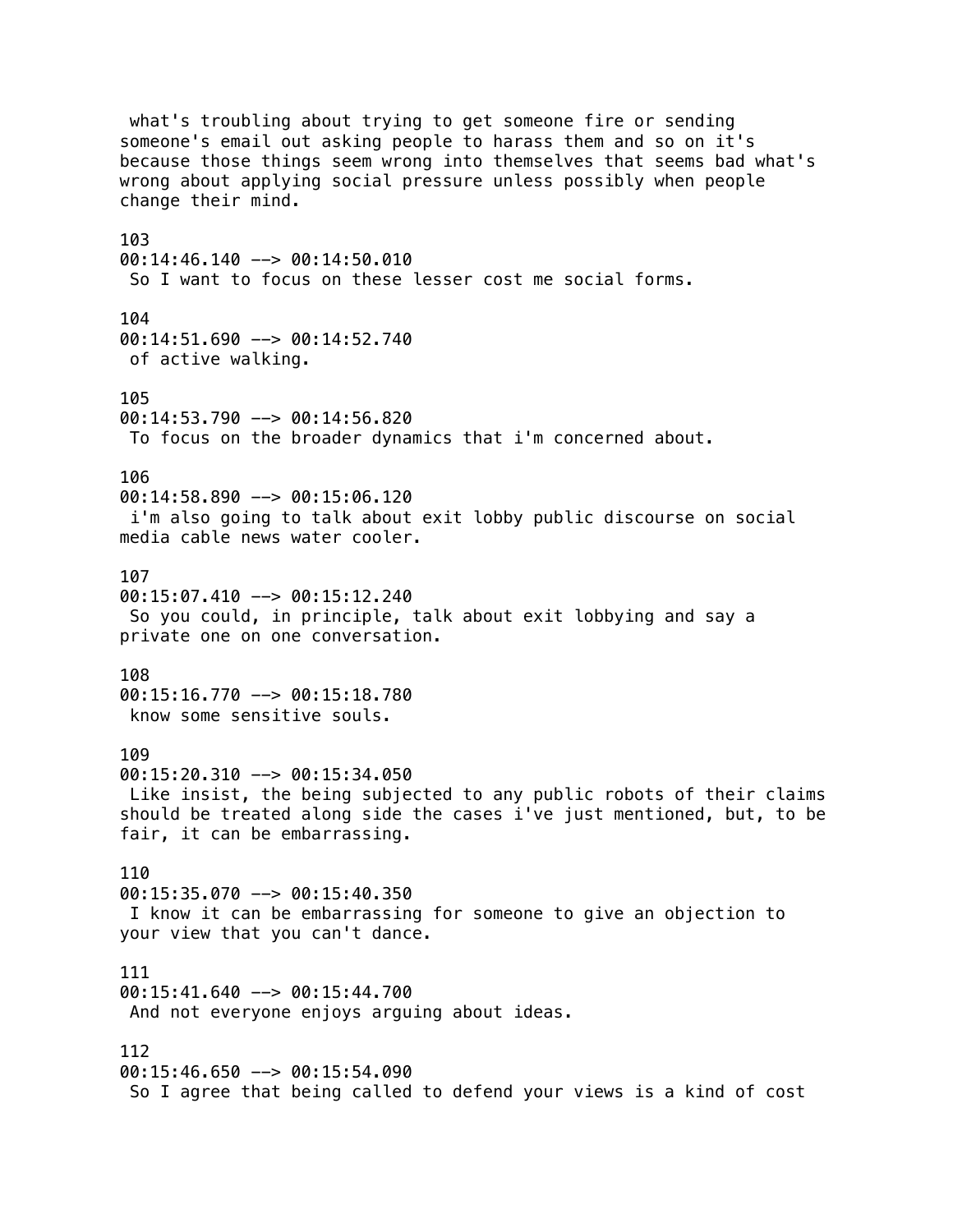but it's not the cost on certain with here. 113 00:15:55.200 --> 00:15:57.810 The kinds of social costs that I have in mind. 114  $00:15:59.670$  -->  $00:16:04.350$  Or the result of what Linda rabbit calls informal social punish. 115 00:16:07.380 --> 00:16:11.760 Informal social punishment intentionally imposes are. 116 00:16:12.990 --> 00:16:17.160 On someone for allegedly violating a norm. 117  $00:16:18.660$  -->  $00:16:34.290$  Examples of such informal social punishments include calling someone a fascist in front of their colleagues emailing their boss, to try to get them fired posting your email online to incite harassment so. 118 00:16:36.750 --> 00:16:52.530 Now, unlike formal social punishments like getting disinvited from a conference getting fire getting banned from Twitter informal punishments are not mediated by institutions or institutional receive. 119 00:16:54.630 --> 00:16:55.530 The Wild West. 120 00:16:58.230 --> 00:17:13.830 Exit blockers therefore try to impose a heart understood in terms of a social costs on those who change their minds about Laurel and political issues, which is thought to be by the exit Blocker of violation of know how dare you change your mind. 121  $00:17:19.380$  -->  $00:17:30.600$  However, as I pointed out simply providing an objection or a proposal to someone who has changed their mind will not typically be a form of informal social punished. 122 00:17:31.680 --> 00:17:36.690 Even if the person changing their mind has to bear some social costs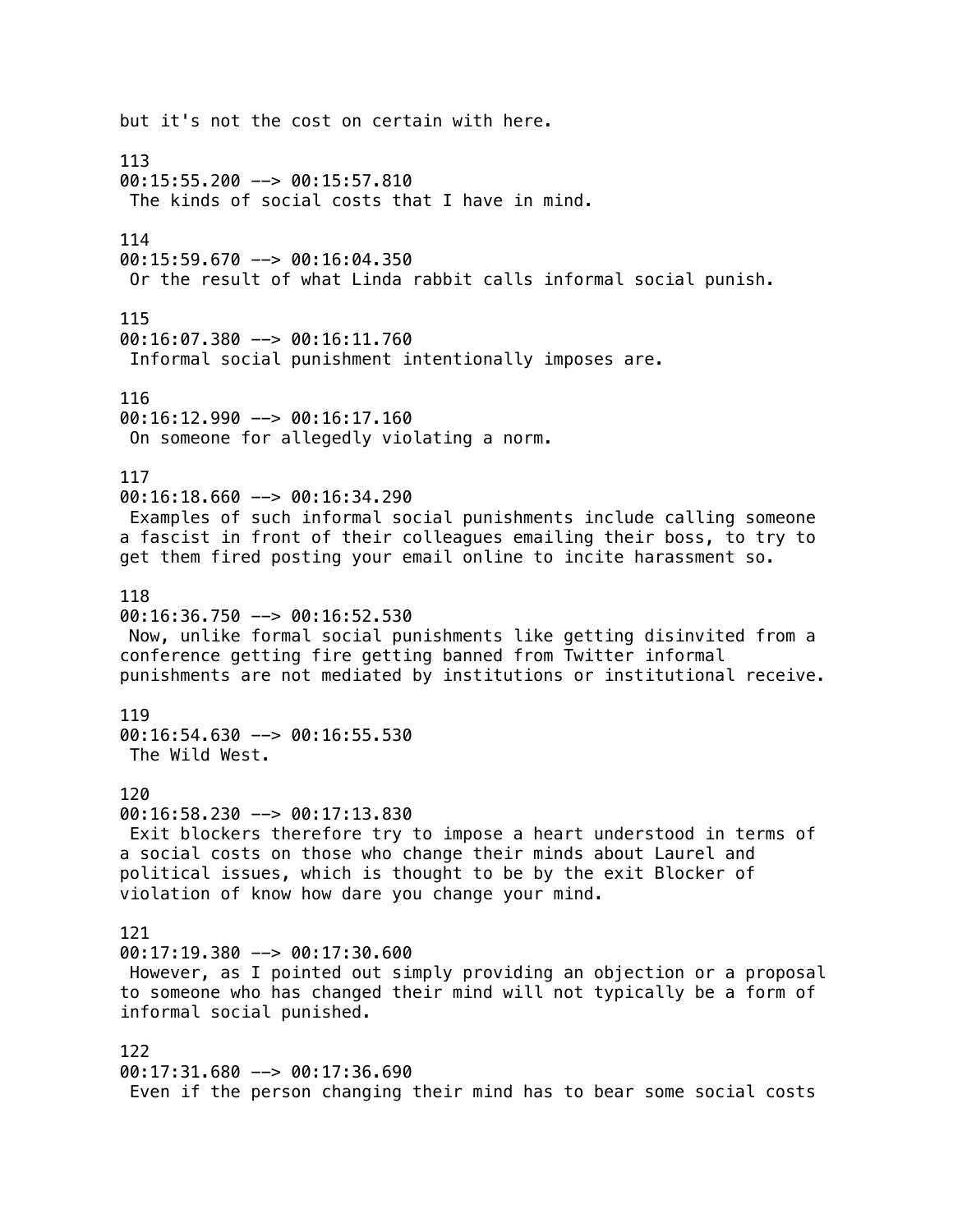like being embarrassed. 123 00:17:38.100 --> 00:17:43.350 Having reviews challenge in public for others to see it wouldn't be a form of punishment. 124 00:17:46.320 --> 00:17:48.960 At any rate, I hope the idea of exit walkie. 125 00:17:50.010 --> 00:17:50.460 or no. 126 00:17:52.800 --> 00:17:56.160 No people block the excellence for many different kinds of read. 127  $00:17:57.660$  -->  $00:17:59.670$  Their behavior takes diverse forms. 128  $00:18:00.810$  -->  $00:18:07.710$  there's no single motivation behind exit blocking and there's no single kind of exit walking behavior. 129 00:18:09.060 --> 00:18:10.020 We talked about some examples. 130 00:18:11.850 --> 00:18:20.460 But a helpful starting point for mapping the conceptual terrain of exit blogging is to consider the group dynamics of this phenomenal. 131 00:18:23.670 --> 00:18:31.680 Now here's one simple way of thinking about the group dynamics and exit block this is gonna be pretty crude but it'll allow us to get started. 132 00:18:33.420 --> 00:18:35.910 Upon publicly changing your mind. 133 00:18:37.680 --> 00:18:39.930 about immigration and wage.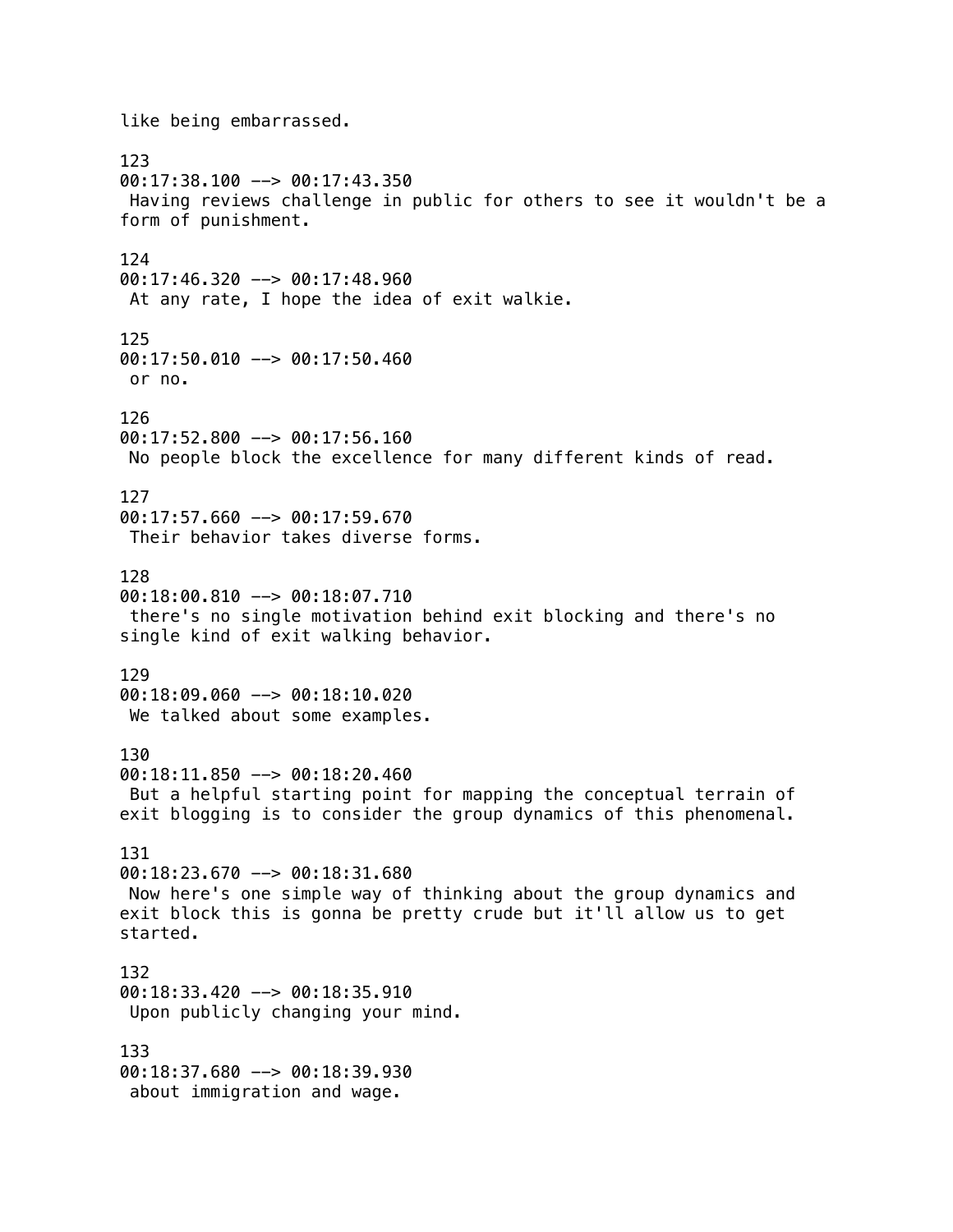## 134 00:18:42.450 --> 00:18:51.690 You can be challenged, either by members of your group, people who more or less agree with you about political matters. 135 00:18:53.130 --> 00:18:58.890 Or you can be challenged by your outreach people who are more or less disagree with about moral, political. 136 00:19:01.620 --> 00:19:07.680 So now we can think about two different content that's a blocky depending on where it comes from who's the target. 137 00:19:09.480 --> 00:19:20.580 So in Room exit blocky happens when members of your in group imposed a social costs on view for changing your mind, these are your people. 138 00:19:21.900 --> 00:19:25.830 These are your people who are imposing a cost on you are changing your mind. 139 00:19:39.420 --> 00:19:49.050 Oh group exit blocking, on the other hand, happens as you might imagine when you're out group imposes social costs on you are changing your mind. 140 00:19:50.460 --> 00:20:01.560 So these are people who had disagree with you, maybe about most issues and yet you come to change your mind perhaps about one singular issue and you come to agree with. 141 00:20:02.280 --> 00:20:12.330 Your outgrew about at least one thing you might find a public health why the out group would punish you for changing your mind to come to agree with them they'll try to give you some examples here. 142  $00:20:16.140$  -->  $00:20:23.520$  The basic point is that the exodus can be blocked from both the inside, and the outside.

143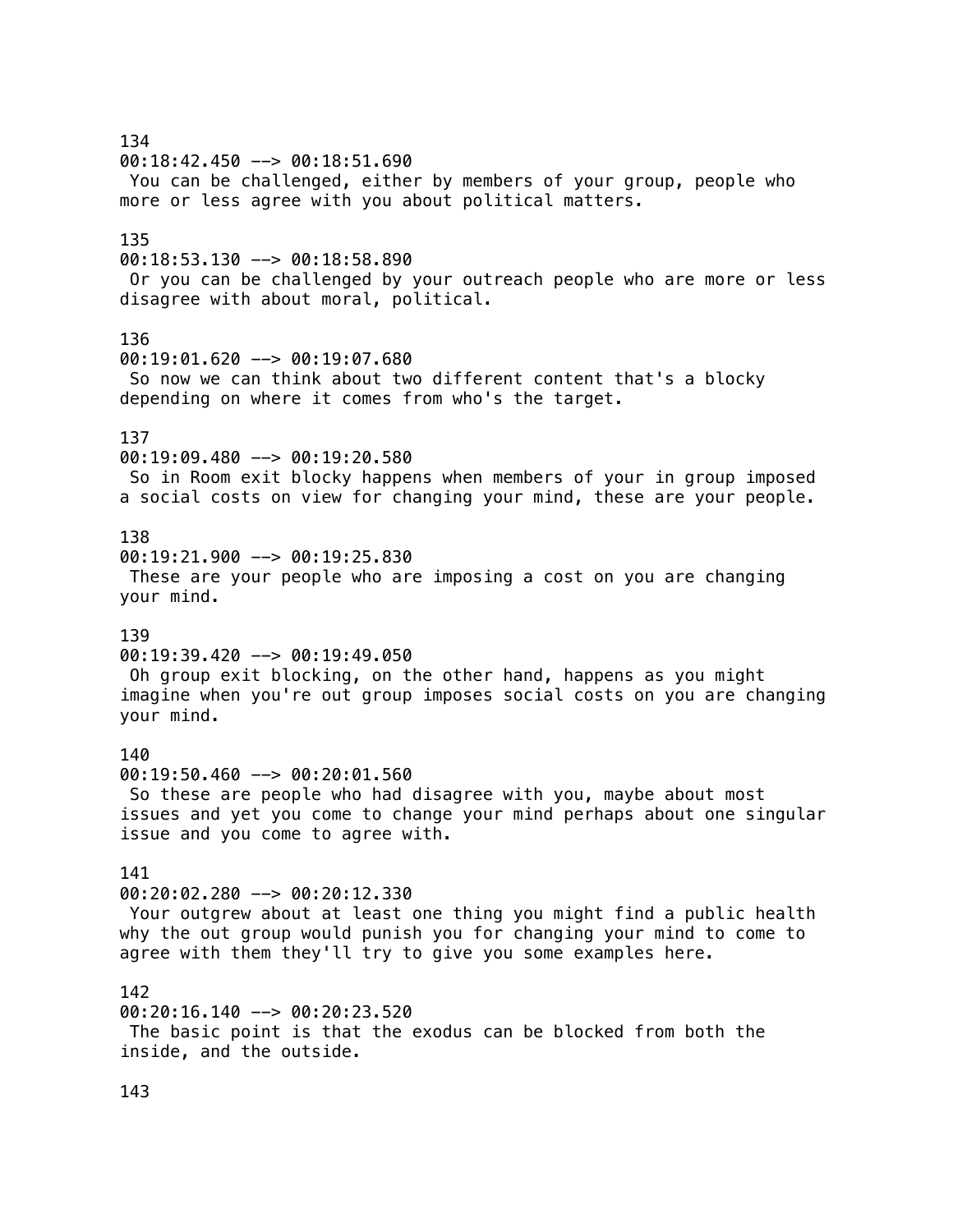00:20:24.780 --> 00:20:28.170 In group than impose it off and the outcomes in both. 144 00:20:31.260 --> 00:20:41.730 groups now typically have different incentives to challenge the reporting changes of mine and their exit locking behavior will also looked at. 145 00:20:43.230 --> 00:20:47.760 Yet bow both in group and out group so walk me comes to the same thing. 146 00:20:48.840 --> 00:20:52.680 Just urging other people changing their mind. 147 00:20:56.430 --> 00:21:00.090 know from one standpoint, it might seem like Members of an algorithm. 148 00:21:01.560 --> 00:21:07.140 To be regarded as a welcome event when someone changes their mind it comes to agreement. 149 00:21:09.450 --> 00:21:14.790 What so times out group members do not meet such conversions with approval. 150 00:21:16.380 --> 00:21:19.680 Instead, they attack these newly like minded members. 151 00:21:22.800 --> 00:21:24.030 So block their exit. 152 00:21:26.280 --> 00:21:32.820 In such cases, our group members will say things like this change of heart is too little, too late. 153 00:21:36.450 --> 00:21:52.650 or they'll say things like a criticizing the converts tiny was slow pace, he took to arrive at the right view saying, if you couldn't see that this the deadly disease until now you're an idiot and you should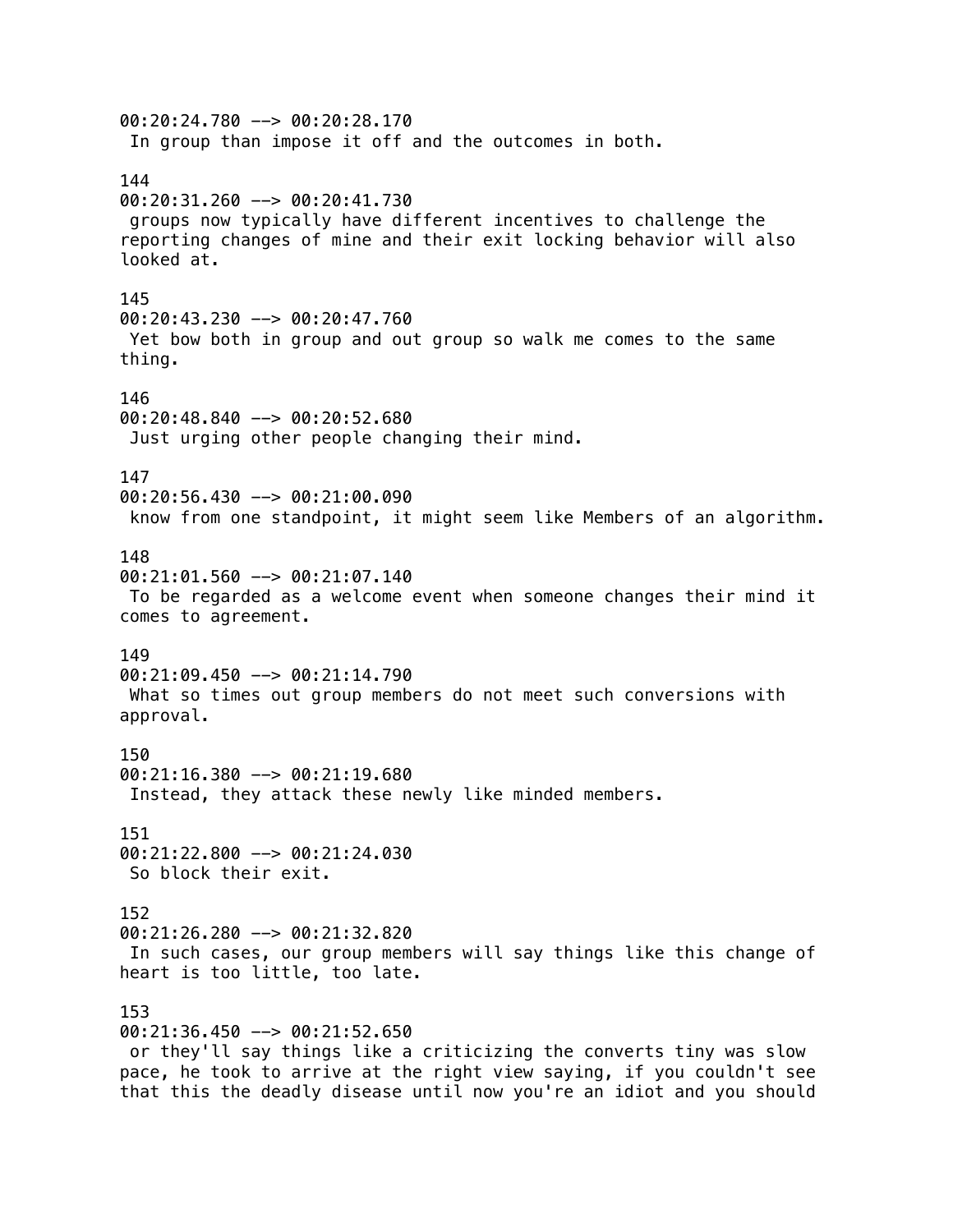really sit this one out. 154 00:21:54.270 --> 00:22:04.020 or wherever you four years ago, when we could have actually use your help to keep a fascist out of the White House sorry not buying it. 155 00:22:06.390 --> 00:22:18.720 Also, common are baseless accusations that newcomers to the cause are changing their minds now only because it's convenient to do so, or because they finally want to be on the right side of this. 156  $00:22:20.100$  -->  $00:22:33.630$  Sometimes people will mock in advance, those who might be tempted to change their minds predicting that history is losers will come crawling to the enlightened group once they realize their children despise them. 157  $00:22:34.650$  -->  $00:22:36.420$  And we should never let them forget their mistake. 158 00:22:38.970 --> 00:22:44.250 These are all ways that our groups can block the exits from the outside. 159 00:22:45.390 --> 00:22:54.660 The message seems to be you may have changed your mind and come around to the truth but there's still something very wrong about it, everyone should know. 160  $00:22:59.460$  -->  $00:23:05.670$  A contrast in a group members, as I have said, block the exits from the inside. 161  $00:23:06.810$  -->  $00:23:14.610$  Imposing social costs on apostates who publicly disavow or previously shared belief. 162 00:23:16.050 --> 00:23:27.360 Now one common approach here is to use the targets other beliefs to accuse them of being inconsistent or, more to the point of standing on nothing.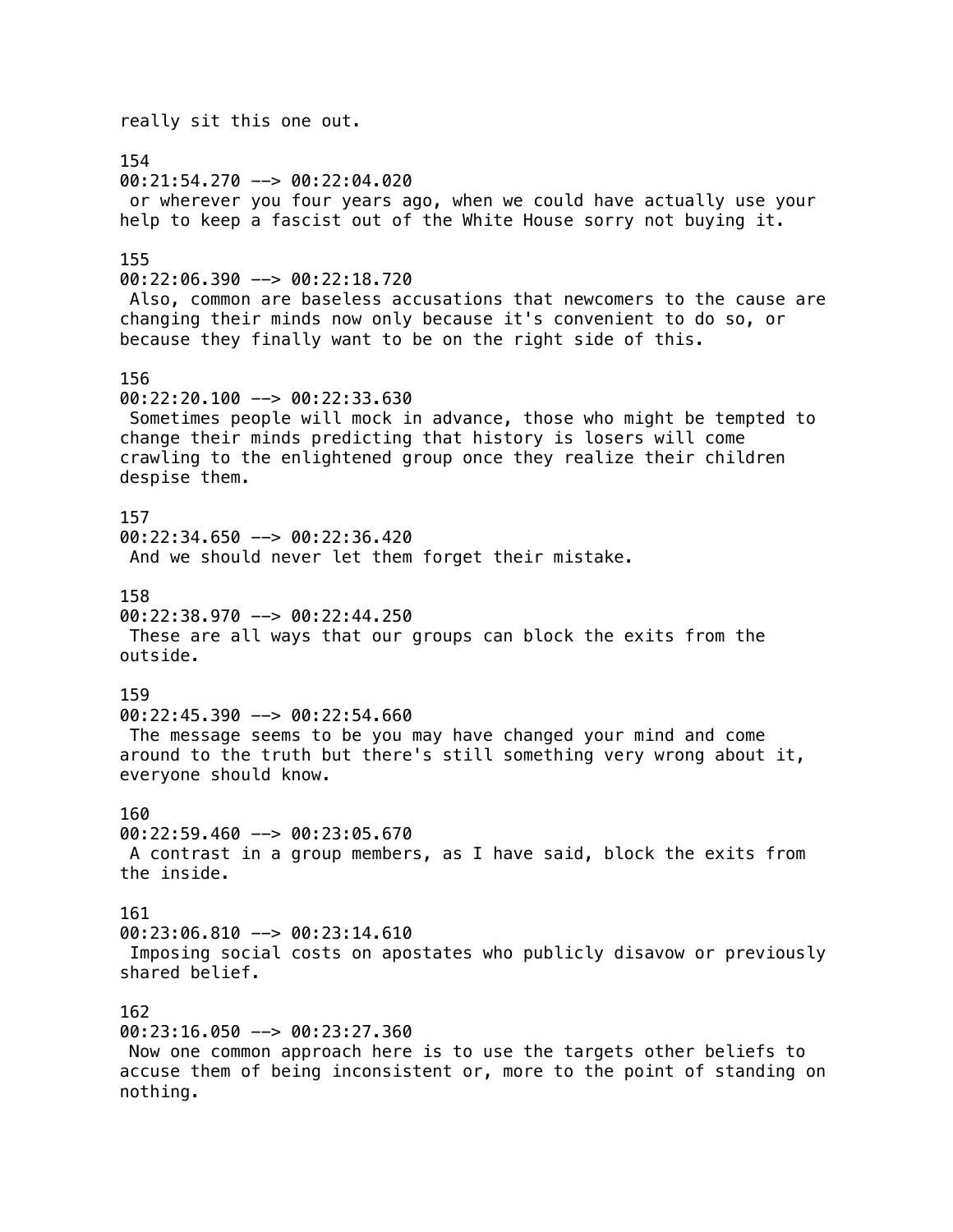163 00:23:29.820 --> 00:23:30.330 On principle. 164 00:23:32.610 --> 00:23:43.320 Someone blogging an exit from the inside, by say how would you now think this election was legitimate when you've been railing against these cheers for years, like the rest of them. 165 00:23:45.480 --> 00:23:53.730 We can imagine easily imagine someone saying this as a request for clarification or reconcile to beliefs, that are apparently intention. 166 00:23:54.990 --> 00:24:00.390 But the goal of the exit block or e cases like this is to tap the moral purity. 167 00:24:02.070 --> 00:24:04.680 we're integrity of the authority. 168 00:24:05.940 --> 00:24:19.890 she thinks the person has betrayed the cause and once the plant, the idea and others heads that the person is insincere or hasn't really thought the matter through because he is corrupt or not even trying to get it right. 169 00:24:22.440 --> 00:24:33.330 When it comes to exit locked from the inside the message seems to be how dare you change your mind I thought you were one of us, you will pay for your betrayal. 170 00:24:38.010 --> 00:24:40.650 As i've said exit block, you can take many forms. 171 00:24:41.760 --> 00:24:46.050 In group and out group members can say similar block the access. 172 00:24:47.220 --> 00:24:51.870 And they can even literally make the same statements, ask the same question.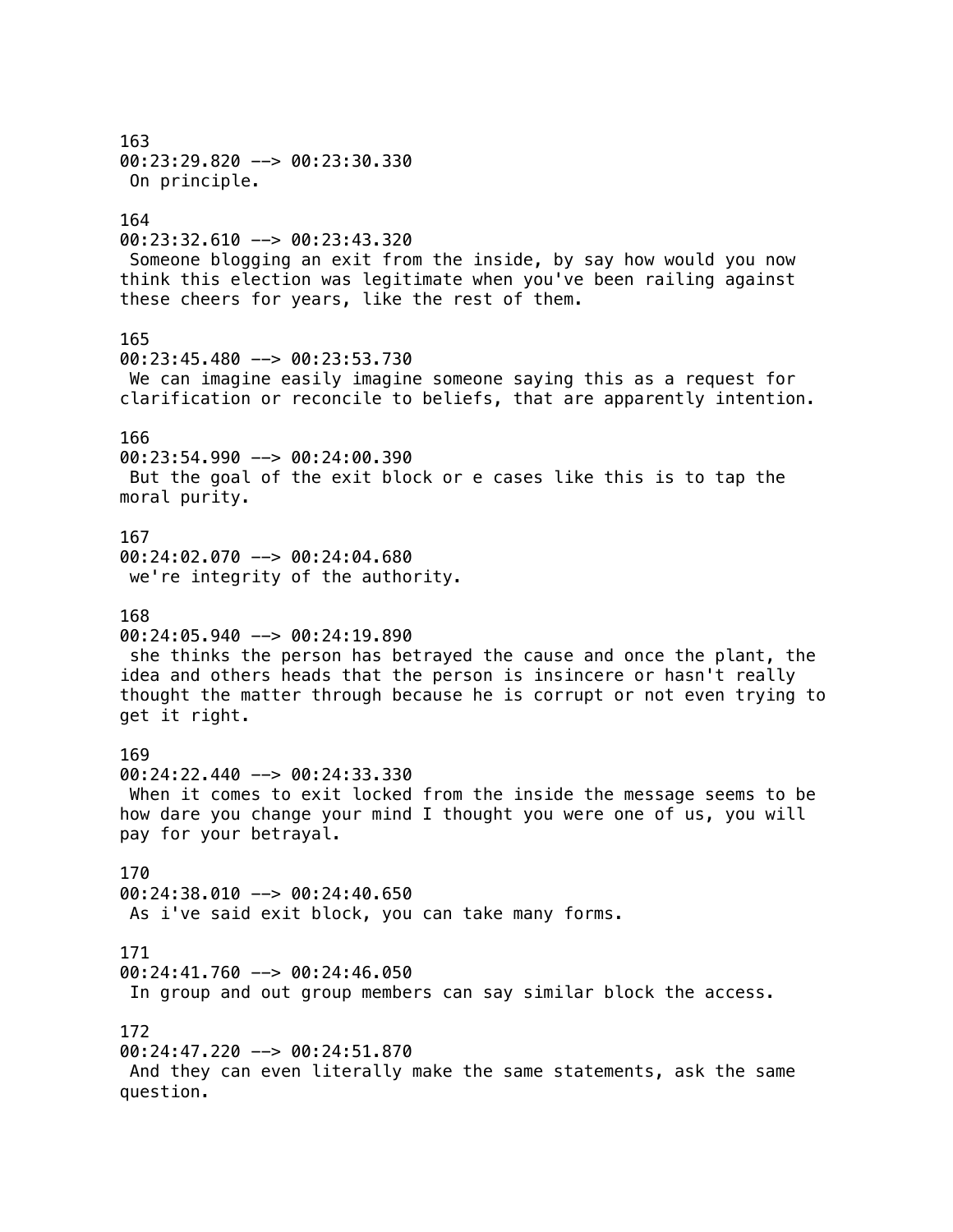173 00:24:53.730 --> 00:25:03.300 Even saw exit blocking statements by the end group and outgrew our distinguished by the position they put the target in relative to the group. 174 00:25:04.560 --> 00:25:10.620 In group accuses the target of never truly believe in the thing in the first place, or being corrupted. 175 00:25:11.880 --> 00:25:17.940 The l group and says he doesn't truly believe now or has changed his beliefs, for the wrong reason. 176 00:25:19.350 --> 00:25:24.660 Go faces of exit block are often reducible that purity test. 177  $00:25:26.730$  -->  $00:25:36.540$  What they have in common, even more fundamental is the imposition of a clause on the target in a deterrent effect on those who might follow suit. 178 00:25:40.950 --> 00:25:42.330 Why does anyone do this. 179 00:25:44.880 --> 00:25:48.000 Why would anyone be motivated to block it X. 180  $00:25:50.820$  -->  $00:25:57.270$  Now some cases of exit block be can probably be attributed to straightforward balance. 181 00:25:59.010 --> 00:26:08.100 Some exit for bloggers probably do just want to harm others and see a fortuitous opportunity to do so. 182 00:26:11.490 --> 00:26:14.400 I think there are additional explanations for the farmer.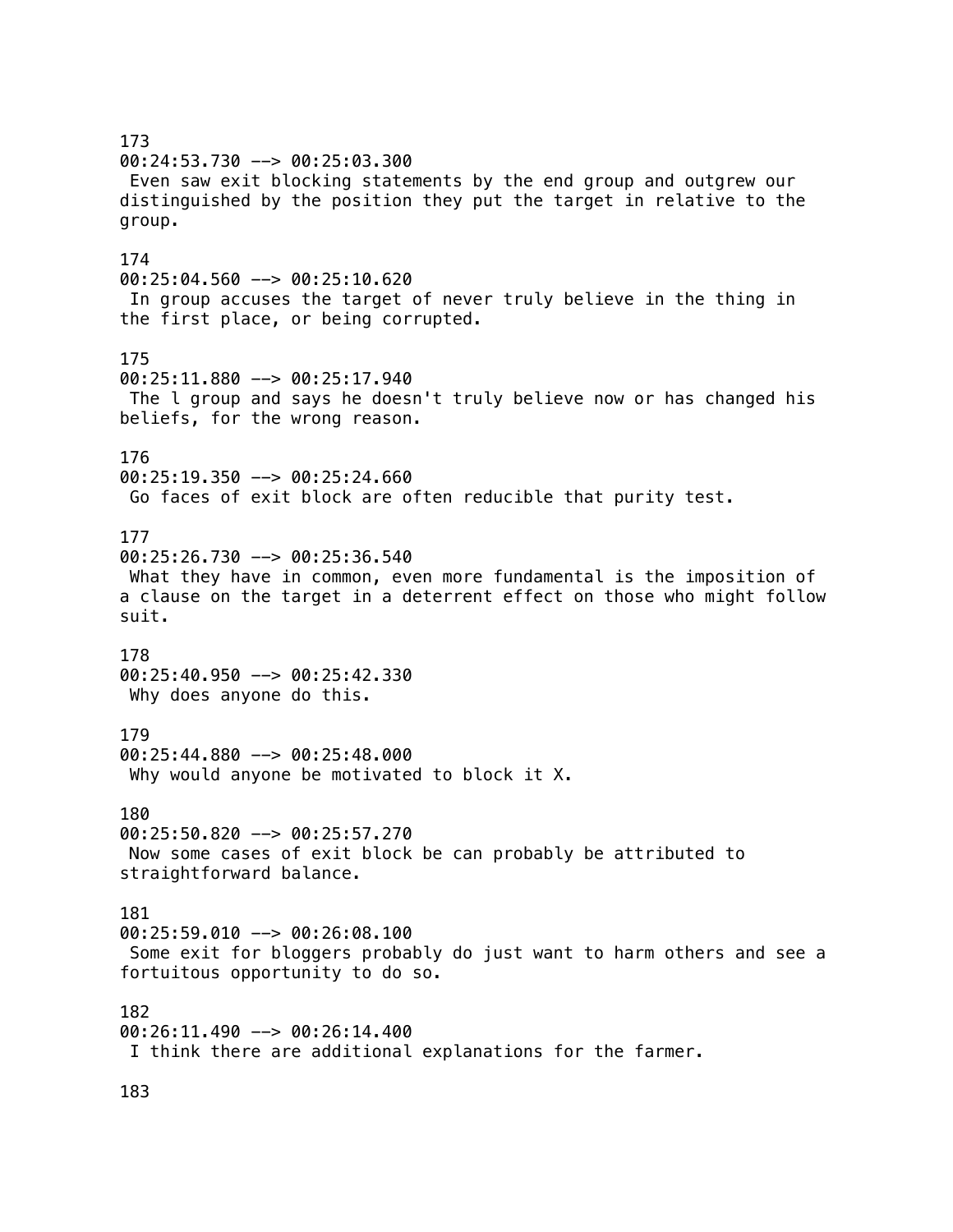00:26:16.140 --> 00:26:16.560 here's one. 184  $00:26:18.720$  -->  $00:26:22.920$  When a person changes his mind about some issue of interest to a group. 185 00:26:25.410 --> 00:26:26.730 Increasingly, an opportunity. 186 00:26:27.990 --> 00:26:39.630 For members of that integrate in it's related out groups either to seek more status or to project and solidify their social status to the group. 187  $00:26:41.730 \rightarrow 00:26:46.590$  was more I mean by that, but I want to take a brief detour and talk about social steps. 188 00:26:47.880 --> 00:26:55.350 psychologists talk about two different ways of attaining we're securing social status, one of them, they call Christie. 189  $00:26:56.070$  -->  $00:27:11.490$  So prestige status is the status, you get from having knowledge or wealth for access to resources intelligence a you know world class tennis players medians these are people with high prestige status. 190 00:27:12.510 --> 00:27:23.220 Christine status is conferred on to a person because of her admirable qualities skills or achieve for at least what's perceived to be there admirable quality skill. 191 00:27:26.310 --> 00:27:31.560 But there's a second way to get social status and that's what psychologists call dominance that. 192 00:27:33.600 --> 00:27:42.780 Whereas prestige drivers tried to lift themselves up and try it again status, people who strive for dominance credit credit push other people down so like.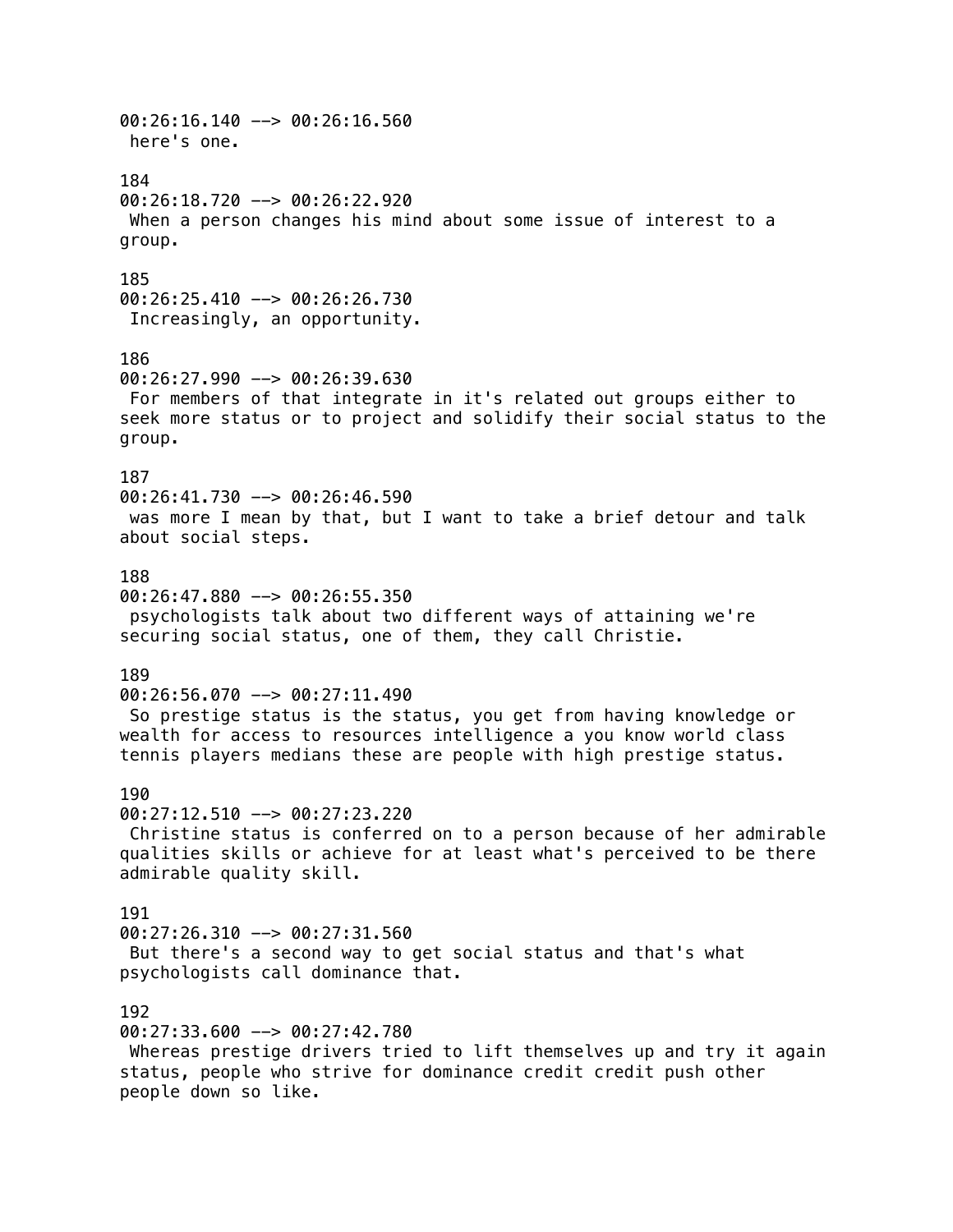193 00:27:43.140 --> 00:27:53.580 Our ancestors thousands of years ago, the way that you know ascertain christie's status was like you're the person who knew how to kill the board Okay, you do have find find the water. 194 00:27:55.350 --> 00:27:58.920 dominic status, you were to simply bigger than stronger than you. 195 00:28:01.830 --> 00:28:06.180 You can exercise dominance that is now by yelling at someone in a meeting. 196 00:28:07.710 --> 00:28:09.120 calling them a day online. 197 00:28:10.860 --> 00:28:18.510 Dominant status is earned by being seen as someone with control over the things people care about for but intimidated or threatened. 198  $00:28:19.740 \rightarrow 00:28:25.170$  issue could probably tell dominant status is more morally suspected prestigious. 199 00:28:28.830 --> 00:28:34.440 People who seek prestige lift themselves up people who see dominance seek to push others yeah. 200  $00:28:37.470$  -->  $00:28:44.460$  Well, I suspect that a lot of exit blocking is a form of something that. 201  $00:28:45.540$  -->  $00:28:55.350$  justin toasty and I call moral Branston some moral grandstanding is just the use of public discourse moral talk to seek social status or to self promote. 202 00:28:56.580 --> 00:28:58.560 So I could say something about.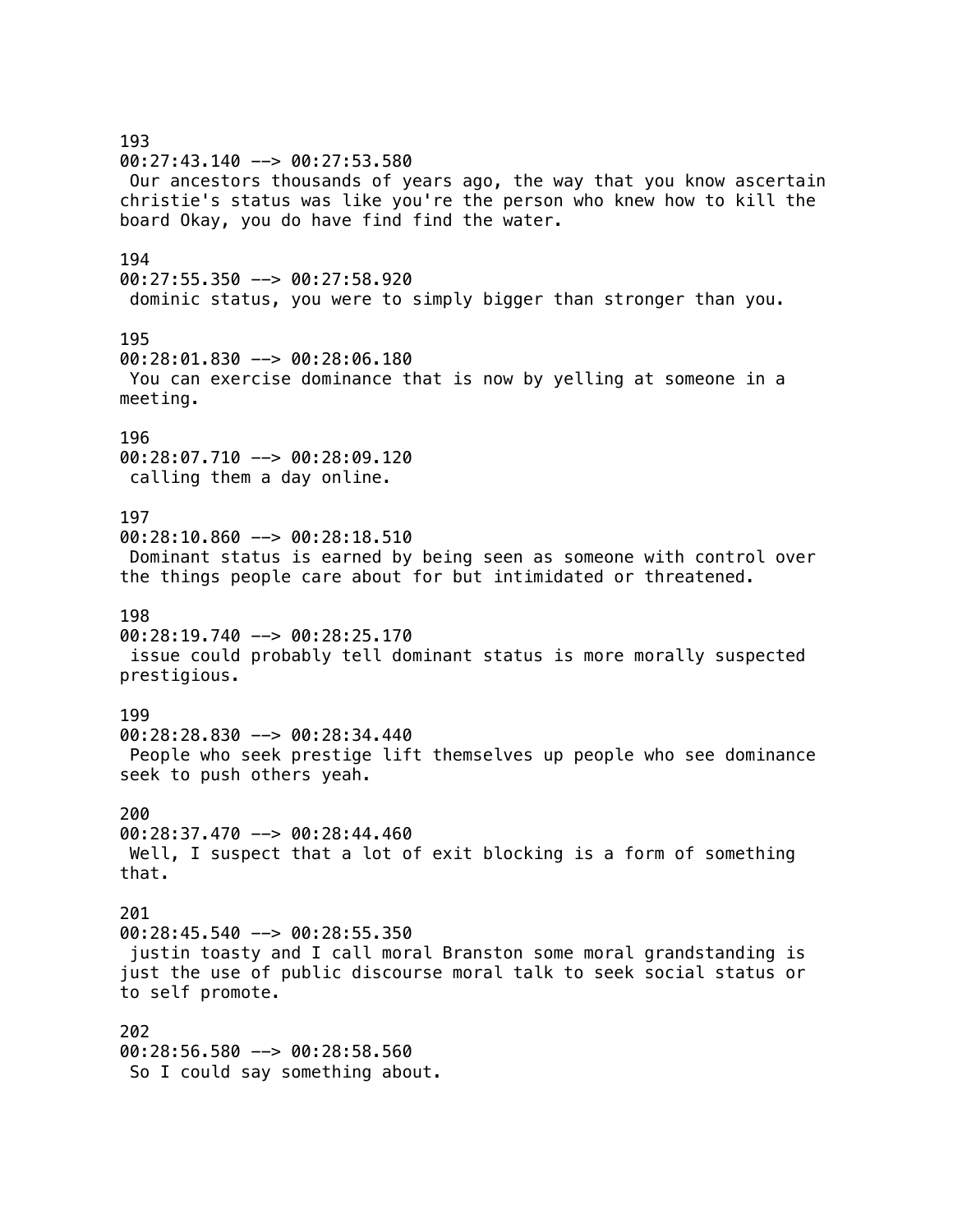203  $00:29:00.060$  -->  $00:29:15.270$  Integration for vaccines and my primary motivation doing so is that others think well of the others think highly of me either, because I have prestige status status, look at me i'm great or without horrible you are pushing you down Stephen bonus. 204 00:29:18.270 --> 00:29:32.310 So when people who brand stand, they use public moral discourse to seek social status, instead of seeking truth or understanding or knowledge or compromise they're in it to promote themselves and their. 205 00:29:34.980 --> 00:29:36.570 hardest connect with exit one. 206 00:29:40.320 --> 00:29:45.300 grandstanding members of the targets the Exeter. 207 00:29:47.160 --> 00:29:51.210 members of her targets in group my see her apostasy. 208 00:29:52.770 --> 00:29:57.240 As an opportunity for making a morally flattery contrast with themselves. 209 00:29:58.680 --> 00:30:03.150 They capitalize it they capitalize on this opportunity by seeking Christine. 210 00:30:04.440 --> 00:30:12.450 Whereas the Exeter doubts or rejects the correct worldviews we have watched pure believe. 211  $00:30:13.590$  -->  $00:30:19.770$  She is abandoning the right side of history will I firmly on it, as always. 212 00:30:22.380 --> 00:30:34.530 Greetings David out group Members on the other hand, might see recent converts as a threat to their status, why should this person be praised for finally waking up.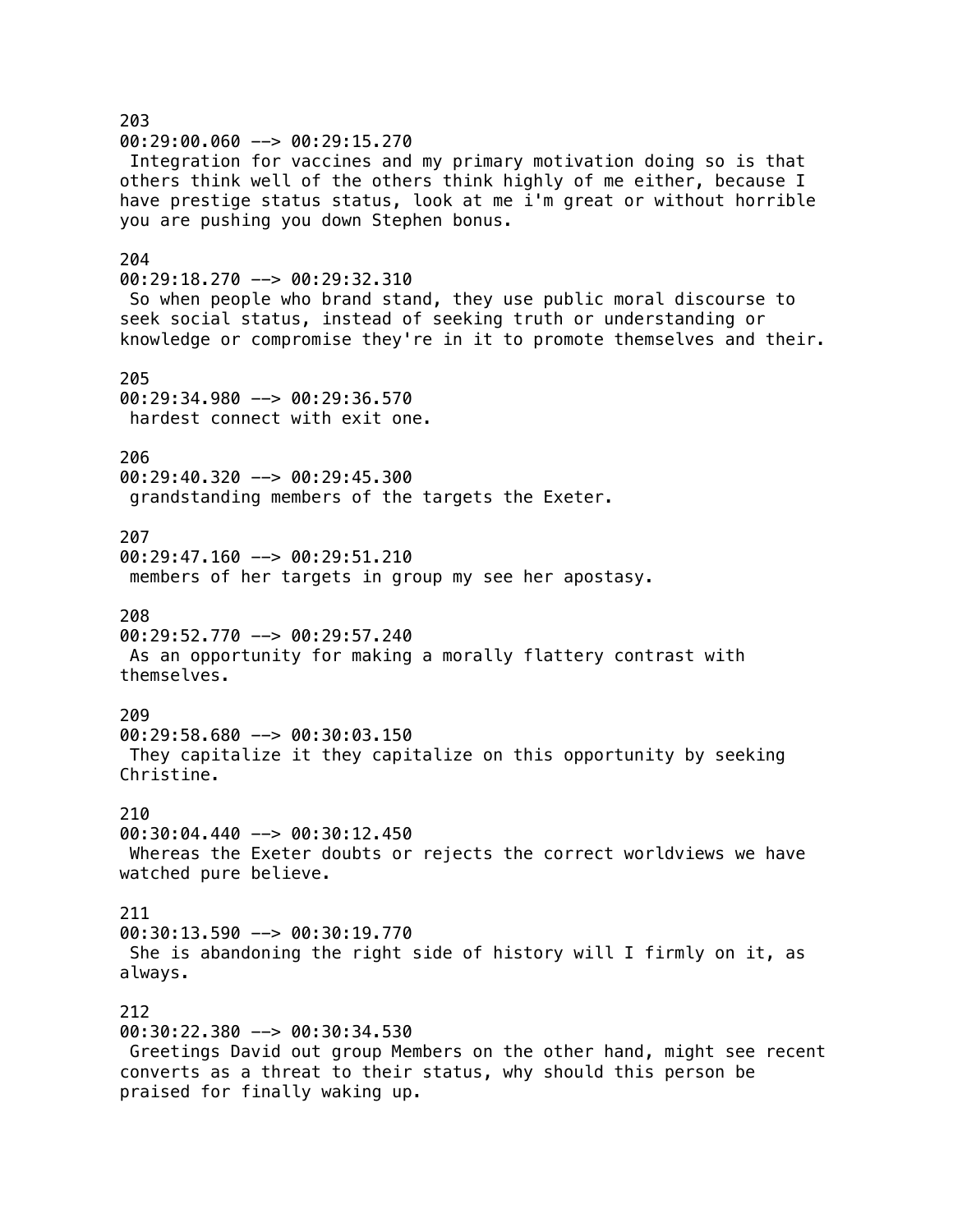213 00:30:35.580 --> 00:30:37.110 We have been right all along. 214 00:30:38.250 --> 00:30:43.380 The correct us have always been obvious to us in this john's has only just now figured it out. 215 00:30:44.700 --> 00:30:49.830 or she may have gotten this one right but she's still wrong about everything else, so we can't trust her. 216 00:30:50.850 --> 00:31:01.260 So grants dinners from both groups in group in the outer see that their moral qualities can be favorably compared to people who have recently changed their month. 217 00:31:02.490 --> 00:31:06.480 And so they do so in order to maintain prestige. 218 00:31:09.720 --> 00:31:12.210 But those who change their beliefs, are also. 219 00:31:13.320 --> 00:31:18.060 A right targets for grandstanding to seek dominance steps. 220 00:31:19.860 --> 00:31:27.750 When you change your mind publicly you we can be incentive for those in your in group to defend you. 221 00:31:29.940 --> 00:31:31.320 Or to be seen associated. 222 00:31:33.150 --> 00:31:44.070 Even if you convert entirely the beliefs of what was previously your outgrew the members of that group I not trust you revalued your association with them yet. 223 00:31:46.110 --> 00:31:54.420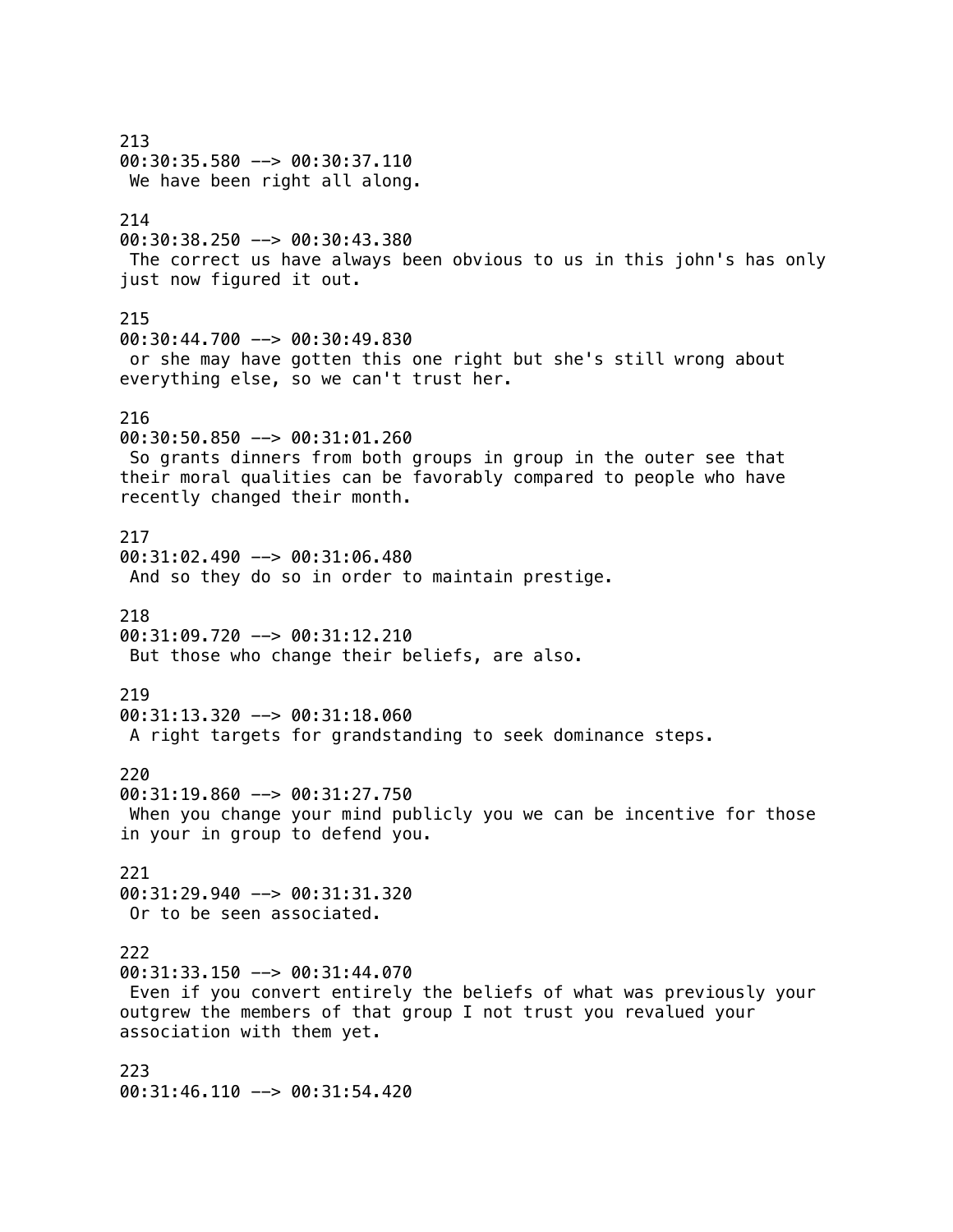Just by changing your mind you present aggressive people with a chance to exercise their will to power. 224 00:31:55.500 --> 00:32:03.690 They can lash out at you and demonstrate their capacity for aggression, without fear of reprisal from your try. 225 00:32:07.440 --> 00:32:13.980 Another way of understanding exit block because to see it as a freshman what psychologists call the black sheep effect. 226 00:32:16.860 --> 00:32:20.340 But have you heard this before as much psychology yeah. 227 00:32:22.230 --> 00:32:32.640 So the black sheep effect is the phenomenon by which deviant or inconsistent or weak members. 228  $00:32:33.660$  -->  $00:32:37.470$  of a group are evaluated more harshly. 229  $00:32:39.630$  -->  $00:32:42.630$  than similar members of our group. 230 00:32:44.220 --> 00:32:52.500 So, in other words, the people who are inconsistently on your side, maybe they're kind of wishy washy not totally committed to the cause. 231  $00:32:53.580$  -->  $00:33:02.730$  Your group will tend to judge those people more harshly than a week or inconsistent or deviant members of the other side. 232 00:33:10.470 --> 00:33:21.480 Week members of a group or less committed to the norms and beliefs of the group what's wrong number so we're members of your group or a threat, the group cohesion, a threat to the group identity. 233 00:33:23.520 --> 00:33:27.150 They are viewed as unreliable for untrustworthy.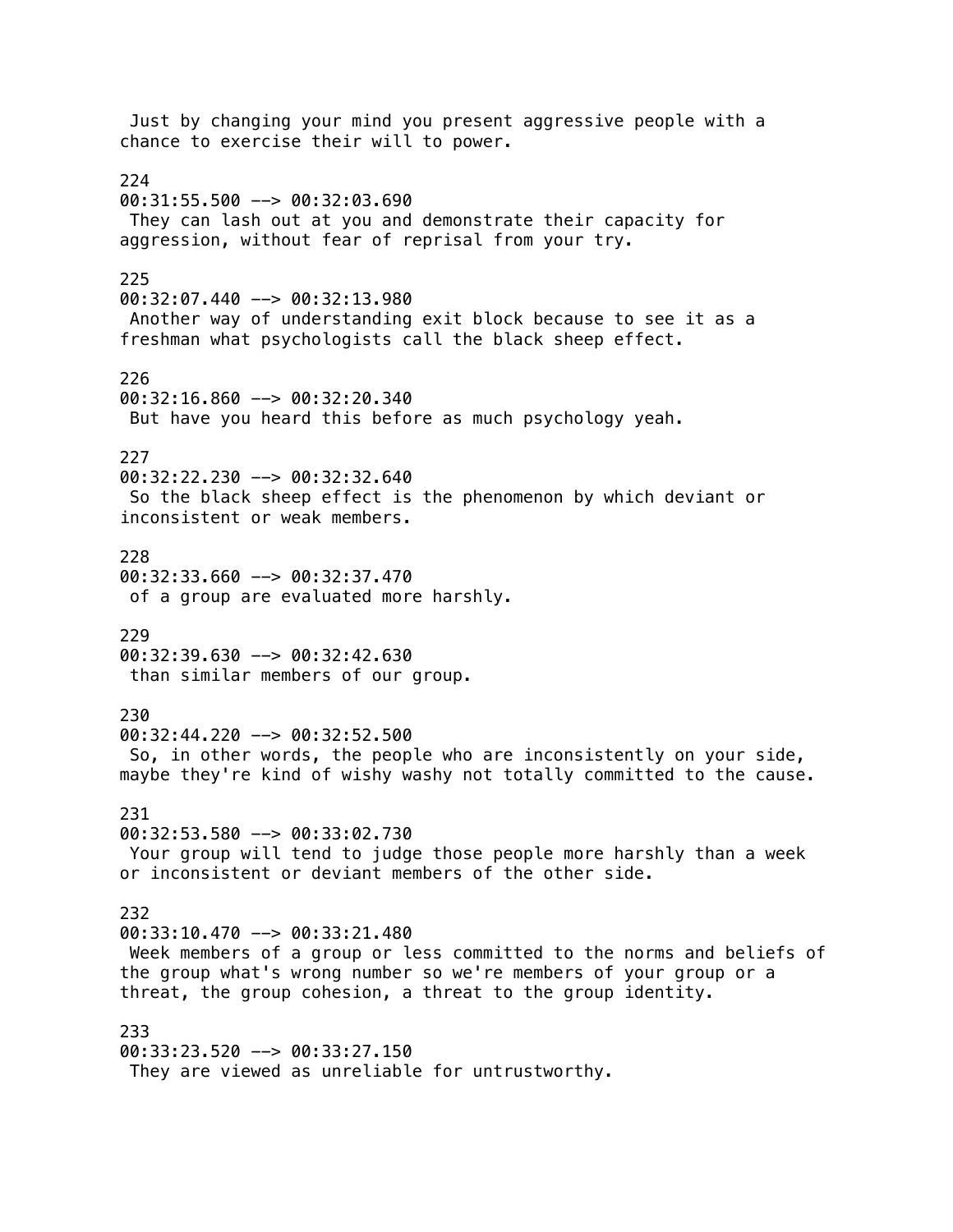234 00:33:28.260 --> 00:33:38.310 Those who announced that they have changed their mind about something important to their inner Group are in a sense, willingly becoming marginal members of their group. 235  $00:33:40.470$  -->  $00:33:49.290$  The stronger members downgrade or evaluation as a result and name it may respond by announcing they're disappointed. 236 00:33:52.590 --> 00:34:02.700 A useful extension of this paradigm is that it helps explain the appeal of exit locking as a strategy for deterring further defection from the group. 237 00:34:04.350 --> 00:34:08.430 The individual apostate is the occasion for exit block. 238 00:34:09.750 --> 00:34:19.050 But others in the group who maybe teetering on the edge changing their own minds can see the response and recognize the incentive not to do so. 239 00:34:20.700 --> 00:34:22.710 Nobody wants to be black she. 240 00:34:27.960 --> 00:34:34.740 said so far, it should be clear that people typically don't enjoy being on the receiving end of exit block. 241 00:34:36.720 --> 00:34:39.960 acid blocking isn't just a just tasteful experience. 242 00:34:41.910 --> 00:34:43.590 it's a bad social practice. 243 00:34:45.240 --> 00:34:47.580 For both moral and systemic reason. 244 00:34:49.110 --> 00:34:50.640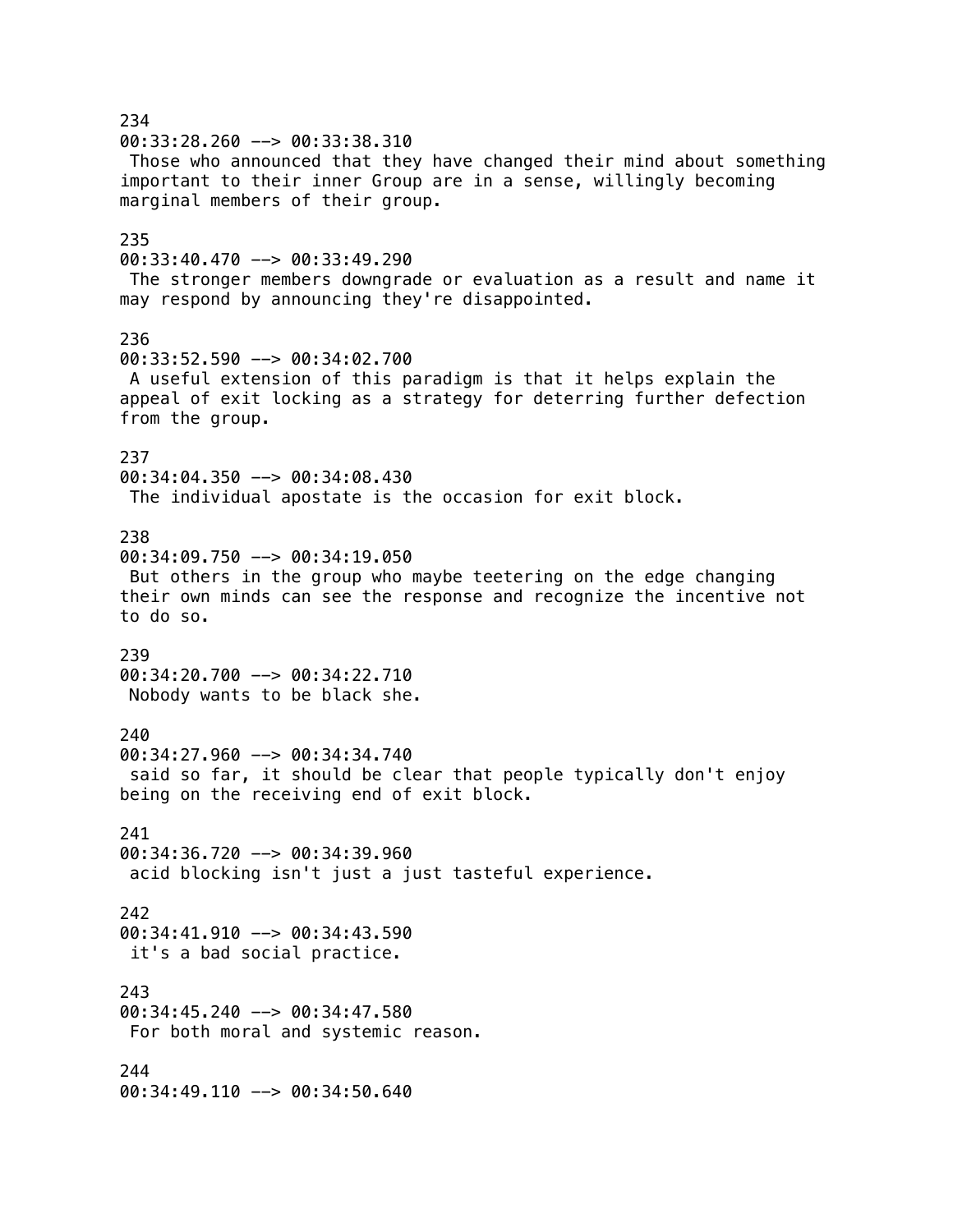It makes us less free. 245 00:34:51.870 --> 00:34:55.590 And also want to argue that it interferes with truth. 246 00:35:00.720 --> 00:35:03.420 So exit block is morally bad. 247 00:35:04.800 --> 00:35:06.990 because it interferes with freedom of expression. 248 00:35:10.050 --> 00:35:18.660 Many people are understandably reluctant to air their beliefs in public when they run counter to the orthodoxy within me I could probably. 249  $00:35:19.440$  -->  $00:35:34.860$  raise a few hot button issues now and those of you who defect from the sort of majority view on academic campuses you might secretly the fact, but I doubt any of you will have many of you, they say so in this crowd. 250 00:35:36.210 --> 00:35:36.540 You. 251 00:35:37.740 --> 00:35:38.730 Have you have more courage tonight. 252  $00:35:40.590$  -->  $00:35:42.210$  But many people are reluctant to use. 253 00:35:43.560 --> 00:35:51.090 This reluctance will only be stronger with a Community engaged as an exit block as it raises the cost of changing your mind. 254 00:35:53.220 --> 00:35:58.230 People in such communities must worry, not only about the silent judgment of the.

255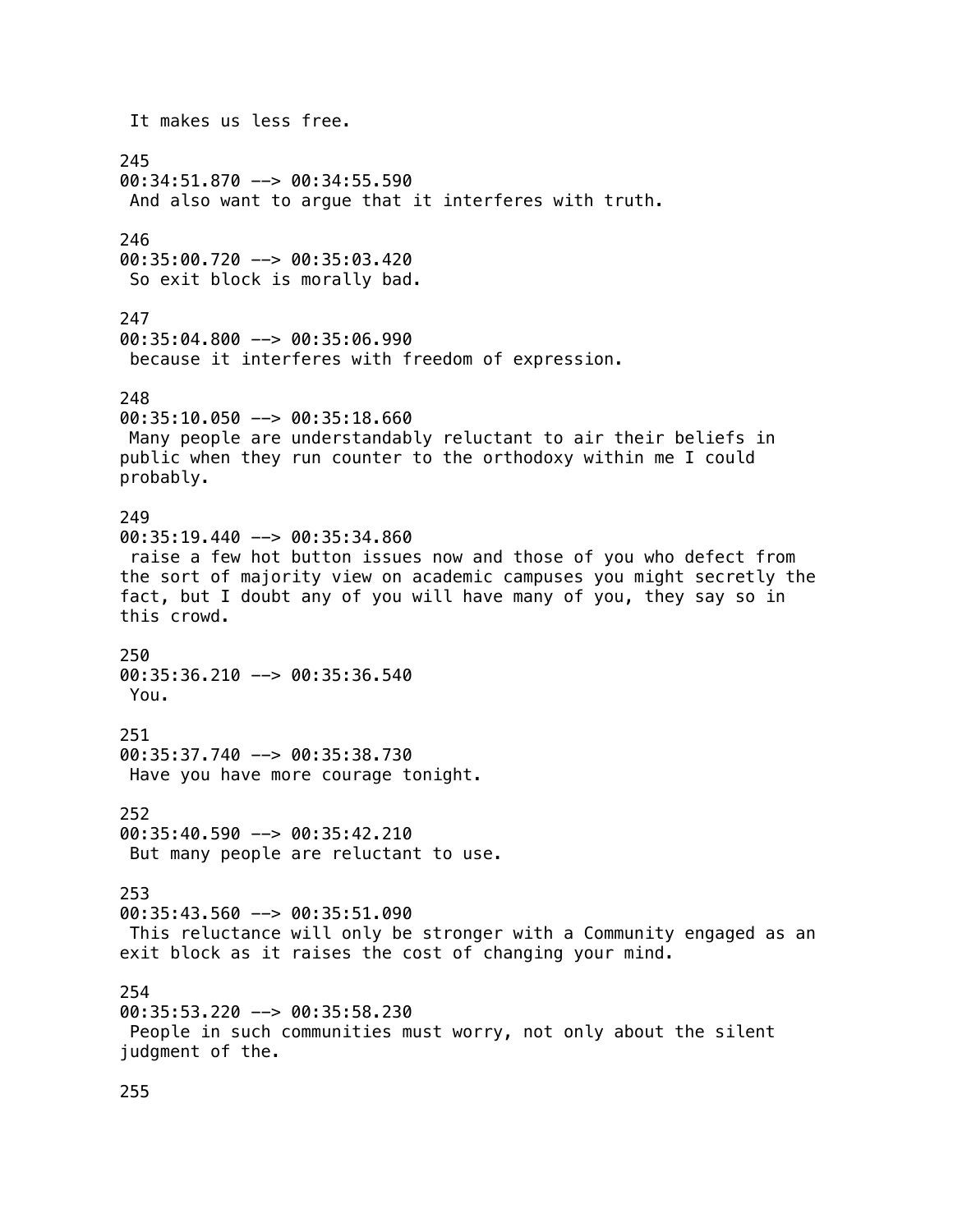00:35:59.760 --> 00:36:06.360 Also, about public campaigns expressing that this is approval we may stray from the flock. 256 00:36:08.190 --> 00:36:16.830 Now mill understood that informal social pressure could interfere with our freedom, just as state coercion. 257 00:36:18.450 --> 00:36:28.410 In fact, tyranny by informal collective bill says is flow more formidable the many kinds of political oppression. 258 00:36:30.060 --> 00:36:40.170 Since that leaves fewer means of escape penetrating much more deeply into the details of life and slaving was the soul itself, including. 259 00:36:41.910 --> 00:36:47.100 Informal communities are not bound by the legal rules and procedures and the way the state. 260  $00:36:48.210$  -->  $00:36:48.450$ Is. 261 00:36:50.340 --> 00:37:03.840 Any group member can simply smear and apostasy for being morally or politically impure because of Republic calm and it becomes a liability for anyone else in the group to be seen associating with that person. 262 00:37:07.650 --> 00:37:16.590 The committee might not be able to imprison or put to death it's a bossy, but it can make their lives miserable in way states cannot. 263 00:37:18.000 --> 00:37:25.380 It can deny them personal relationships within trade partners or any of the other benefits of social life. 264 00:37:26.460 --> 00:37:32.520 Just by discouraging others from associated with them less they suffer the same fate.

265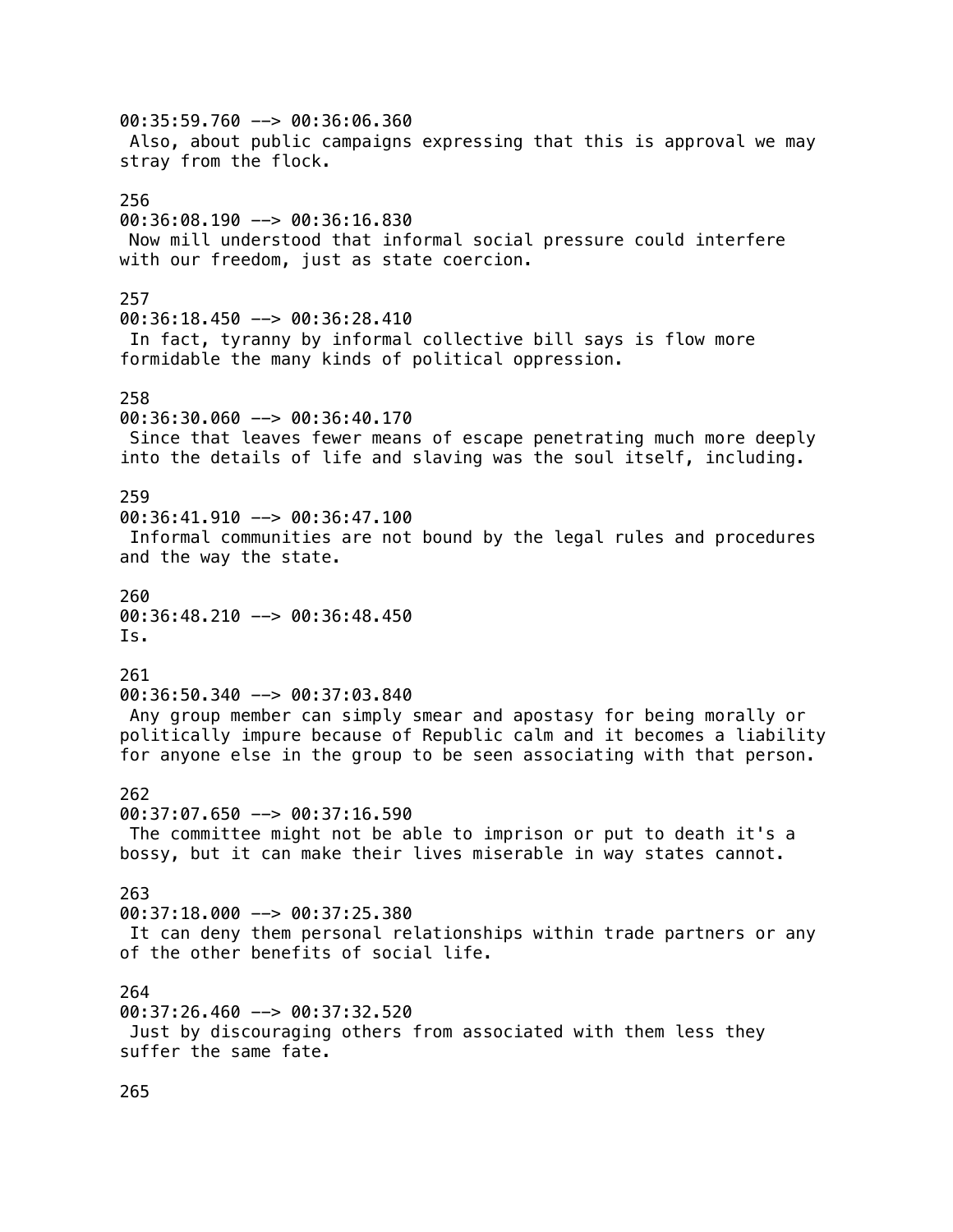00:37:35.580 --> 00:37:36.750 A prudent person. 266 00:37:37.860 --> 00:37:42.840 We just try to avoid the cost of social disapproval for changing your mind. 267 00:37:43.890 --> 00:37:47.190 In matters that like draw these sorts of exit block and response. 268 00:37:48.630 --> 00:37:52.140 If she's not so cautious the penalties could be severe. 269 00:37:53.340 --> 00:38:00.120 members of our group will be wary over the exit blockers have marker as impure not to be trusted. 270 00:38:03.300 --> 00:38:16.710 So I should say numbers over in Europe will be where your lips, if the exit blockers of Parker is impure not to trust our group members will also see her as impure since she has been suspiciously slowed around slowly come around to the right view. 271  $00:38:19.080$  -->  $00:38:23.250$  The result is that freedom is limited to picking a team quickly. 272 00:38:24.360 --> 00:38:29.100 and restricting ones public statements to claim that a coke here groups. 273 00:38:38.280 --> 00:38:44.880 A mill our freedom of expression is practically inseparable from freedom of conscience. 274 00:38:46.290 --> 00:38:53.700 to live in expression is therefore to impinge upon the most intimate region of human liberty, what do you think. 275 00:38:55.710 --> 00:39:02.250 If it's the same regarded as normal and acceptable behavior to post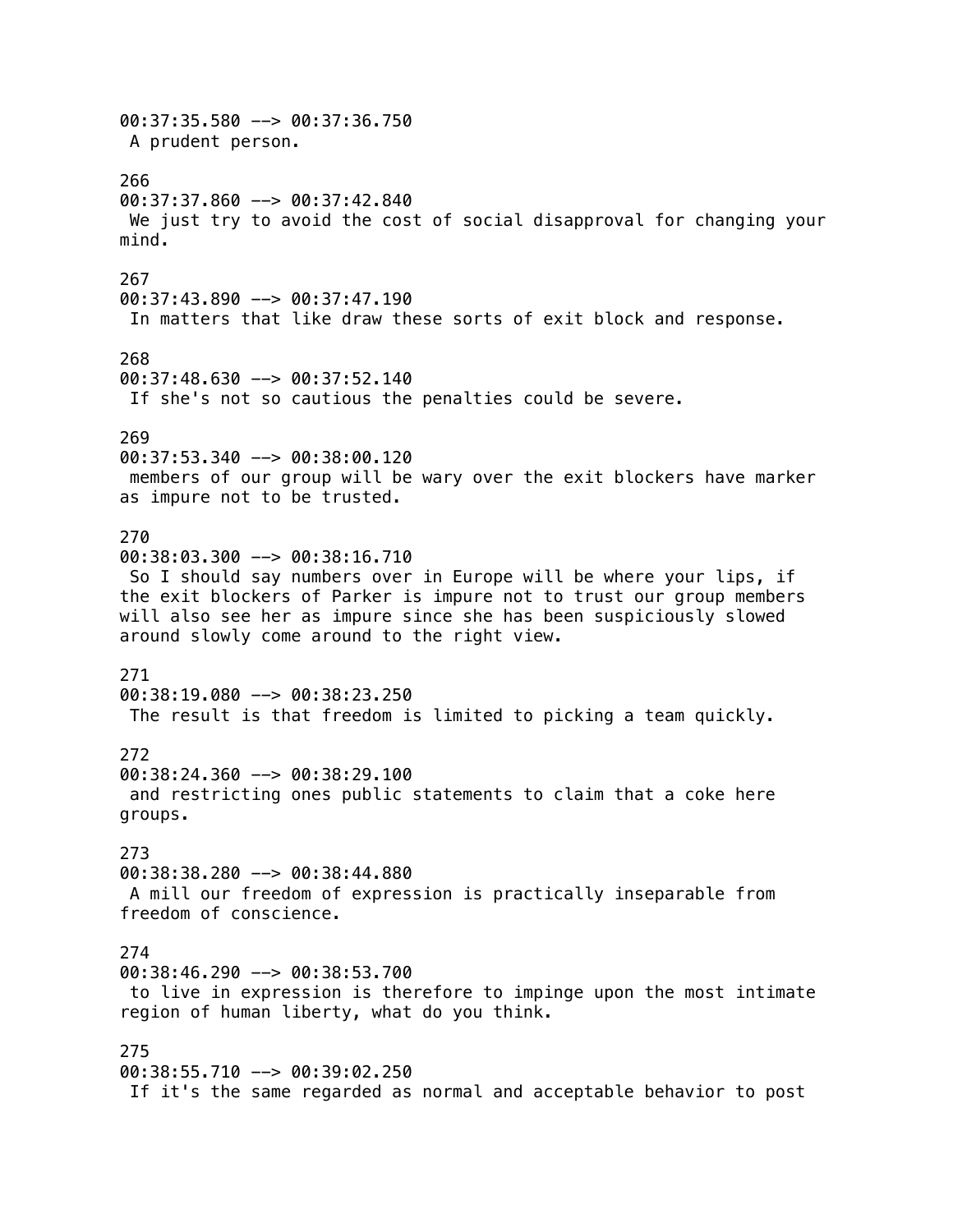social posts on those change their mind. 276 00:39:03.690 --> 00:39:09.780 That it encourages his members either to maintain a private conscience, that is not linked into the public square. 277 00:39:11.880 --> 00:39:18.360 Or to extinguish their heterodox box before they might leave the public apostasy. 278 00:39:20.670 --> 00:39:23.010 Many will find it to mentally taxing. 279 00:39:25.590 --> 00:39:27.060 To maintain a private contract. 280 00:39:28.290 --> 00:39:33.960 So they will instead bring their private mental life into line with the views acceptable with their group. 281 00:39:35.220 --> 00:39:36.030 Their friends. 282  $00:39:39.570$  -->  $00:39:43.260$  We shouldn't restrict our evaluation of exit law to its moral. 283 00:39:45.030 --> 00:39:50.160 Exit blocking exerts a pernicious influence, not just over what people say. 284 00:39:51.330 --> 00:39:52.710 but also what they believe. 285 00:39:54.990 --> 00:39:59.280 Exit velocity interfere free inquiry and the true. 286 00:40:01.380 --> 00:40:09.420 The incentives established by exit blocking motivate us to change the way we think about the topics are groups care deeply about.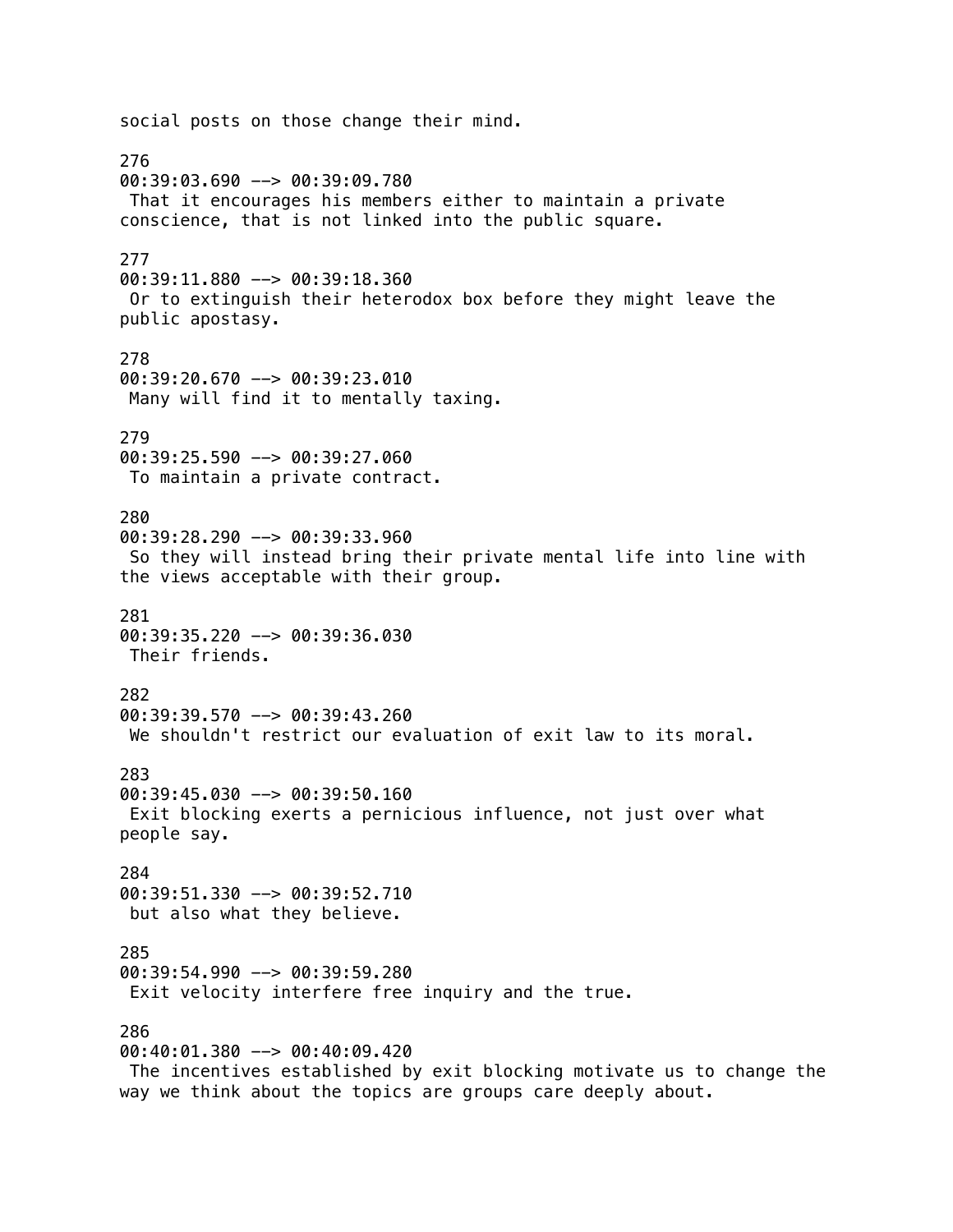287 00:40:11.580 --> 00:40:15.810 As a result, people are discouraged from changing their minds, even private. 288 00:40:19.050 --> 00:40:25.830 know in a world of ideally free inquiry, the social cost of changing one's mind would be low. 289 00:40:27.300 --> 00:40:32.340 People would be able to consider arguments that evidence about being pressured to come to a particular conclusion. 290 00:40:33.960 --> 00:40:36.960 But they would be free to believe for aesthetic reasons alone. 291 00:40:39.120 --> 00:40:50.700 Excellent blogging interferes with three inward color when social costs for changing one's mind or pose people are dis incentivized to take opposing views series. 292 00:40:51.840 --> 00:40:56.460 speak up countervailing evidence or even to find out what the opposition. 293 00:40:58.590 --> 00:41:07.620 If you are already attached to some view and your social or professional relationships will be damaged, should you abandon that. 294 00:41:08.850 --> 00:41:13.380 Did you have strong incentive not to entertain doubts about it. 295 00:41:15.540 --> 00:41:18.030 So blogging is therefore an invitation. 296 00:41:19.650 --> 00:41:21.090 To engage in motivated reason. 297 00:41:22.740 --> 00:41:33.480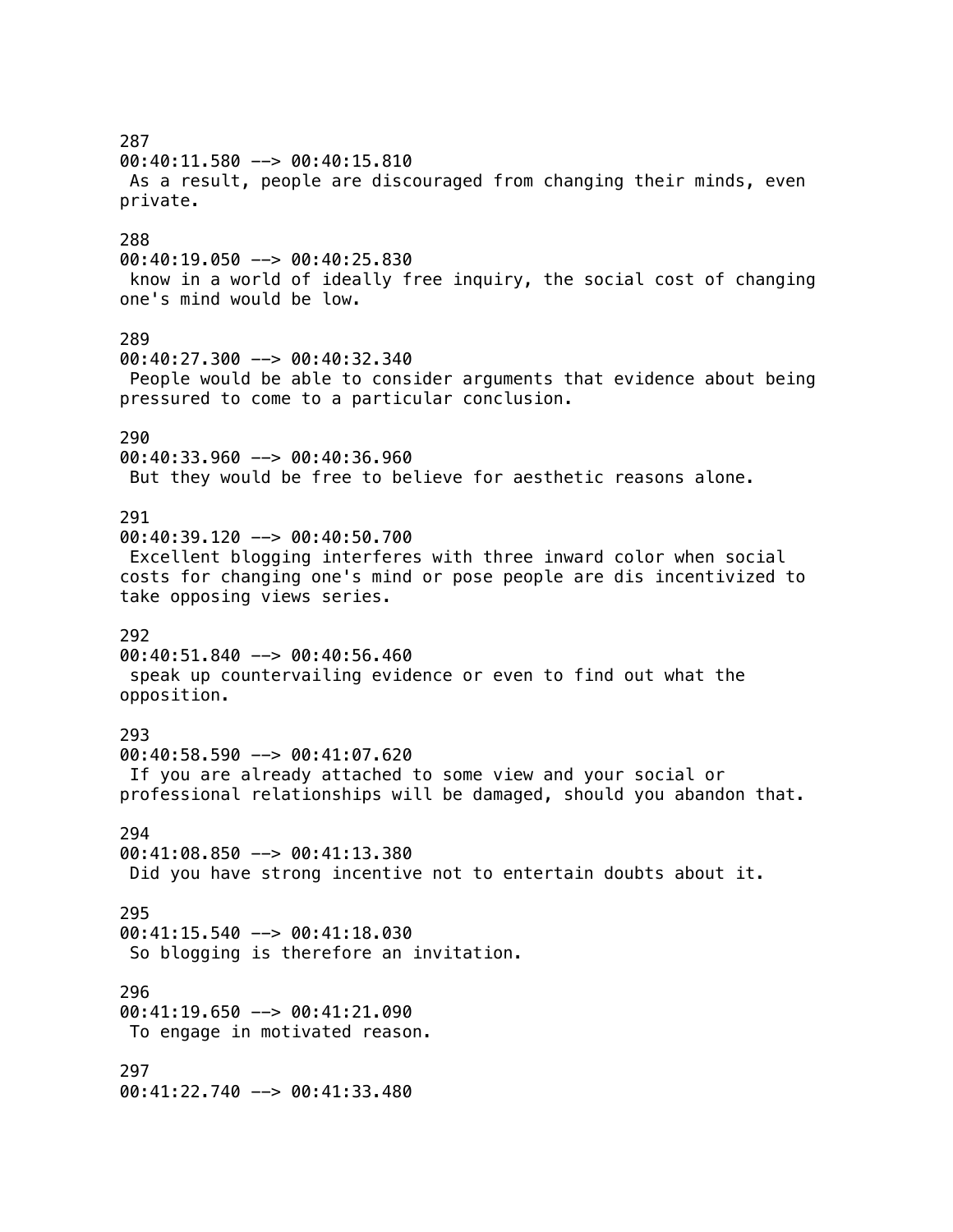Normally, you will face some social costs are changing your mind you might quite understandably look for ways to avoid doing so, even if only subconscious. 298 00:41:34.770 --> 00:41:41.490 You might be more easily swayed by prima facie plausible with fallacious arguments for your views. 299 00:41:42.540 --> 00:41:45.030 or by strong in characterizations imposing. 300 00:41:50.280 --> 00:41:57.840 It might be injected that are concerned about people being worse than even private reason the face of increased social causes overblown. 301 00:41:59.010 --> 00:42:08.340 Surely we can still evaluate views on their merits, we are just thinking about them on our own, and not report our conclusions to others if we. 302 00:42:09.030 --> 00:42:22.980 think they like what they hear it's true, of course, that most of us don't report our every thought public and then among the thoughts that we are most likely to ourselves, are the ones that will draw social blowback. 303 00:42:24.390 --> 00:42:27.930 But my point is not that people can't reason privately and safely. 304  $00:42:31.920$  -->  $00:42:38.490$  and become heterodox thinkers that way, rather it is that at the margins fewer people will do so. 305 00:42:39.570 --> 00:42:51.930 It is unpleasant to live an intellectual double life always worried that you will be making will accidentally say something that doesn't fit with a web of socially acceptable beliefs. 306 00:42:54.150 --> 00:42:57.780 In addition, people don't want to think of themselves as power.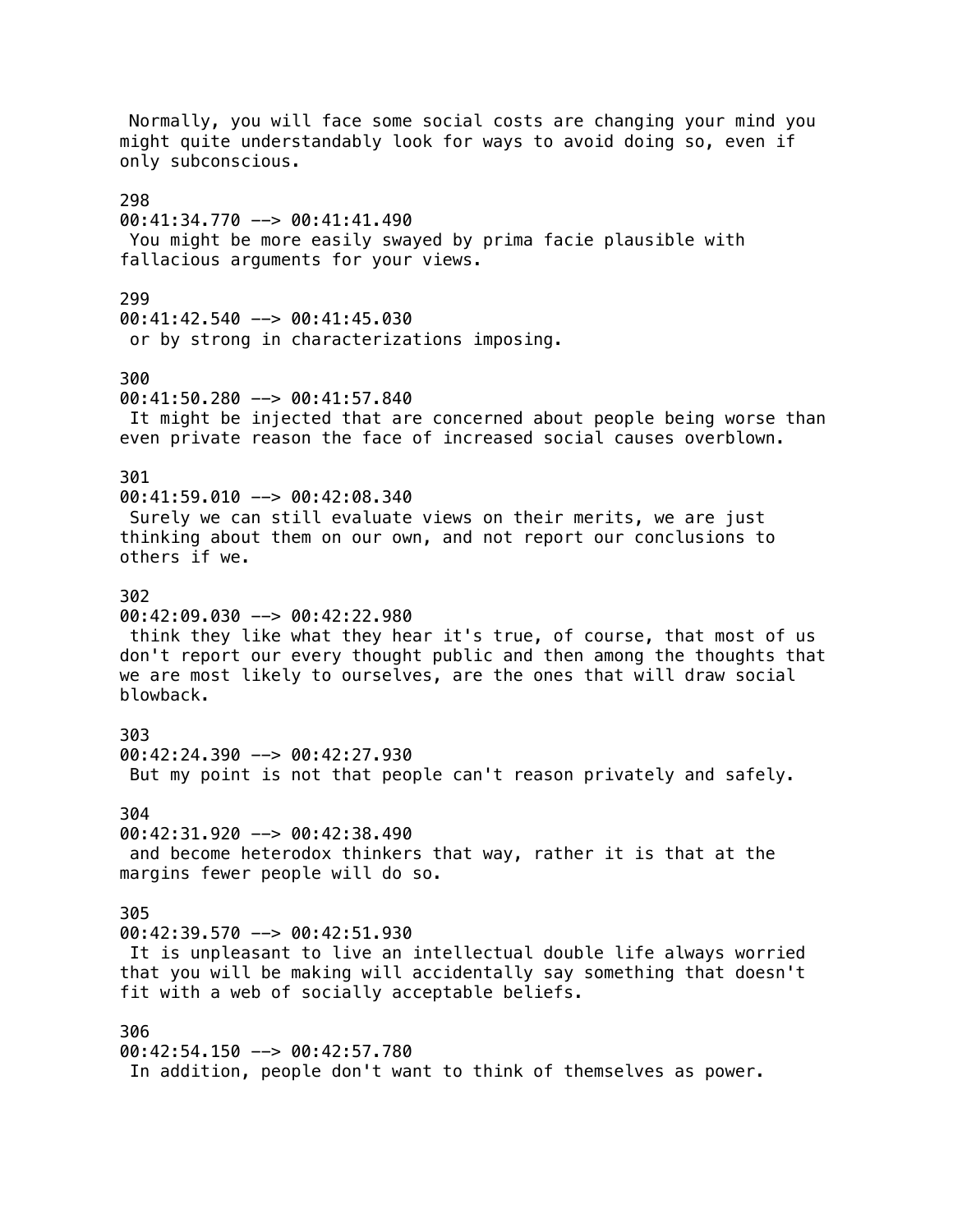| 307<br>$00:42:58.920$ --> $00:43:10.110$<br>But if you develop a set of beliefs, that you cannot reveal to us<br>without paying a high social, it is hard not to realize that you are<br>afraid to stand up for what you. |
|---------------------------------------------------------------------------------------------------------------------------------------------------------------------------------------------------------------------------|
| 308<br>$00:43:12.120$ --> $00:43:20.730$<br>Instead of blending and such unpalatable position, many people will<br>find some way to retain socially acceptable beliefs and not just think<br>about.                       |
| 309<br>$00:43:24.930$ --> $00:43:33.000$<br>that's the blocking also influences our private believes, by limiting<br>the arguments and evidence that people here in public discourse.                                     |
| 310<br>$00:43:34.410$ --> $00:43:39.870$<br>rishi kapoor Joshi as helpfully analyze this dynamic as a collective<br>action problem.                                                                                       |
| 311<br>$00:43:41.490$ --> $00:43:42.780$<br>here's the basic idea.                                                                                                                                                        |
| 312<br>$00:43:46.800$ --> $00:43:50.820$<br>it's important that people be exposed to evidence, they are aware of.                                                                                                         |
| 313<br>$00:43:52.260$ --> $00:43:56.400$<br>Where else we will collectively suffer from significant blind spot.                                                                                                           |
| 314<br>$00:43:57.690$ --> $00:44:03.930$<br>We can alleviate those blind spots, by sharing our habits, I have<br>evidence, you have ever have very different forms of that.                                               |
| 315<br>$00:44:05.580$ --> $00:44:09.690$<br>and thereby exposing people to considerations, they would not have<br>discovered on their own.                                                                                |
| 316<br>$00:44:11.520$ --> $00:44:19.530$<br>But it's also risky for any individual to speak her mind and present<br>evidence that might not need the crowd.                                                               |

317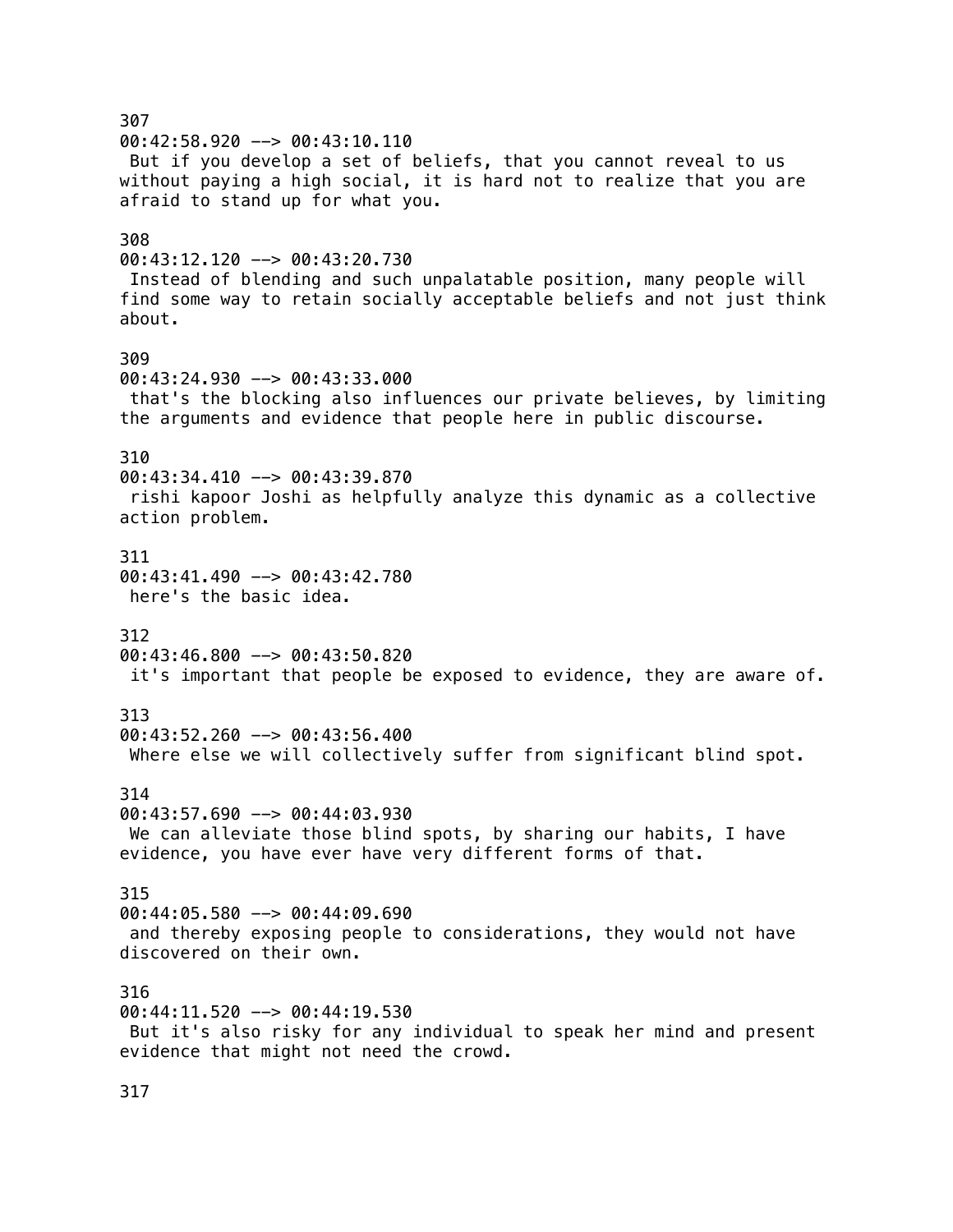00:44:20.790 --> 00:44:27.840 If the risks of speaking events monitor great ago we buy all rationally decided it's not worth speaking. 318 00:44:30.300 --> 00:44:36.930 With groups engage in an exit blocking they raised the risk and just the cost of speaking your mind. 319 00:44:38.880 --> 00:44:43.440 Rational actors see that there's little to gain by expressing beliefs, that are in group. 320 00:44:45.900 --> 00:44:51.810 Their own social network label the traders and all groups both refused to offer them safe harbor. 321 00:44:53.370 --> 00:45:02.610 and, worst of all, even if they didn't accept the cost of speaking out their individual sacrifice probably produced a little overall benefit. 322 00:45:04.920 --> 00:45:09.690 The rational thing to do, then, is the hope that other people discover the same thoughts as you. 323 00:45:10.710 --> 00:45:13.170 And I was less risk averse about sharing. 324 00:45:15.000 --> 00:45:16.350 But the greater the risk. 325 00:45:17.400 --> 00:45:18.840 The fewer such people. 326 00:45:22.770 --> 00:45:31.230 The result of this collective action problem is that people are left without the social resources that might help them reason their way out of false belief. 327 00:45:32.580 --> 00:45:36.240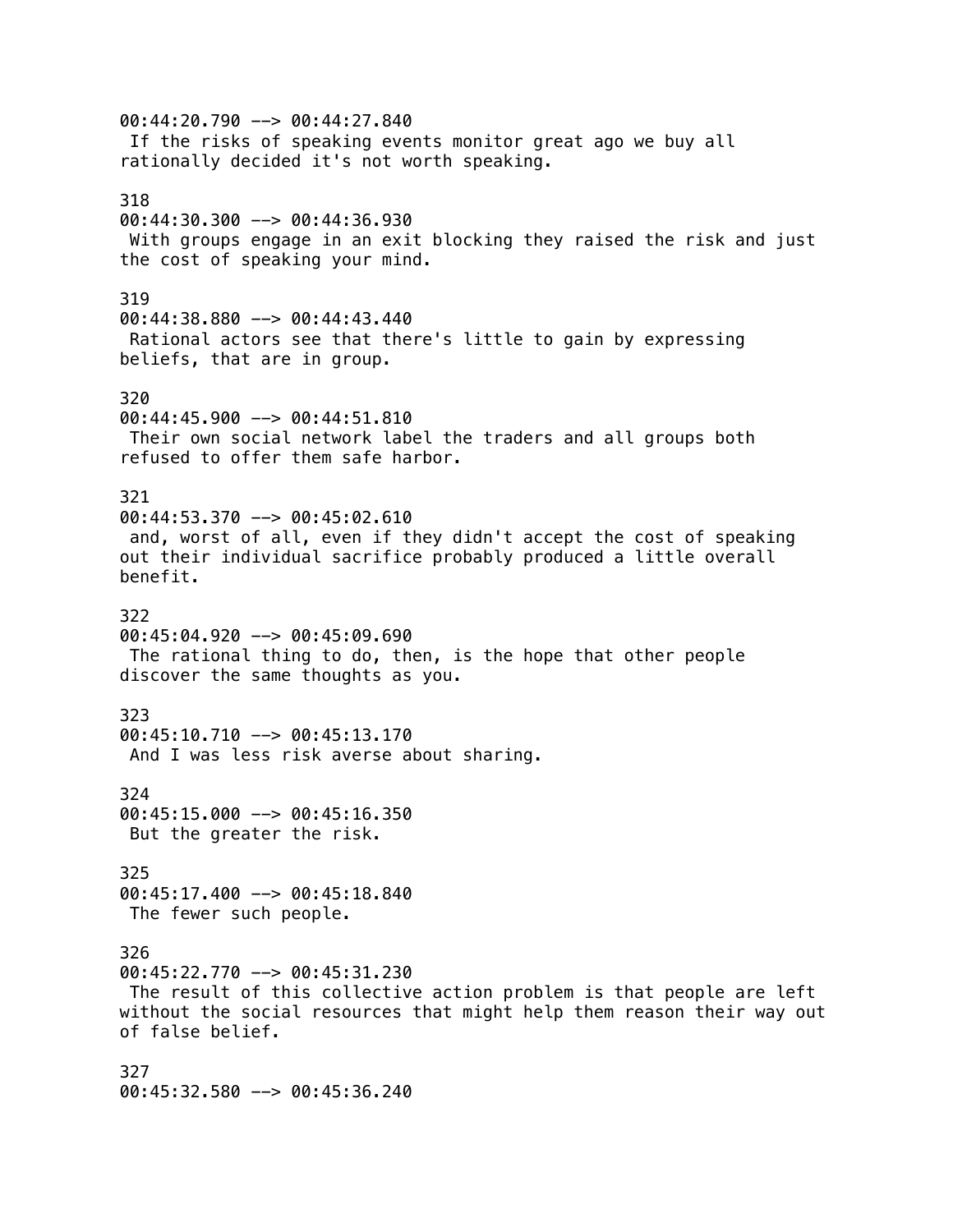And that might be good for social cohesion, but it's bad for free. 328 00:45:38.460 --> 00:45:44.880 We are answered blocking this problems loyalty is valued more than truth correct. 329 00:45:51.510 --> 00:45:53.850 i've tried to describe the full amount of X. 330 00:45:55.140 --> 00:45:58.800 i'll try to explain what exit blocking is bad moreland devastated. 331 00:46:00.870 --> 00:46:07.050 What I want to do now is present a vision of a society that doesn't suffer from the problem of exit block. 332 00:46:08.520 --> 00:46:19.770 I wanted to describe some potential norms that we could have thought which shirt greater overall freedom you currently enjoy in our society of exit blocking enthusiasm. 333  $00:46:22.050$  -->  $00:46:27.510$  And I want to follow Christina beaky Aries use of the notion of social more. 334 00:46:29.280 --> 00:46:33.180 where she claims that a social norm has two important feature. 335  $00:46:34.350$  -->  $00:46:36.240$  it's a rule of behavior. 336 00:46:37.290 --> 00:46:47.040 which the individuals prefer to conform to that rule on the condition that they believe that most people in the reference that work for them to. 337 00:46:48.090 --> 00:46:49.530 be fearful expectation.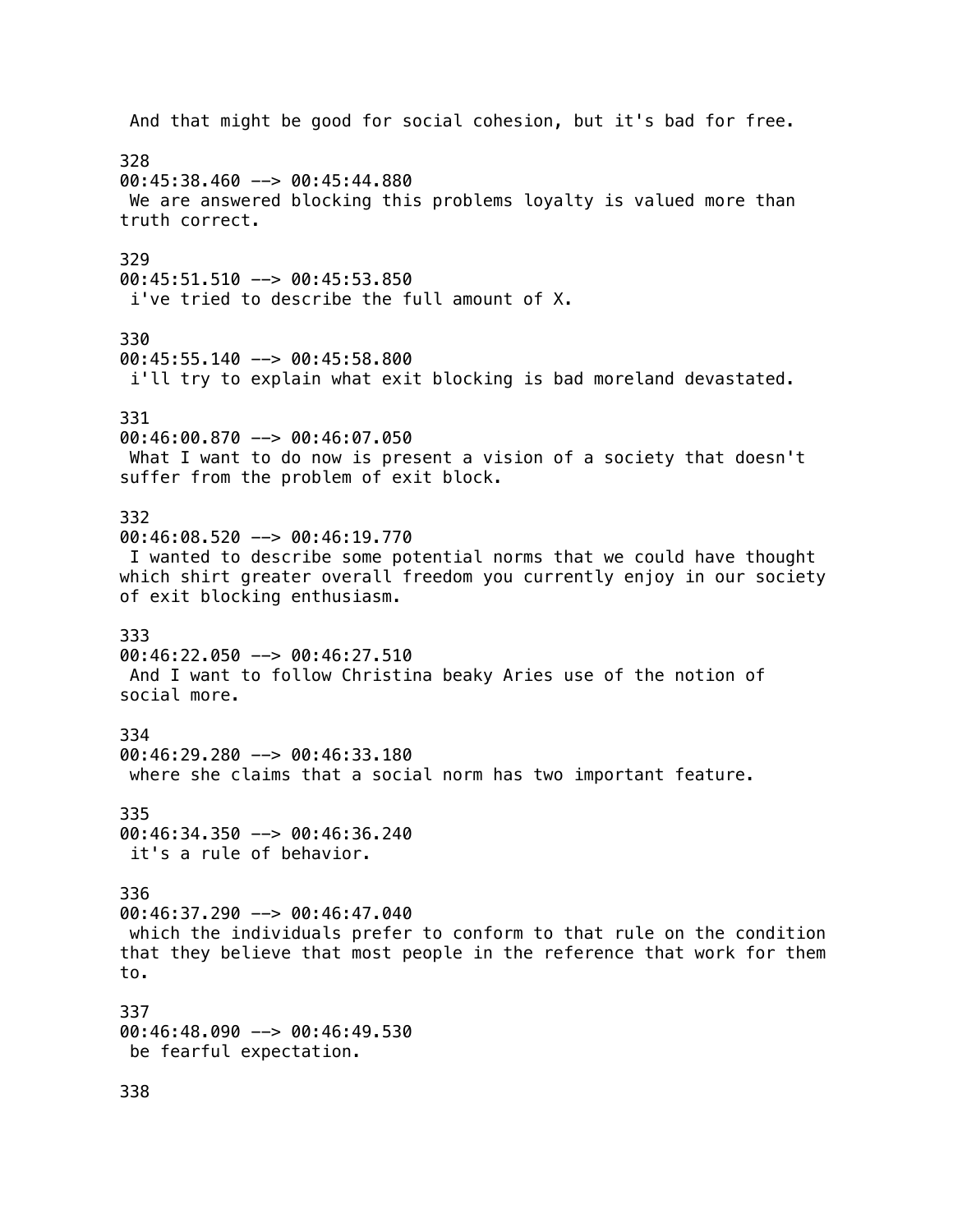00:46:50.760 --> 00:46:58.590 And they believe that most people in their reference that work believe they ought to inform what she calls glory that i'm not going to dwell on. 339 00:47:00.060 --> 00:47:06.450 Only put out a photograph here's a norm is something like a rule of social rule. 340 00:47:08.460 --> 00:47:13.020 That people prefer to conform to when they believe other people will. 341 00:47:16.110 --> 00:47:18.870 Then they believe that most people believe it ought to do. 342 00:47:20.160 --> 00:47:20.340 It. 343  $00:47:21.570$  -->  $00:47:27.840$  Not much things on that, but just so you're clear on what kind of notion of social norm is. 344 00:47:29.310 --> 00:47:29.880 somewhere. 345 00:47:32.130 --> 00:47:46.500 So what what's a reference network and individuals reference network is the group of people whose behavior and attitudes are relevant to them for social people that you more or less interact with on some regular basis. 346 00:47:48.630 --> 00:47:59.760 Now, in the case of the norms that I want to discuss here in a moment, your reference network will likely include members of both you're in group and you're out. 347 00:48:02.100 --> 00:48:10.890 The group is relevant because these are the people we rely on for our most important social relationships friends family allies.

348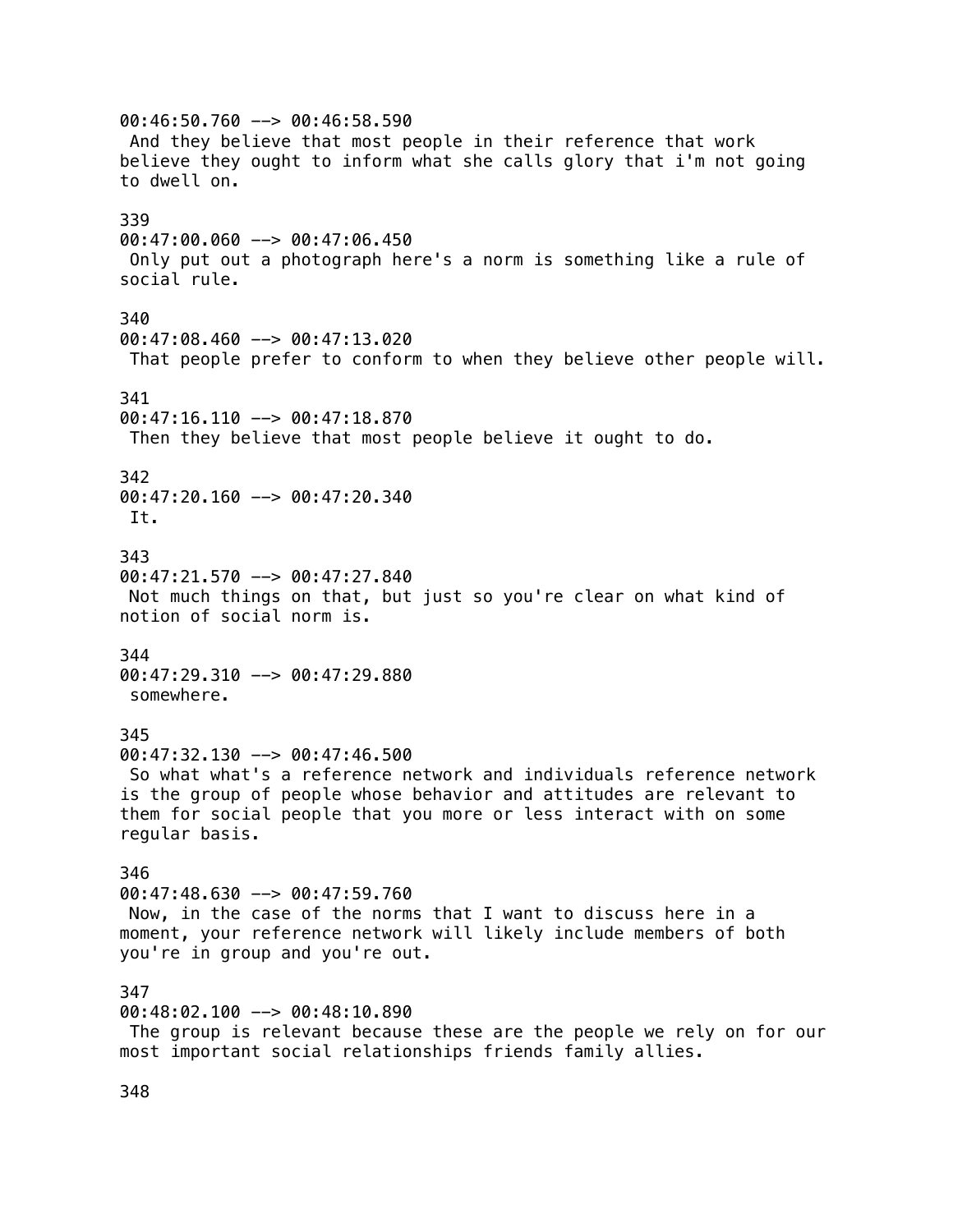00:48:12.990 --> 00:48:15.000 And we want to remain in good standing. 349 00:48:16.230 --> 00:48:17.640 By following their norm. 350 00:48:20.130 --> 00:48:24.420 How groups are relevant, primarily, out of consideration for reciprocity. 351 00:48:26.280 --> 00:48:31.230 If the our group is not following the dorms other groups may feel less bound. 352 00:48:32.340 --> 00:48:33.060 By that as well. 353 00:48:35.160 --> 00:48:41.280 Okay, so we're going to do, I have in mind, I want to suggest some proposals. 354 00:48:42.750 --> 00:48:49.020 I was king of the world, you could be my proposals for better social norms. 355 00:48:50.190 --> 00:48:50.790 With this work. 356  $00:48:51.870$  -->  $00:48:57.000$  And when the obvious one and the title of this car is just don't walk yes. 357 00:49:02.010 --> 00:49:08.280 We should not criticize people or impose other social costs on them simply for changing their mind. 358 00:49:09.810 --> 00:49:24.300 Again, this does not mean we should refrain criticizing their justification for doing so, so it shaming people as traders were apostates for not seeing the light sooner is a bad practice.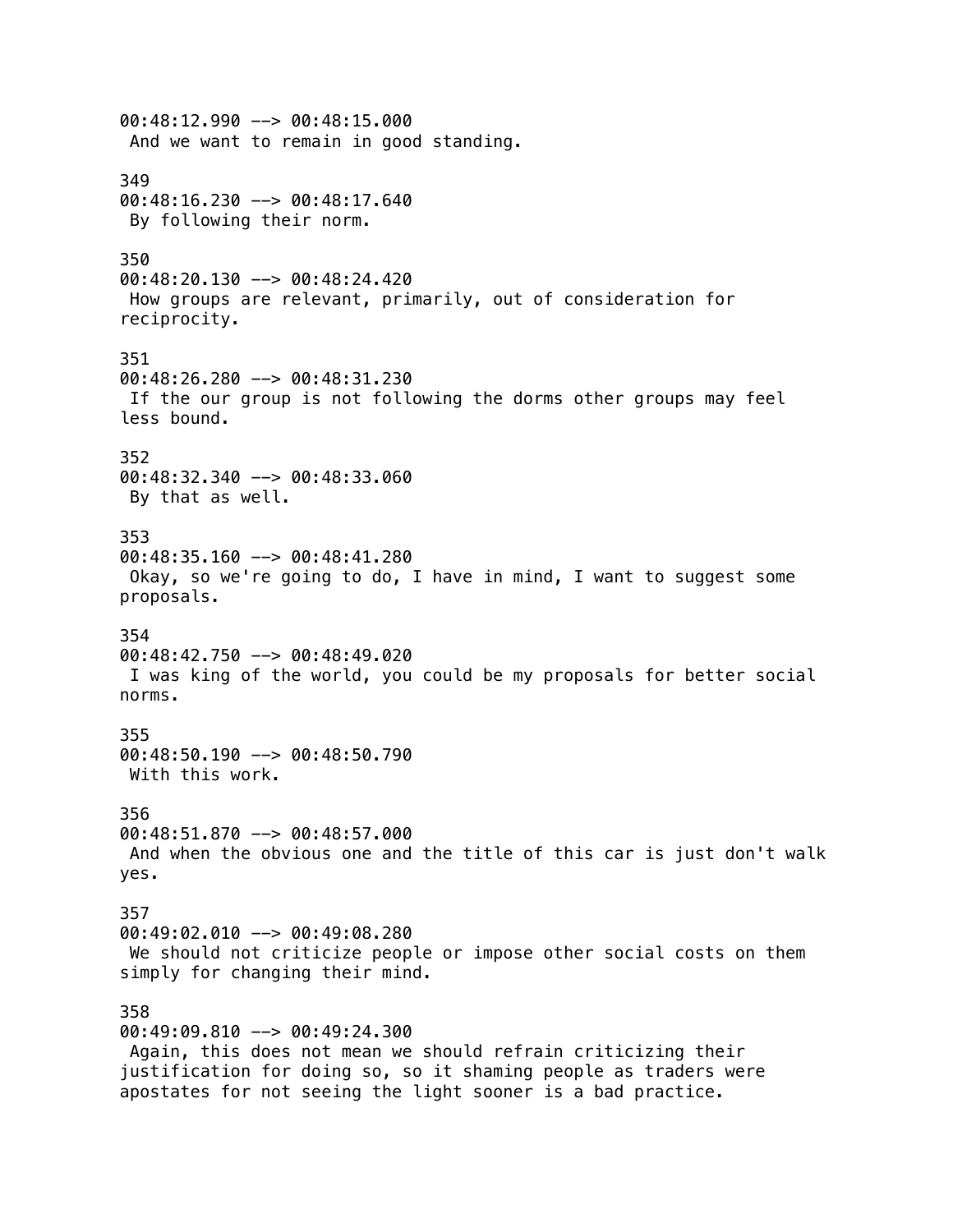359 00:49:27.390 --> 00:49:33.360 A related and supporting norm is the, we should not reward exit block. 360 00:49:35.100 --> 00:49:39.000 forms of likes retweets or you're so brave. 361 00:49:40.740 --> 00:49:52.200 People respond to incentives and if they gave lots of status for insulting insufficiently pure participants and pull the discourse, they are likely to do so. 362 00:49:53.700 --> 00:50:00.930 Anyone who pays given casual attention to social media recognized Dr far has been established normal on the floor. 363 00:50:02.130 --> 00:50:04.110 current practices are quite the office. 364 00:50:05.220 --> 00:50:12.480 As people who are seeing this black sheep, the some political team are regularly puzzle for their in period. 365 00:50:15.660 --> 00:50:20.130 There are also enormous that could encourage a fruitful expression of changes and view. 366 00:50:21.330 --> 00:50:28.980 So we could, for example, craze people who express disagreement with much of the rest of their in group. 367  $00:50:30.000$  -->  $00:50:32.220$  about some issue or some event. 368 00:50:35.850 --> 00:50:47.490 or, better, yet we could adopt for a while, at the practice some debating society of holding it especially high esteem, those who can provide clear and compelling explanation.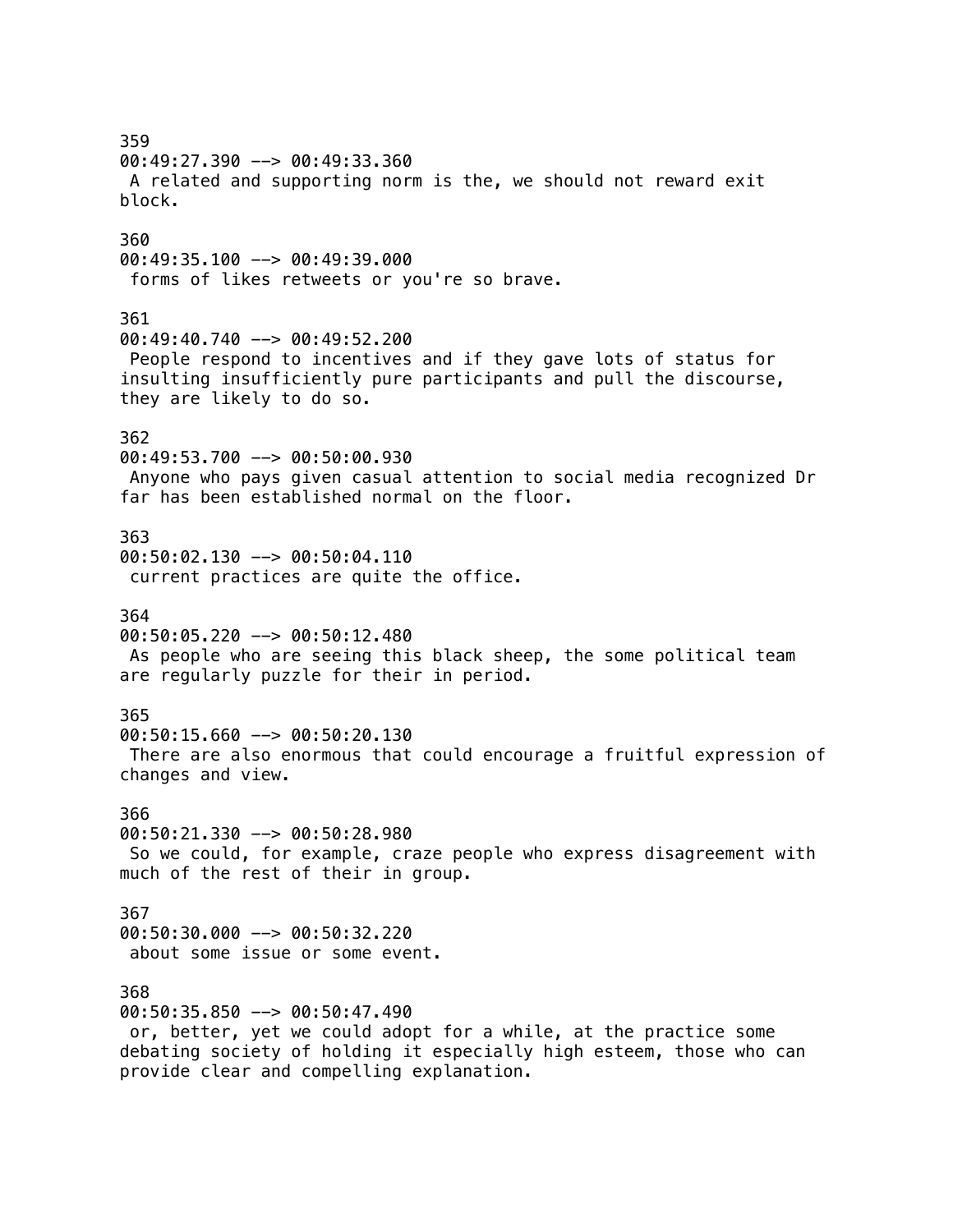369  $00:50:48.600$  -->  $00:50:51.870$  Why certain arguments move to change their mind. 370 00:50:57.480 --> 00:51:10.560 idea behind these norms is that there is that the independent minded conserve is helpful models for others to re examine the beliefs, even if they don't end up changing their mom. 371 00:51:11.700 --> 00:51:12.270 or with. 372 00:51:15.690 --> 00:51:20.190 Okay, I want to conclude by raising two objections everything i've just said. 373 00:51:30.720 --> 00:51:31.230 First. 374 00:51:33.120 --> 00:51:36.780 To this vision of society of unlock access. 375 00:51:37.980 --> 00:51:39.150 It might be objective. 376 00:51:41.280 --> 00:51:45.420 That there is such a thing as too much intellectual independence. 377  $00:51:47.070$  -->  $00:51:50.790$  And we shouldn't be mindful of excesses in this direction as well. 378 00:51:55.980 --> 00:52:10.260 Thought being we're all just a bunch of like you know atomic individual through reasoner is going around trying to gather evidence that's not really how we reason about our moral views, so we should be where you're going to for the other direction. 379 00:52:13.980 --> 00:52:15.930 Independent thinking is something either have too much of.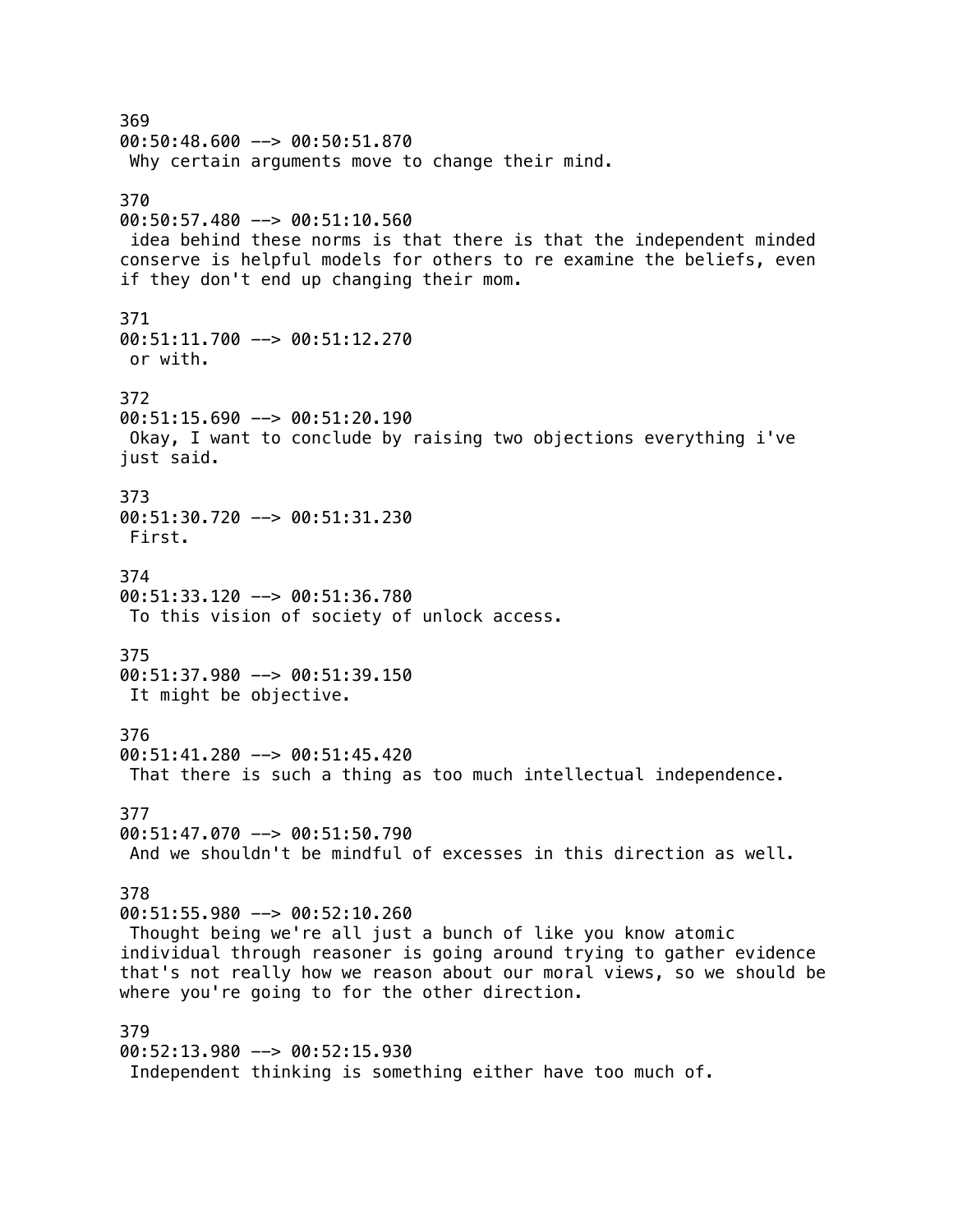380 00:52:17.220 --> 00:52:19.080 Oh, I agree, or something for this word. 381 00:52:20.220 --> 00:52:24.960 When it arises, mainly because people confuse being independent minded. 382  $00:52:26.010$  -->  $00:52:28.140$  with other less admirable traits. 383 00:52:29.970 --> 00:52:40.740 To some, the mark of the independent light is that a personally apparent that a person apparently has no firm beliefs or is always gain for a surprising take the books. 384 00:52:41.760 --> 00:52:49.320 With you probably know about journalists are people in the public sphere, who are always trying to surprise you, with their hotcakes. 385 00:52:52.860 --> 00:53:01.470 If we reward people for these traits we can expect a profusion of shallow or poorly thought out contributions. 386 00:53:03.510 --> 00:53:18.870 To be clear, that is not my ideal have a free thinker being determined to surprise people or to frustrate expectations is just one more way of letting other people determine the content of your beliefs. 387 00:53:20.430 --> 00:53:26.370 A free thinker worthy of the name, follows the arguments were a big leap, you know only because they need their. 388  $00:53:28.440$  -->  $00:53:29.190$  that's the ideal. 389 00:53:32.040 --> 00:53:33.030 here's another objection. 390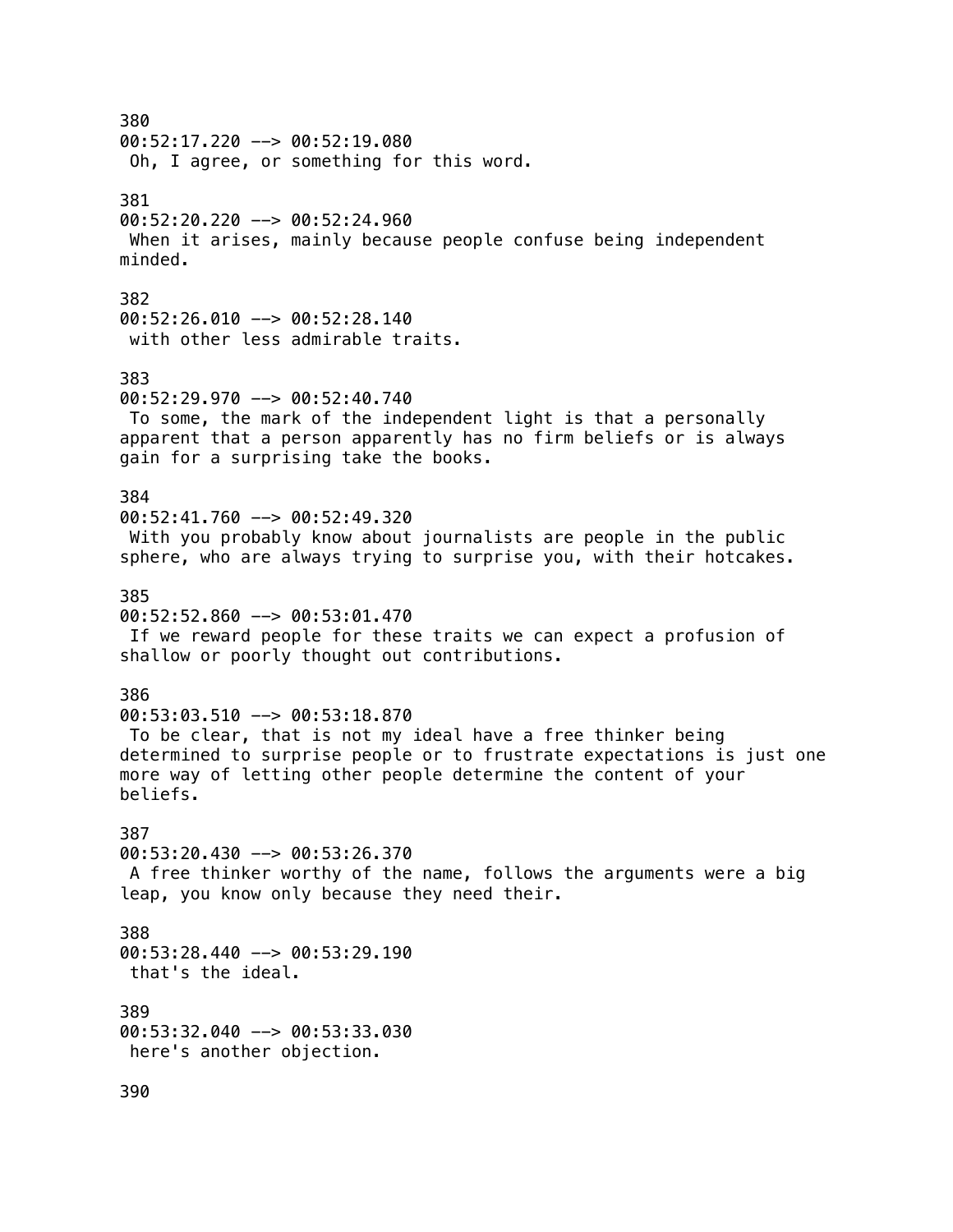00:53:35.520 --> 00:53:39.150 I have argued that exit blockers make a mistake. 391 00:53:40.950 --> 00:53:44.820 People shouldn't impose social costs on those who change their mind. 392 00:53:46.110 --> 00:53:48.510 But perhaps I have overstated, the case. 393 00:53:51.720 --> 00:53:57.780 communities and associations organized around shared goal value life. 394 00:53:59.100 --> 00:54:06.270 or value people find meaning and status and purpose in these social networks. 395 00:54:07.290 --> 00:54:11.220 It, presumably because they are sources of value they should be preserved. 396  $00:54:13.410$  -->  $00:54:25.950$  One way to hold communities together is to impose some social costs for defection people should feel the sting of turning their backs on the beliefs. 397 00:54:27.300 --> 00:54:28.080 and values of. 398  $00:54:29.790 \rightarrow 00:54:36.540$  Indeed, this may be one resource that communities possess to prevent people from changing their belief for bad reasons. 399 00:54:37.980 --> 00:54:40.110 Just following some moral fat. 400 00:54:42.120 --> 00:54:47.760 So exit blocking may also be a way to prevent people from changing their minds prematurely.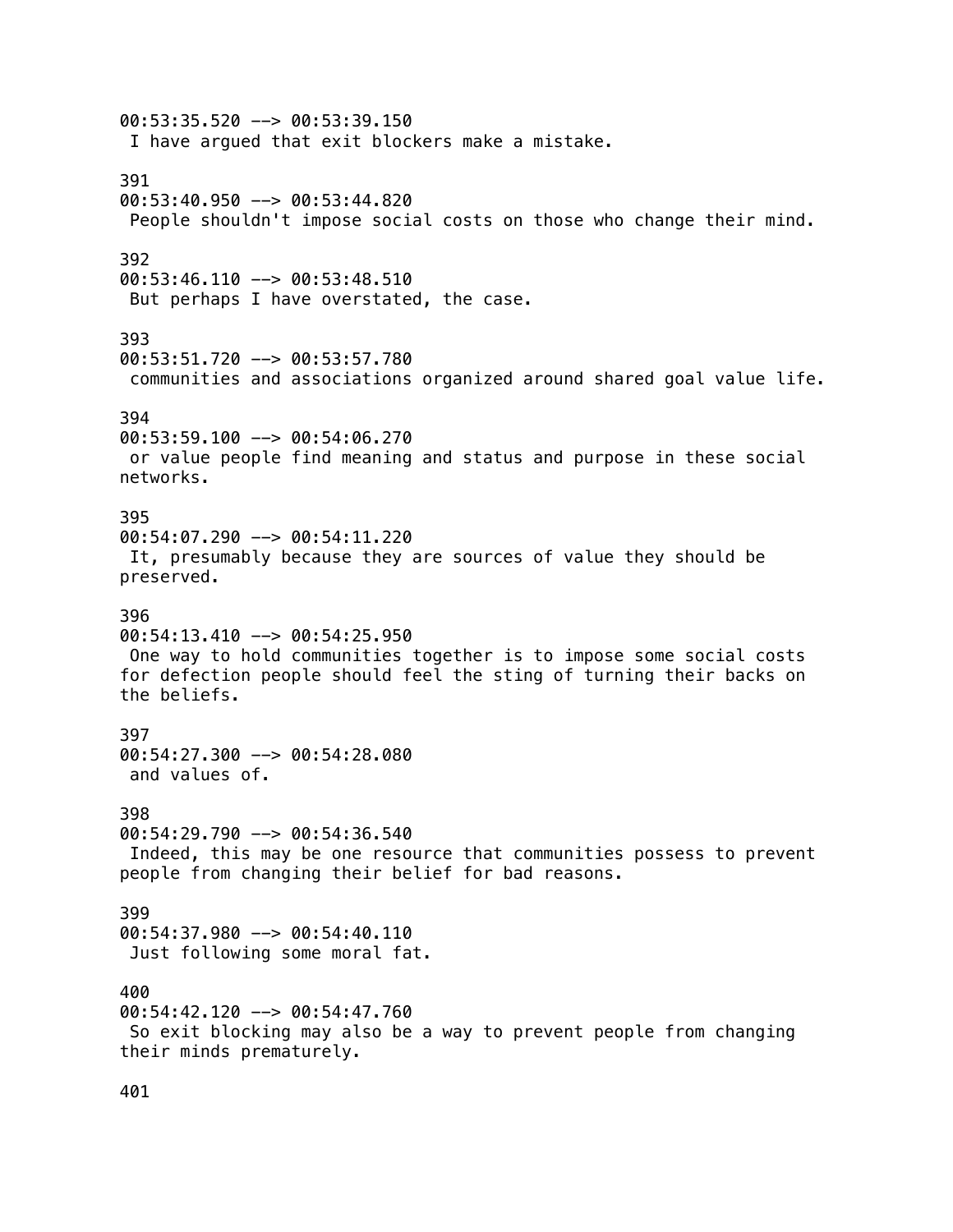00:54:49.170 --> 00:54:54.150 say after coming across a single smart person arguing for the other side. 402 00:54:56.340 --> 00:55:04.110 Furthermore, there may be important accumulated but latest knowledge Griffin the received tradition of some social group. 403  $00:55:05.130$  -->  $00:55:10.590$  An individual should be reluctant to turn their backs on their moral episodic community. 404 00:55:12.060 --> 00:55:20.490 social pressure in the form of in group exit blocky can be a justified invaluable way to preserve those minutes. 405 00:55:23.130 --> 00:55:24.030 or so the objection. 406 00:55:27.090 --> 00:55:34.200 No one reply to this objection is simply to deny that exit lopping is ever permissible or morally value. 407  $00:55:36.150$  -->  $00:55:44.580$  On this reply people should not impose social costs for changing your month period, even for these apparently noble reason. 408 00:55:45.930 --> 00:55:56.610 Only purely individualistic episodic consideration or an issue it's morally wrong and essentially people who defect, or if you try to deter others from. 409 00:55:58.980 --> 00:55:59.430 that's one. 410 00:56:01.470 --> 00:56:11.550 Second into my mind more plausible reply to this attraction is to know this sometimes social pressure can be a permissible way to preserve the Community.

411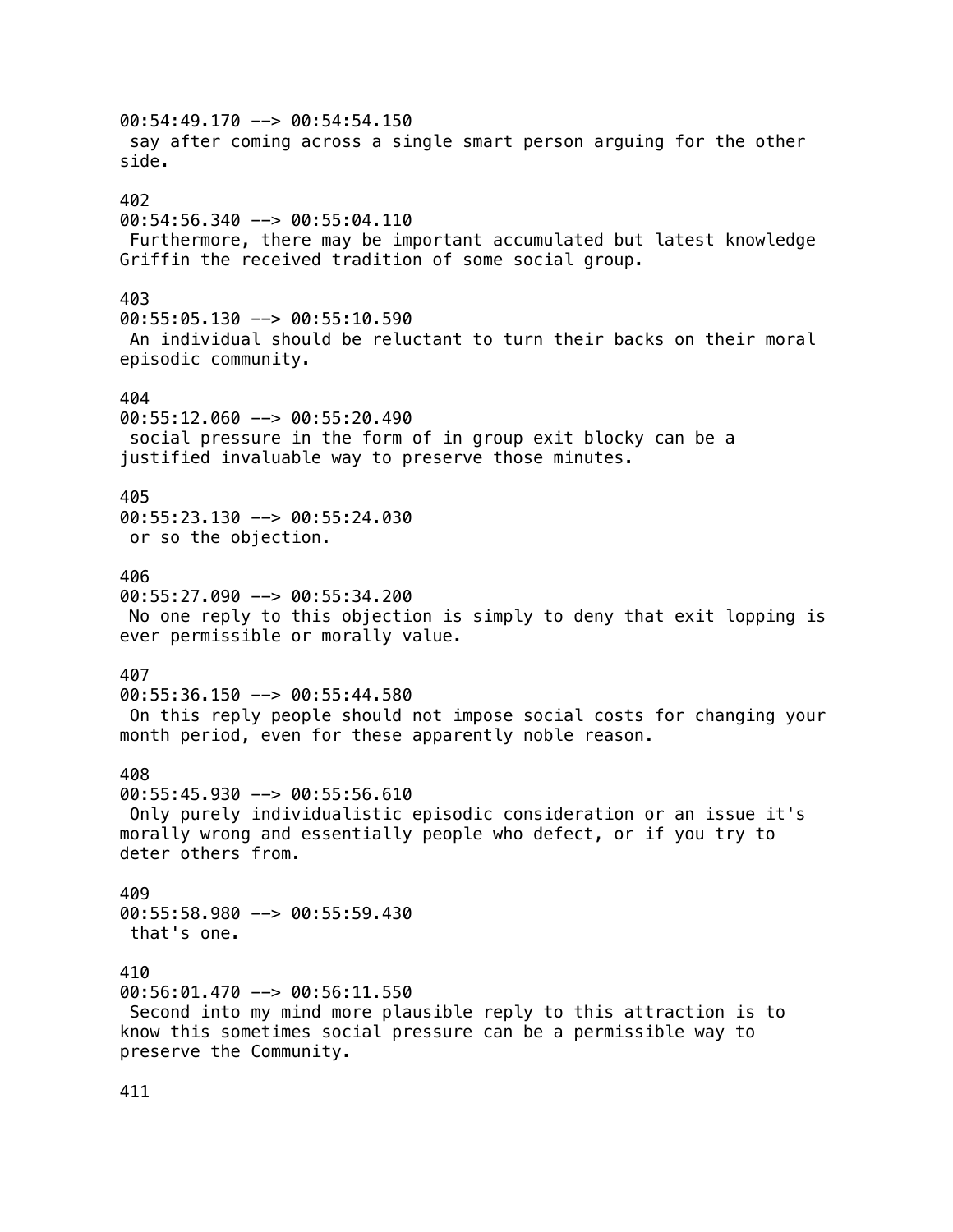00:56:12.630 --> 00:56:19.680 But that it matters, how and why this pressure is apply what costs are codes. 412 00:56:21.600 --> 00:56:28.830 For example, if group members block the ethics, the exits in order to free and parade their alleged moral purity. 413  $00:56:29.850 \rightarrow 00:56:45.390$  This would not only be morally bad in its own right, as an instance of Branston but also epistemic Lee unreliable way to preserve the link knowledge and Community privileging as it does status deep truths. 414 00:56:47.250 --> 00:57:01.410 But if what is appropriately motivated social costs could be imposed on the factors, there may be some countervailing moral value in preserving social cohesion and a tradition. 415 00:57:03.390 --> 00:57:05.430 Which challenged and this is the challenge. 416 00:57:07.230 --> 00:57:12.090 would be to articulate the context in which such exit logic is permissible. 417 00:57:13.260 --> 00:57:20.850 And what equal every exists between the norms against exit velocity and those it's favorite. 418  $00:57:23.070$  -->  $00:57:25.200$  that's a task I leave for you. 419 00:57:31.590 --> 00:57:41.100 As people pursue ever more avenues for public discourse about morality in politics, more opportunities arise, to have productive conversation. 420 00:57:43.170 --> 00:57:48.690 more opportunities also arise to abuse the public square for personal gain.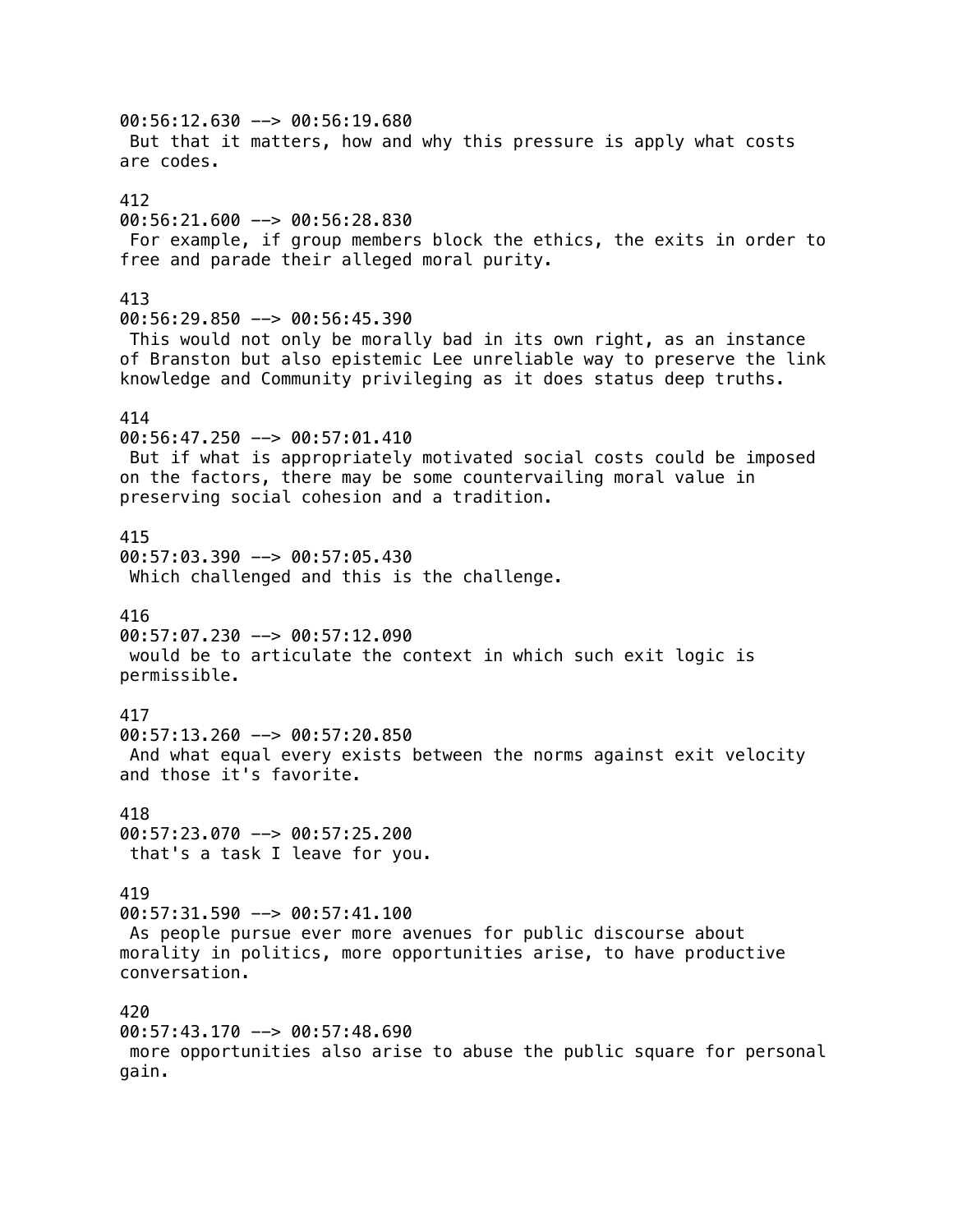421  $00:57:50.400$  -->  $00:58:09.780$  Exit blockers i've already illegitimate illegitimately includes social costs on others, simply for changing their mom often because they want to show off their purity or to feel powerful as they dominate those who publicly admit that they have been wrong. 422 00:58:11.700 --> 00:58:22.500 This is a best practice and its collective effect is to create a less free more cruel epistemic Lee stunted society. 423 00:58:37.170 --> 00:59:43.980 Right to stretch your legs will come back and we'll have a q&a until 730. 424 00:59:51.150 --> 00:59:51.810 i'd like to bring up. 425 01:00:21.630 --> 01:00:22.050 Are you going to. 426  $01:00:34.410$  -->  $01:00:36.360$  Various various stuff. 427  $01:02:20.730$  -->  $01:02:21.000$  Good. 428 01:03:10.110 --> 01:03:10.740 Please ask. 429 01:03:12.030 --> 01:03:15.510 questions publicly, because these are excellent questions that would be great. 430 01:03:17.130 --> 01:03:20.430 If everybody could try to fight their seat and for people with you. 431 01:03:22.650 --> 01:03:29.970 If you do stick around till the end there is pizza so we're going to go 30 you're welcome to take your questions.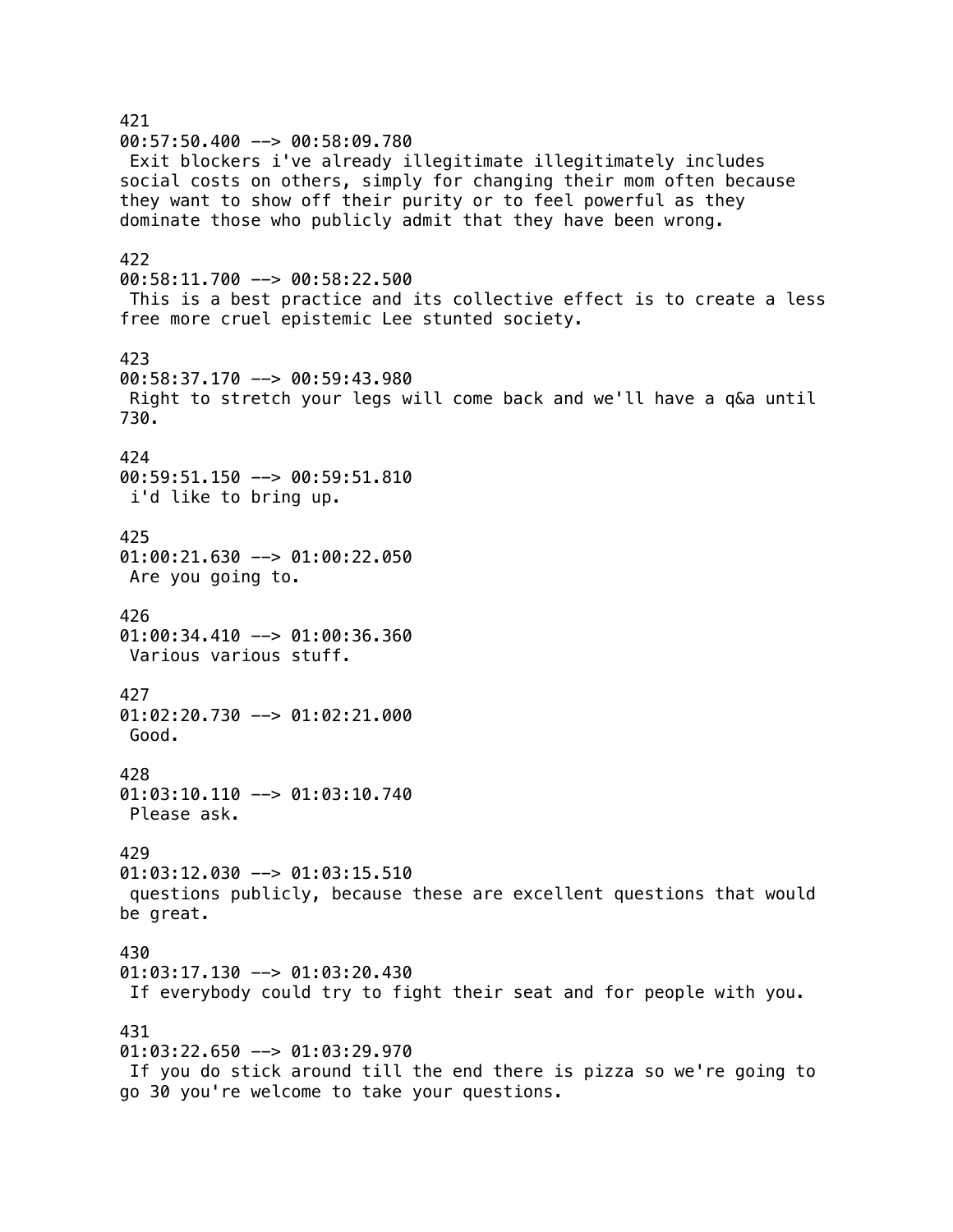432 01:03:36.990 --> 01:03:37.350 Maybe. 433  $01:03:40.620$  -->  $01:03:41.970$  you're ready all. 434 01:03:43.560 --> 01:03:43.830 Right. 435 01:03:48.090 --> 01:03:48.630 All right. 436 01:03:51.480 --> 01:03:52.350 You can get started. 437 01:03:59.010 --> 01:03:59.610 do things that. 438  $01:04:03.600$  -->  $01:04:04.170$ makes it more. 439 01:04:05.850 --> 01:04:06.480 reasonable. 440 01:04:08.100 --> 01:04:11.940 First, I mean what what it was thinking about was a portion right. 441 01:04:13.260 --> 01:04:24.450 Now, you may think that that's an acceptable case of exit fluffy but you know if you think of support will say you know supernatural does not exist it's like Okay, you know yeah I believe you. 442  $01:04:25.410$  -->  $01:04:41.760$  need to protect themselves and then you freedom consistently leaving the Church, you know that's what you're free to put this knowledge just saying and you'll be right, and then the other side, the other case I think it's very different.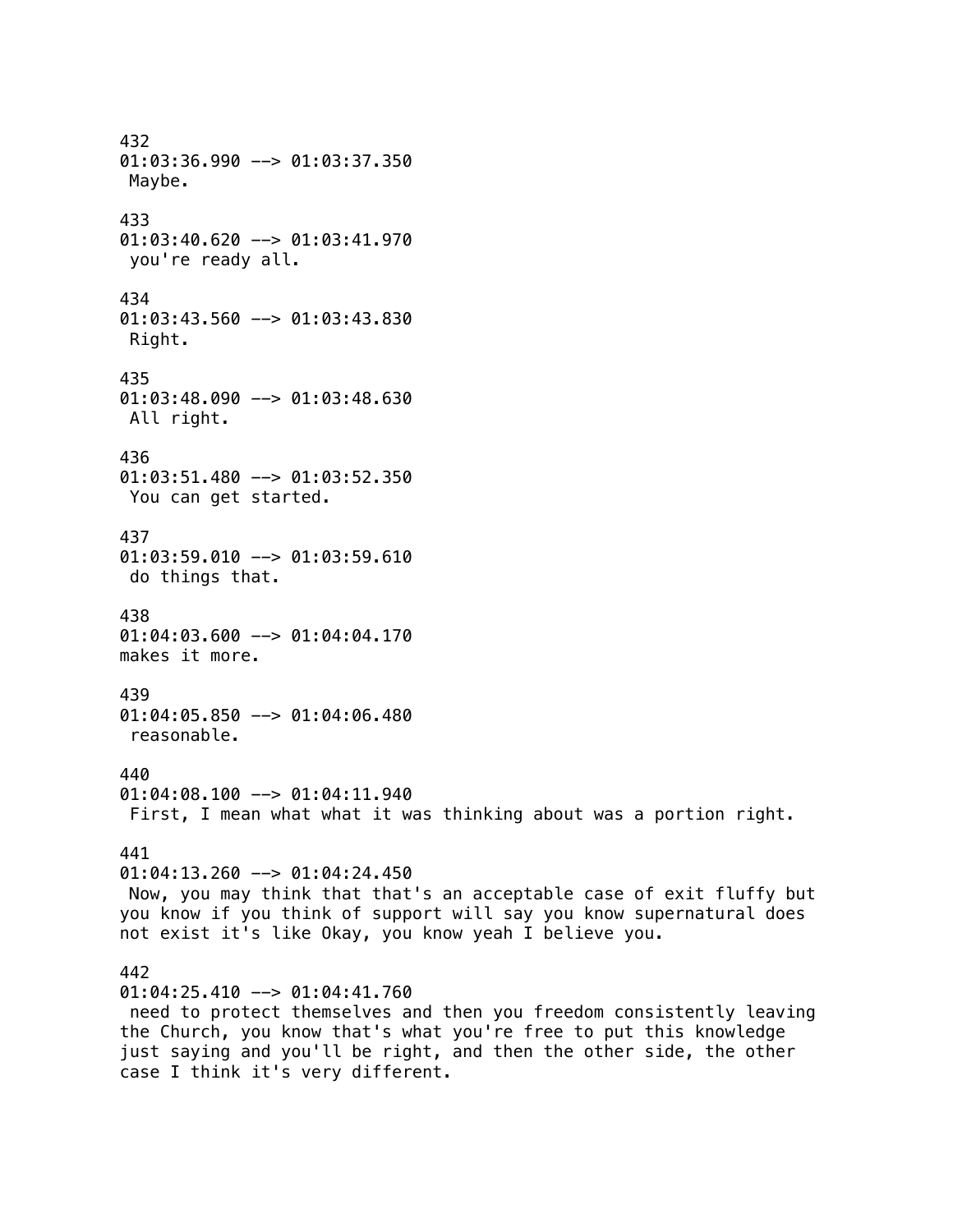443 01:04:43.050 --> 01:04:47.040 You know I could extend the reach people scratch or. 444 01:04:48.510 --> 01:04:51.060 The way we get together is to. 445 01:04:52.320 --> 01:04:56.790 increase our money, and you know we love each other right. 446 01:04:58.650 --> 01:05:02.040 We just go hey why don't you like. 447 01:05:03.180 --> 01:05:08.850 You know, good sense, these things that you all shot. 448 01:05:10.080 --> 01:05:10.440 Because. 449  $01:05:15.930$  -->  $01:05:16.290$  You know. 450 01:05:17.580 --> 01:05:18.360 So you. 451 01:05:21.600 --> 01:05:21.930 know. 452 01:05:26.040 --> 01:05:26.520 yeah. 453 01:05:27.990 --> 01:05:29.730 Good so thank you. 454 01:05:33.270 --> 01:05:43.260 So I think you're right about the Catholics on the work, so if the if the priests changes his mind said, well, I don't believe that this is the real presence and.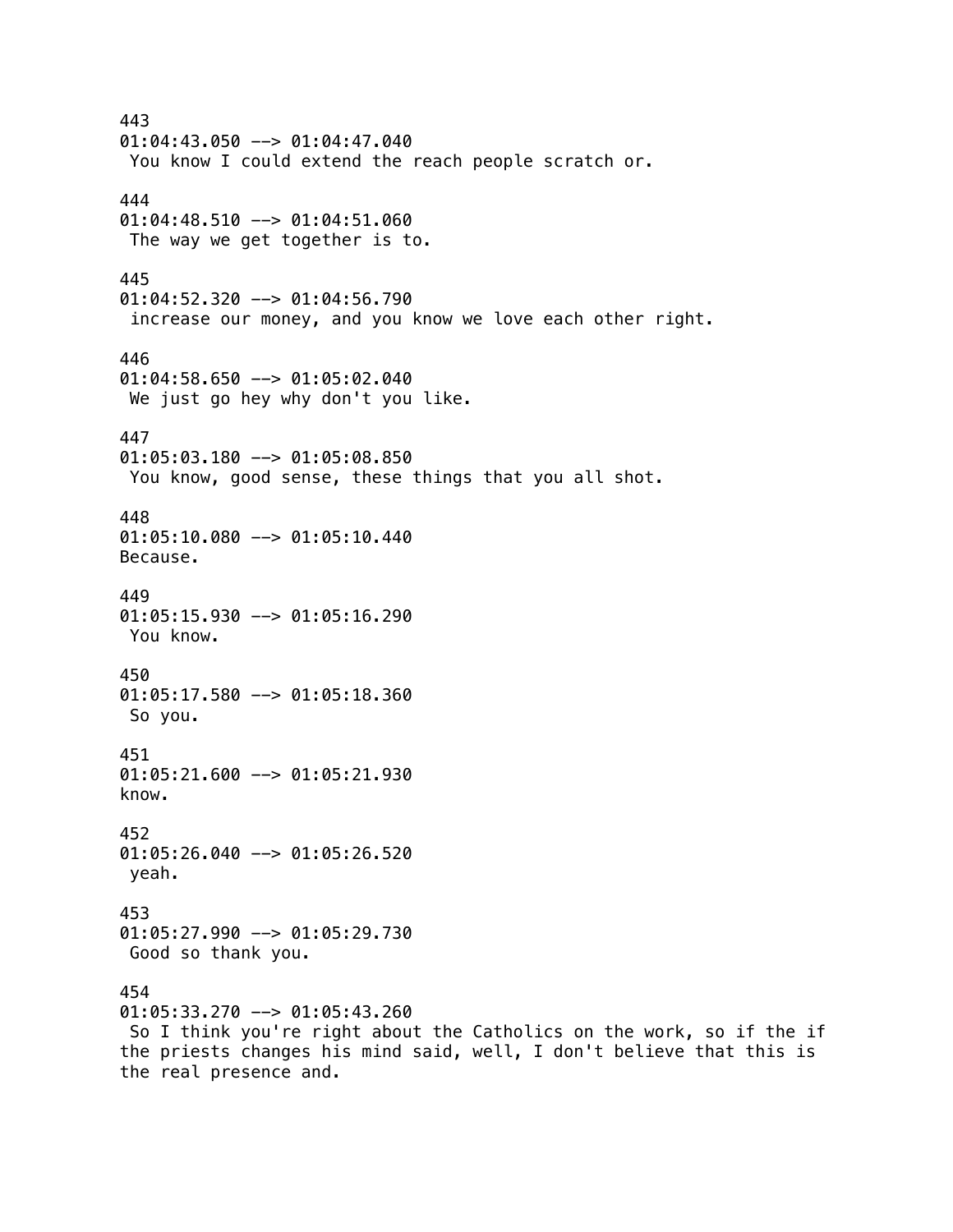455 01:05:44.280 --> 01:05:46.050 I don't believe that he says rose. 456  $01:05:52.470$  -->  $01:05:55.410$  yeah that's a case where it looks like we should show you the door. 457 01:05:56.580 --> 01:05:58.200 But is that exit blocking. 458 01:06:06.630 --> 01:06:08.310 we're friends yeah. 459 01:06:11.100 --> 01:06:12.060 yeah i'll be. 460 01:06:13.470 --> 01:06:13.920 logging. 461  $01:06:15.720$  -->  $01:06:23.040$  But you know, maybe yeah, so I would I want so here's here's two ways, you might be at that priests oh we're sorry to hear that. 462  $01:06:24.570$  -->  $01:06:29.430$  You change your mind you're good faith reasoner wish you all the best. 463 01:06:31.020 --> 01:06:39.000 Then there's like a you spawn of Satan know how dare you last thing, and I think that's the sort of. 464 01:06:40.230 --> 01:06:41.460 Exit blocking that I think. 465  $01:06:43.410$  -->  $01:06:46.230$  But you're certainly right, I mean. 466 01:06:48.360 --> 01:06:54.690 I joke with my colleague Kevin value like between exit and voice he's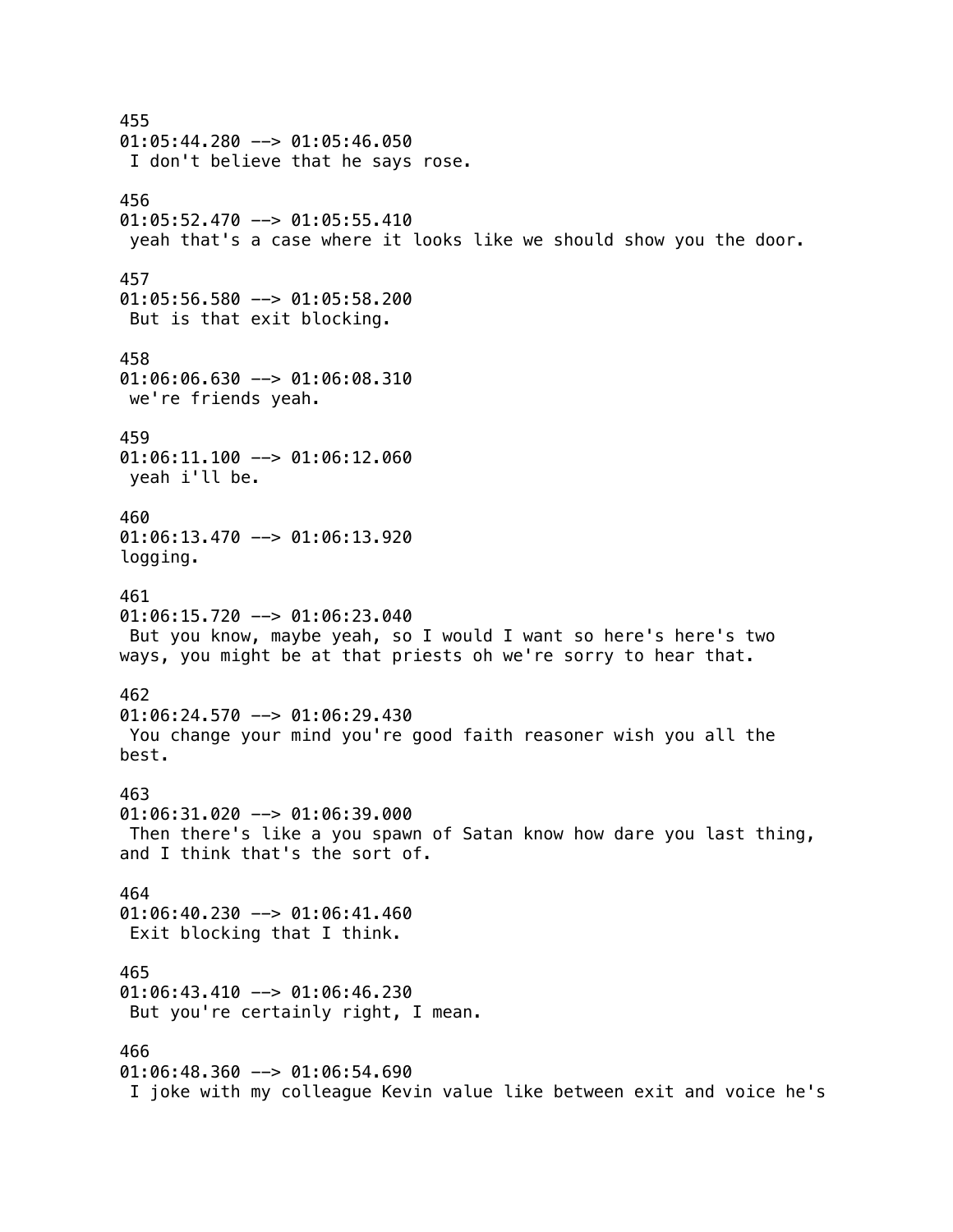he's voice i'm excellent. 467 01:06:56.280 --> 01:06:57.360 So it is a bit of irony that. 468 01:06:58.620 --> 01:06:59.670 anybody's patient. 469 01:07:00.930 --> 01:07:01.530 API. 470 01:07:05.040 --> 01:07:12.240 So I think all of us to say yeah I think more about the find green distinctions between when it's okay to block. 471  $01:07:13.980$  -->  $01:07:28.560$  Specially when user cases which there's institution at all, and you send up a follow the rules right, one of the rules is you gotta believe X it's not clear that are other kinds of communities like families or friendships happens form once digital strategy. 472  $01:07:29.910$  -->  $01:07:42.060$  The other thing about I totally agree about minimizing the political discussions I wouldn't pull that exit locking I just think there's a virtue and keeping your powder dry you don't want to go around talking about politics, all the time. 473  $01:07:43.620$  -->  $01:07:55.290$  And so there are appropriate places in the US, and I do agree with you that, like thanksgiving dinner with your family is not the place to let you know that you see what she said right. 474 01:07:58.320 --> 01:08:00.150 I have a bit more about how that works that. 475 01:08:01.650 --> 01:08:01.770 They. 476 01:08:02.940 --> 01:08:13.410 have eight people in the queue and flag me down a few needs to be in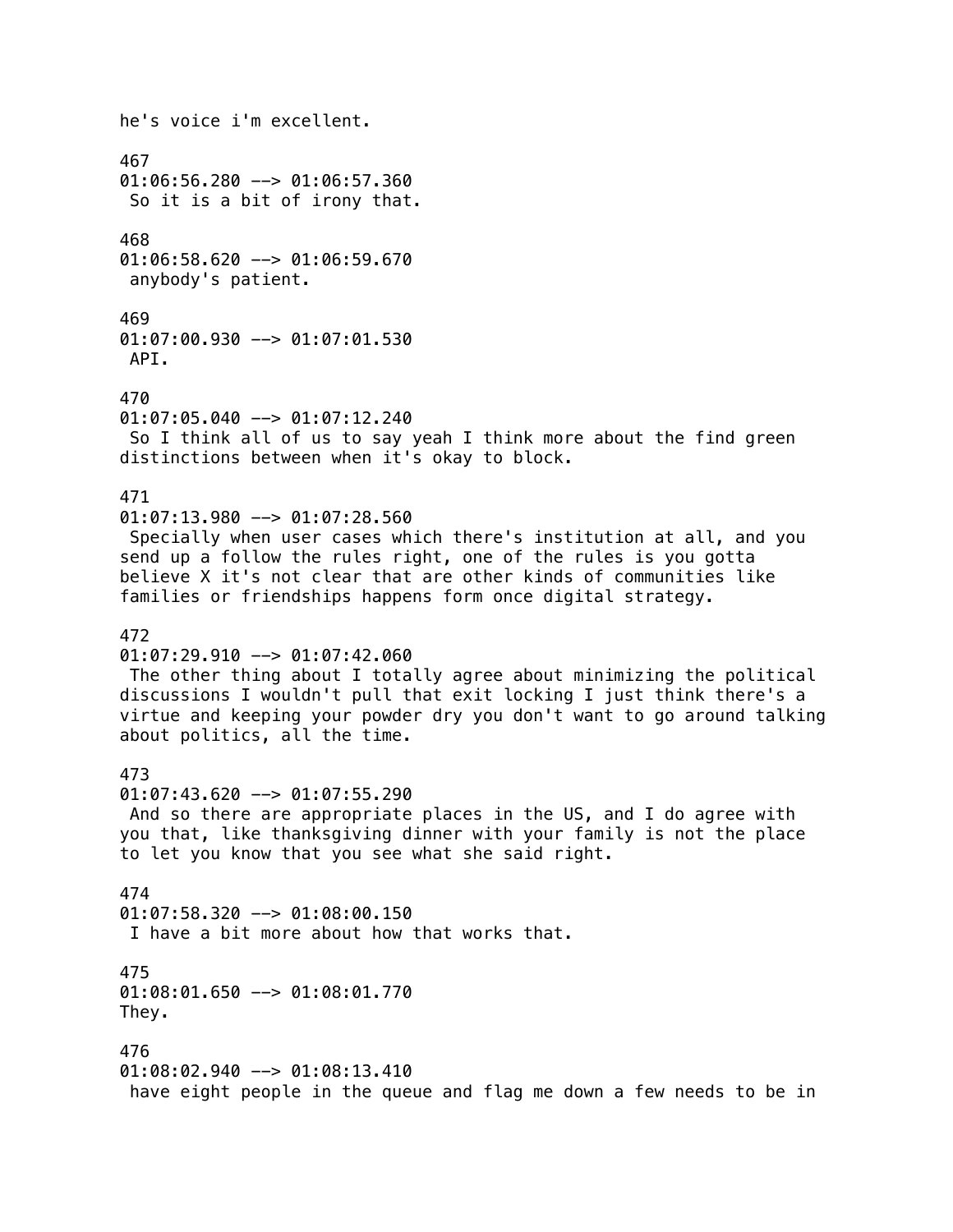the queue your next Could you say your name yeah thanks for a great show, I have a question about. 477  $01:08:15.690$  -->  $01:08:24.060$  This or if there's like a pension condition on this, but on the back to blogging so you said after after the hearing that the idea was that you. 478 01:08:25.260 --> 01:08:30.060 To post sort of social sanction in response to someone changing differently so as to. 479 01:08:31.170 --> 01:08:44.220 change their belief back something like that or did that because I don't think you'd have to try and get them to change the belief that Okay, you might want to say good reading Okay, I never speak you. 480  $01:08:45.630$  -->  $01:09:00.450$  know that could be something sorry but sure yeah so i'm thinking of a sort of a city full 500 or something, just like sort of disengaging qualified so like say somebody my age group. 481  $01:09:01.500$  -->  $01:09:04.440$  Changes their mind up from the word issue. 482 01:09:05.790 --> 01:09:14.520 You know I decided to serve as disengaged not really interact them anymore, you know not going out of my way to sort of like humiliate them are part of that. 483 01:09:15.570 --> 01:09:20.220 You might think like look on a wide enough scale if their whole community starts to disengage with them. 484 01:09:21.270 --> 01:09:26.700 You know this is a significant costs, but you also might think it's it can be pretty reasonable faces. 485 01:09:27.480 --> 01:09:39.360 You know there's there are only so many counter arguments admits evidence I get to if I you know, one of the shore up my beliefs and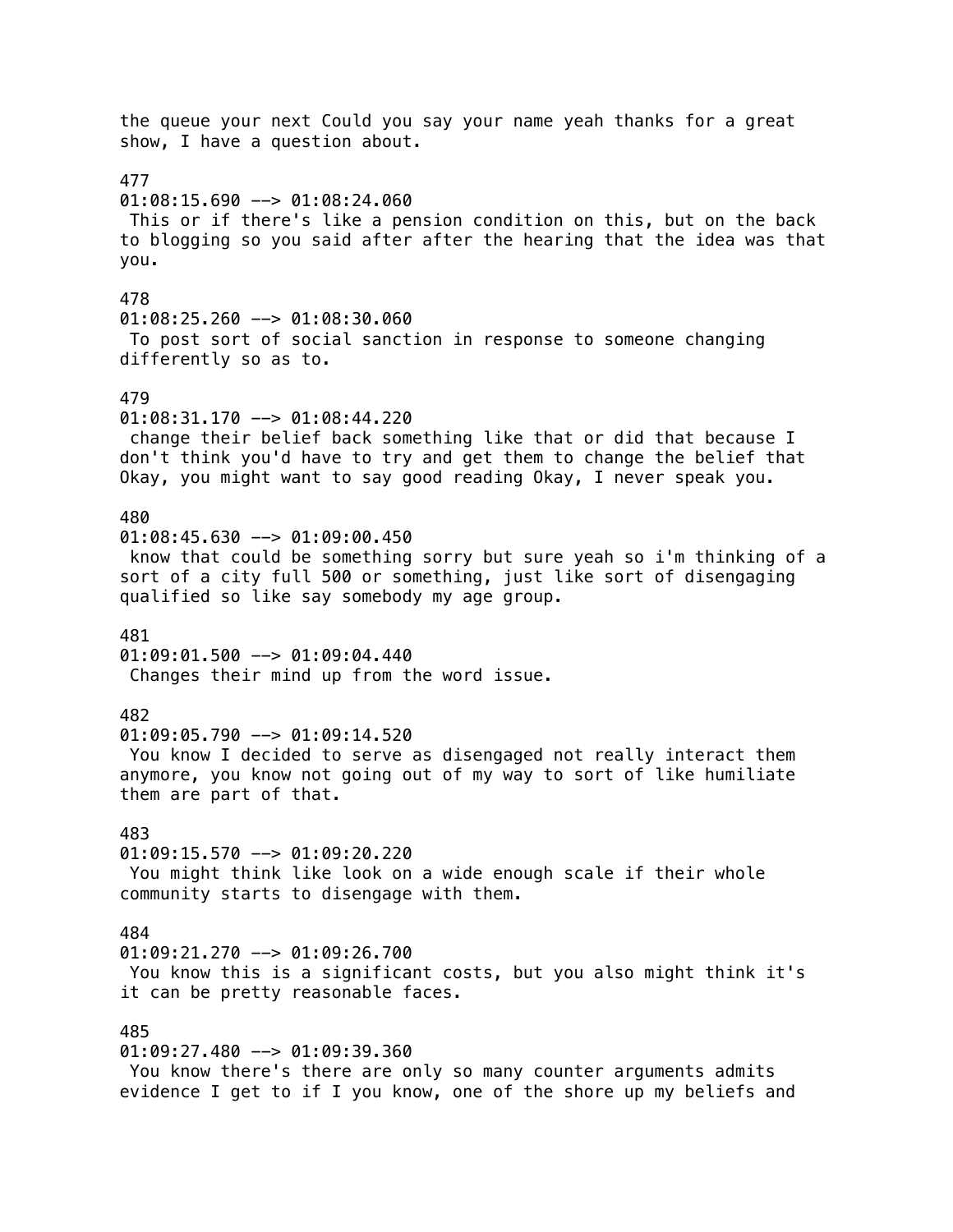make sure that i'm being open minded, and I might think like look this person has changed their mind. 486  $01:09:40.350$  -->  $01:09:46.410$  And you know i'm just not interested in dealing with this counter argument i've got enough enough other things. 487  $01:09:47.430$  -->  $01:09:56.010$  So what do you think of this case in which they're sort of seems to be reasonable widespread disengage yeah good Thank you did so good. 488 01:09:57.690 --> 01:10:02.820 The curse me there's two different kinds of ways that this might disengage from what the arguments never have. 489  $01:10:03.930$  -->  $01:10:05.730$  And you might disengage from the relationship. 490  $01:10:07.140$  -->  $01:10:08.130$  Say i'm going to be frenzy. 491  $01:10:09.570$  -->  $01:10:12.960$  of hiring for God for 10 seconds, it seems to me like. 492  $01:10:14.070$  -->  $01:10:30.390$  The first time is pretty generous like you don't have to discuss everything all the time and i'm one of these sort of like to limit the sphere of politics in our private so like politics, makes us dumb and the and. 493  $01:10:31.470$  -->  $01:10:44.850$  I think we should try to save civic friendships and spirits of our lives outside of that doesn't mean like if you're not used to argue about minimum wage, like i'm not going to ever be like a nice i'm like okay let's not especially I wouldn't think that have an event as. 494 01:10:46.260 --> 01:10:50.010 It seemed more plausible to think of exit block is like oh you change your mind we get you.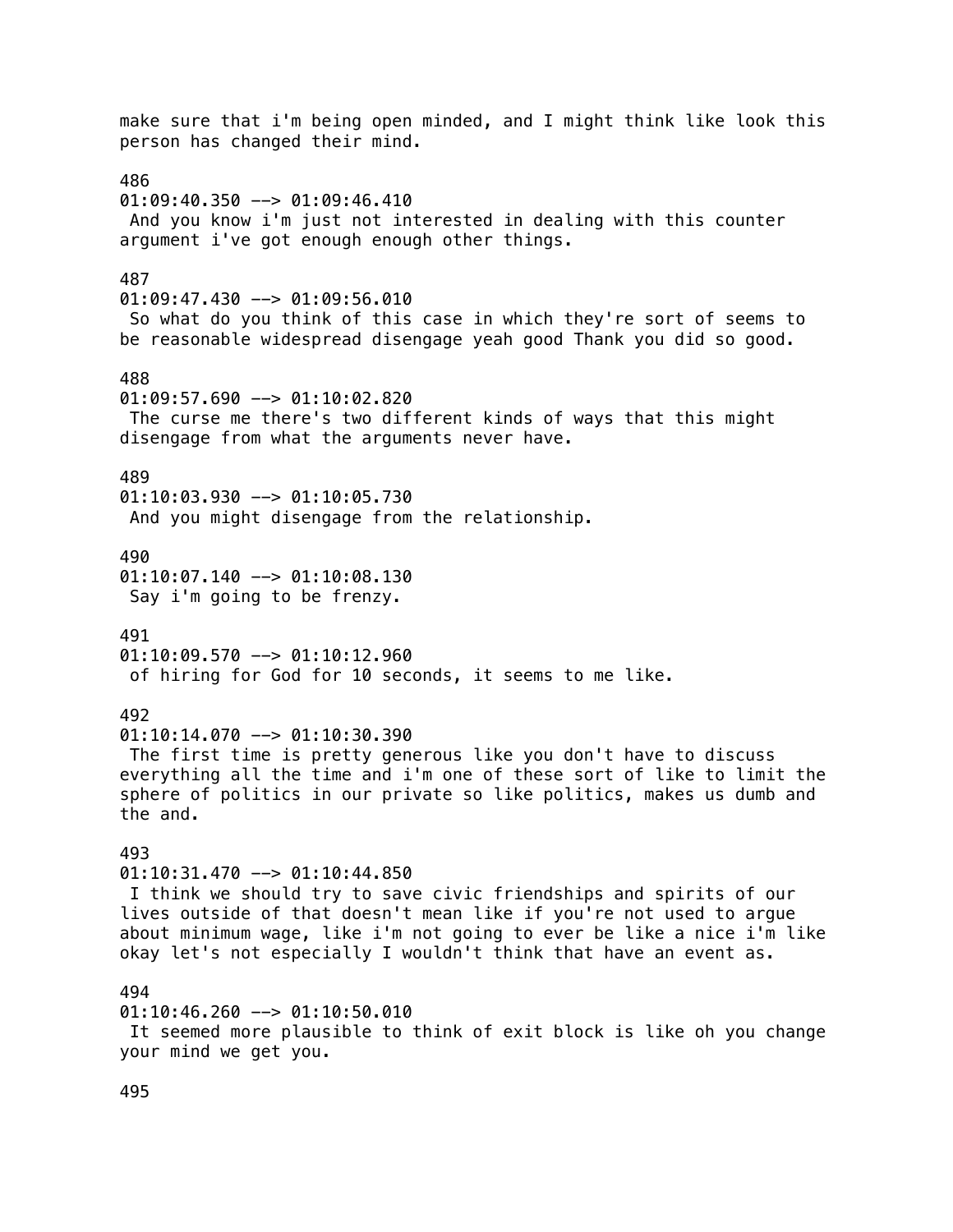01:10:52.770 --> 01:10:54.960 know, in some cases that might do pitch. 496  $01:10:57.480$  -->  $01:11:06.900$  Of what I think the other case like you're like oh you don't want the I, I have a different view on like a carbon emissions division taxable. 497 01:11:09.870 --> 01:11:10.890 that's that seems. 498  $01:11:13.470$  -->  $01:11:16.230$  But I have no idea how to demarcate that difference. 499 01:11:18.480 --> 01:11:19.170 Thank you, thank you. 500 01:11:20.340 --> 01:11:21.510 Daniel and then your next. 501  $01:11:23.310$  -->  $01:11:36.090$  Great night, thank you very much i'm not worried about the strategic implementation of the policy that you like your king of the world, so if you're working in the world it's a let's turn down the exit block. 502  $01:11:37.170$  -->  $01:11:37.890$  That spurred us. 503  $01:11:39.390$  -->  $01:11:40.140$  At least it's something. 504 01:11:41.250 --> 01:11:48.630 But isn't there a collective action problem that prevents this from being very easy to actually move towards so suppose. 505  $01:11:49.020$  -->  $01:11:54.060$  We have the reds and the blues and the blues talk to each other and they say we need to stop blocking these exits.

506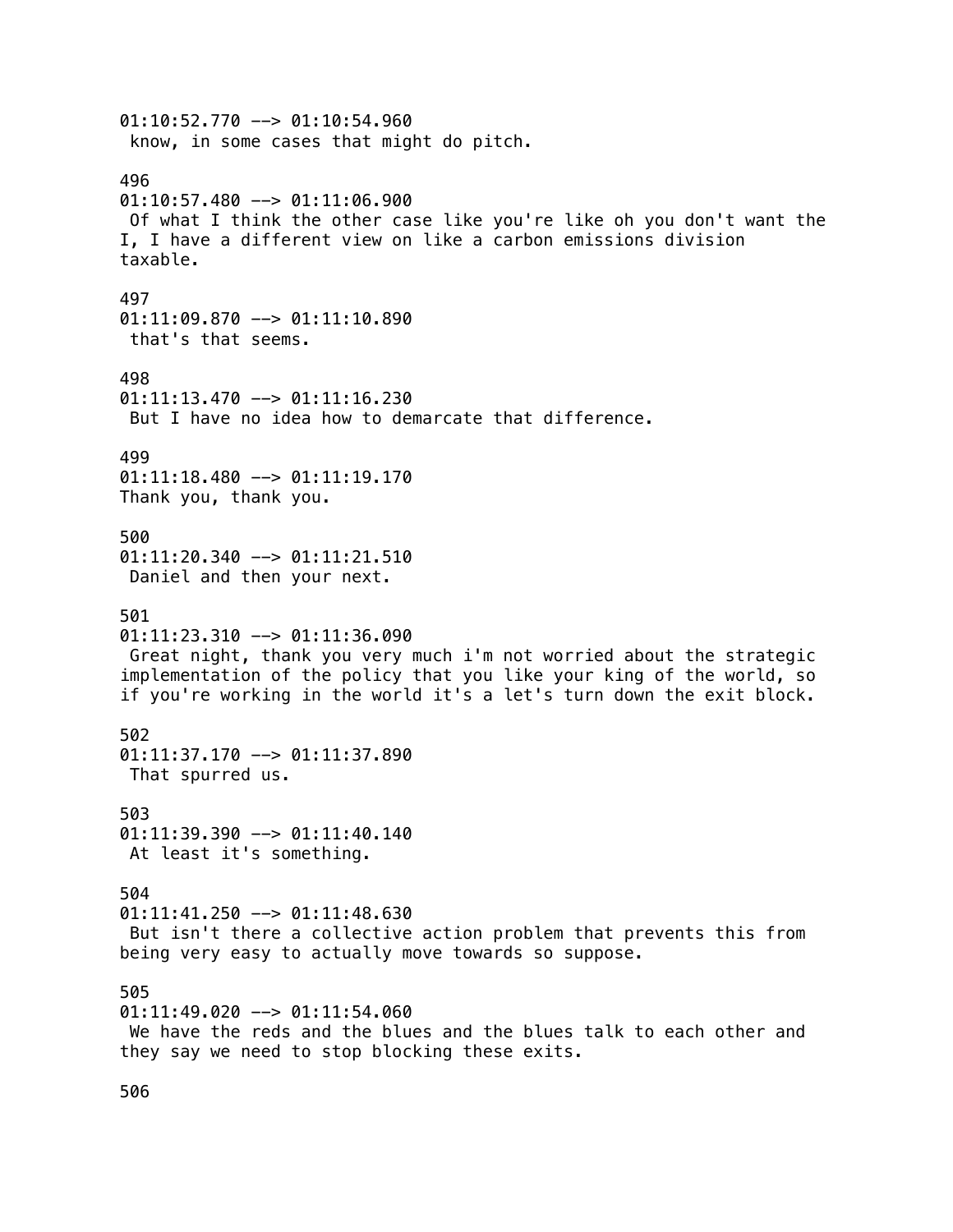$01:11:54.960$  -->  $01:12:08.040$  And they all agreed to stop locking the exits and then one blue place just thinks about the way men hot if we walk the US if we don't walk through exits and the reservoir all the exes then we're just going to hemorrhage everybody to the reds. 507  $01:12:09.180$  -->  $01:12:18.450$  And then you know so so they are very stably agree with his reasoning and decides they're blocking the you know the ritz we're actually having the same conversation. 508  $01:12:19.980$  -->  $01:12:29.640$  seems like there's a bit of a prisoner's dilemma here be terms or supply problems put it in terms of vpn gateway classes, you could take next year, so then. 509  $01:12:30.660$  -->  $01:12:44.370$  I just wanted to hear your thoughts about the strategic problems for trying to move towards a more liberal norm, if I have the answer sorry Daniel Daniel if I had this problem I wouldn't know about. 510  $01:12:45.720$  -->  $01:12:50.070$  Because we're asking is it is like it is the question like, how do you change the ones. 511 01:12:52.500 --> 01:13:09.210 Now, if some of you may have created Christina be hearing stuff on the wilds of this stuff she articulates a path, a way of changing norms, so one step is that you have to change beliefs so she's primarily concerned with public deprecation immediate. 512  $01:13:10.920$  -->  $01:13:16.830$  there's a massive problem, and so one of the things you have to do is change people's beliefs their factual beliefs, about the world. 513  $01:13:18.030$  -->  $01:13:27.630$  So when it comes to exit blocking that's what i'm doing right i'm trying to get people to see for the other eight people who will ever read this paper like that you should not. 514 01:13:28.800 --> 01:13:34.380 block that okay The second thing is the set of your exam you can set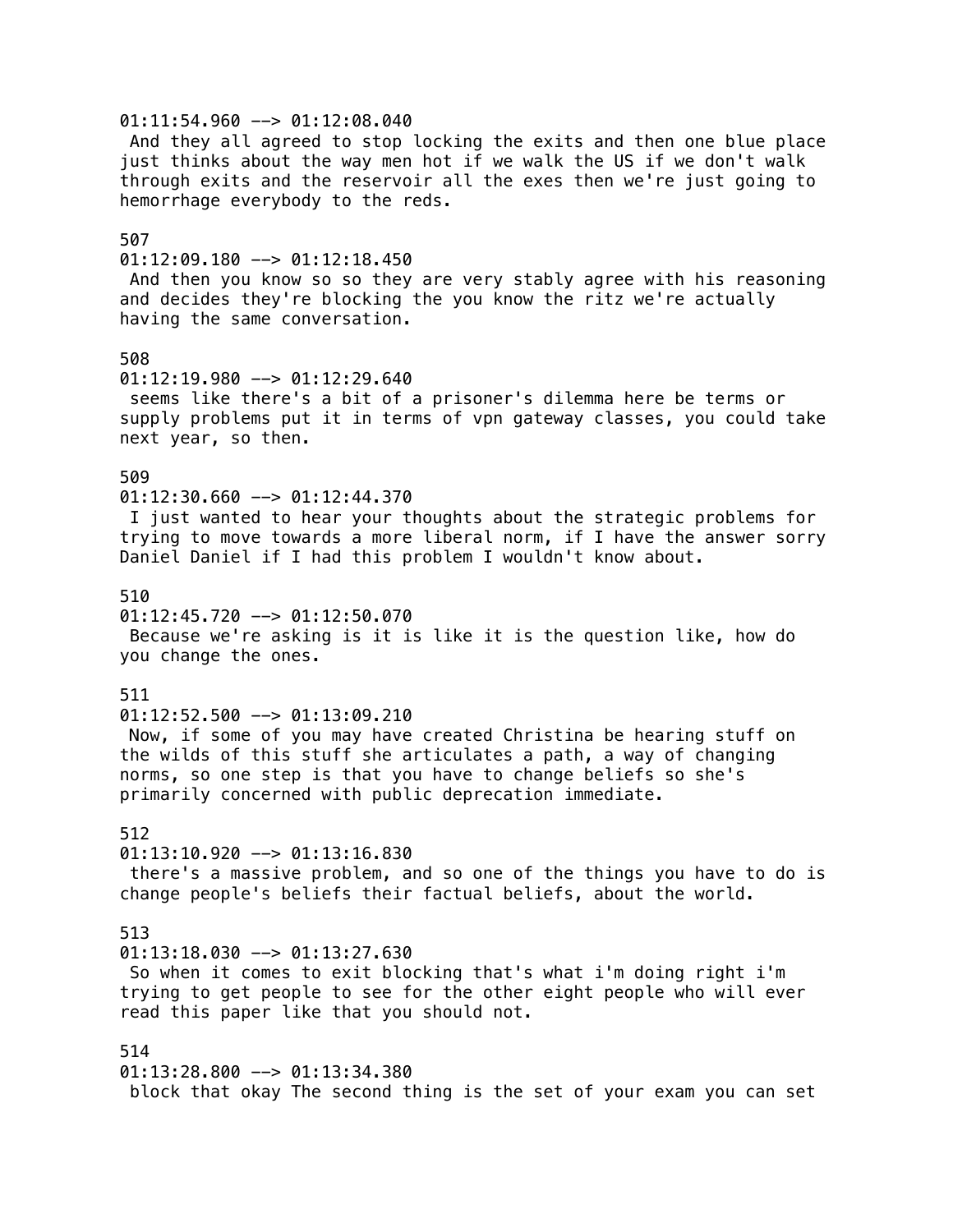a good example in our Ob. 515  $01:13:36.570$  -->  $01:13:37.530$  not walking. 516  $01:13:39.270$  -->  $01:13:48.060$  And then there's this important part of of sanctioning offenders right, so we need some way of saying shooting people who violate the norm of. 517  $01:13:48.660$  -->  $01:14:02.790$  Public education or in our case blocking access and so she has some other sort of steps in there, but that's the basic idea and so you're absolutely right, like i'm just like listening to what I want the world to be. 518  $01:14:04.410$  -->  $01:14:07.350$  In there is a lot of work to be there to figure out how to achieve. 519 01:14:08.730 --> 01:14:11.820 In lots of really smart people will know. 520 01:14:13.830 --> 01:14:15.900 what's not to like it is you know. 521  $01:14:17.610$  -->  $01:14:24.690$  You keep scrolling instead of shrinking and I have you know done there, I think this is this is really fun. 522  $01:14:25.980$  -->  $01:14:35.910$  Working on the term is very nice because I am working on a front that that he said, sometimes i'm lucky is is justified very relevant to be. 523  $01:14:37.170$  -->  $01:14:43.860$  So you just missing the same name offenders are enforcing or vacations and sort of changing. 524  $01:14:44.220$  -->  $01:14:55.920$  Changing it seems to me that sometimes exit blocking for is a form of up sanctioning vendors or so i'm not thinking, in particular, have a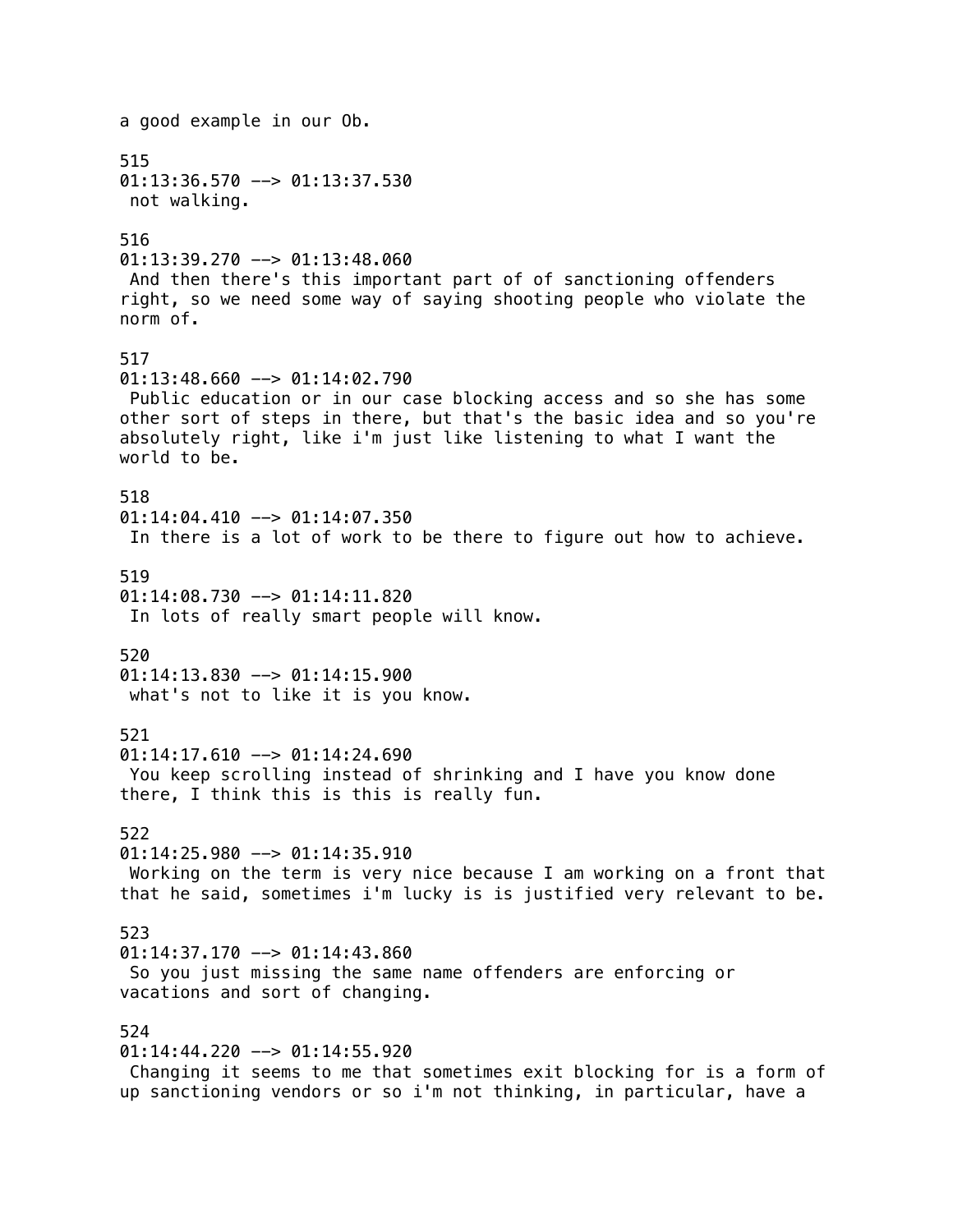moral unity, but i'm thinking. 525  $01:14:56.310$  -->  $01:15:06.150$  In terms of a particular you know really morally objectionable morally objectionable view so someone comes to me and says hey you know i'm actually i'm seriously considering. 526  $01:15:07.050$  -->  $01:15:14.370$  um you know becoming a white supremacist or i'm really open to the idea that that Nice white people are just smarter than everyone else. 527  $01:15:15.660$  -->  $01:15:26.550$  I don't see I see it as I almost feel as though actually I feel strongly that that I have a moral obligation to block the actors and be like, no, no, no, no, no. 528  $01:15:27.000$  -->  $01:15:31.440$  But it's not the conscience that are changing their minds, because of the content of their beliefs. 529  $01:15:32.040$  -->  $01:15:47.460$  Is that would that explain why that might be justified in that case, because in particular cases the current it's like the exit blogging has to be specifically about not wanting them to change their mind. 530  $01:15:49.080$  -->  $01:15:50.580$  yeah thanks look at this excellent. 531  $01:15:51.870$  -->  $01:16:05.670$  It seems to me that when exit blocking strikes me as possible or the case that you imagine like when when the belief taken up would be extremely noxious or harmful to other people okay. 532  $01:16:06.780$  -->  $01:16:08.580$  So that's when it strikes me is most. 533 01:16:09.960 --> 01:16:10.710 Probably. 534 01:16:12.180 --> 01:16:12.630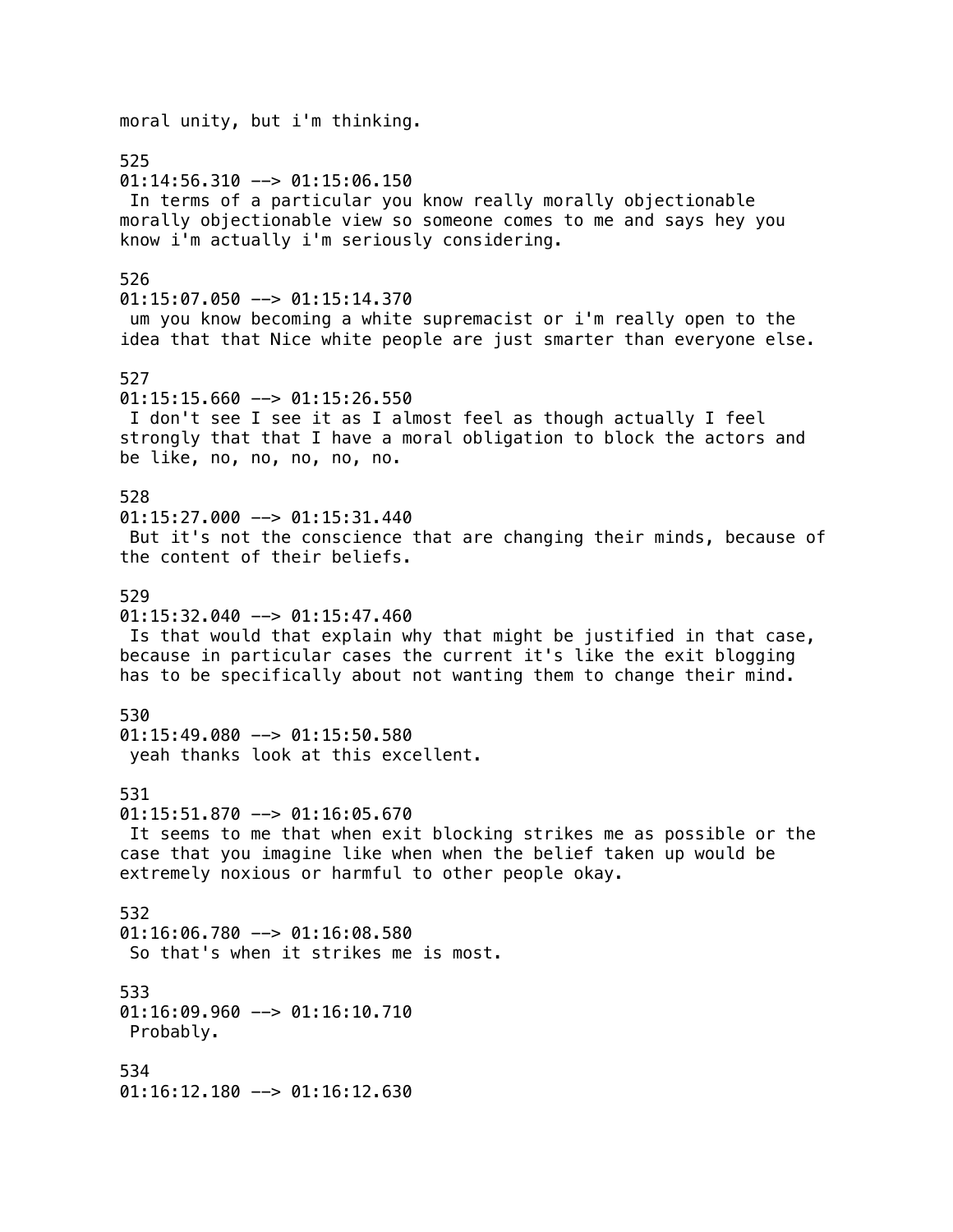Will maybe a. 535  $01:16:14.670$  -->  $01:16:19.500$  Little project look it's like it's really hard to figure out what those beliefs are. 536  $01:16:23.910$  -->  $01:16:26.460$ We, there are some police that might be extremely dog. 537 01:16:28.080 --> 01:16:31.950 In heaven hormone that we almost we believe in. 538  $01:16:35.070$  -->  $01:16:42.090$  and vice versa, so it's I mean i'm just going to talk to the liberal tradition, I mean this is like one of the points. 539  $01:16:43.230$  -->  $01:16:52.710$ What can you say, what can you believe in water, this is mills worried like when you have the social tyranny of people who post reviews on others. 540  $01:16:54.450$  -->  $01:16:58.920$  Unless you just let people sort of like act on their beliefs. 541 01:17:01.860 --> 01:17:07.170 When we should have let people you know, have their beliefs live their lives on their own business. 542  $01:17:08.250$  -->  $01:17:12.120$  We shouldn't be picking and choosing which beliefs, we pose the serious. 543  $01:17:13.320$  -->  $01:17:22.500$  No i'm not defending that i'm just saying like, if you think the liberal project is safe for work development that is the Channel. 544  $01:17:29.340$  -->  $01:17:44.430$  Thank you so much for the ice balls and a little bit surprised me, I guess, one thing you could say in response to what you just said is a little over to overly ambitious and, like any other argument evaluate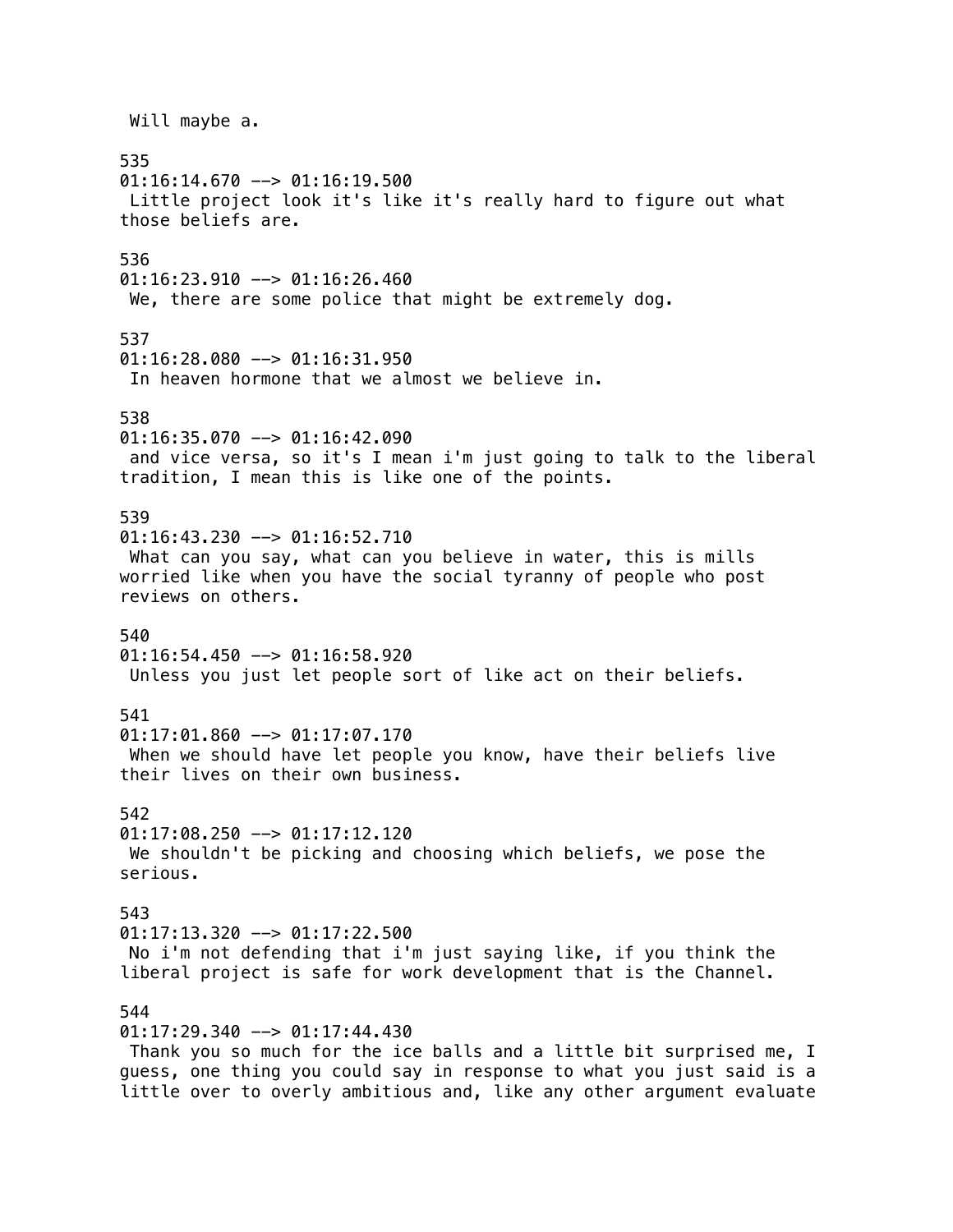you got to do some balancing on the one hand over the. 545  $01:17:45.900$  -->  $01:17:54.630$  Freedom of speech and episode of validating for it, but on the other hand, the cost of people who go in for sexist racist homophobic we. 546  $01:17:54.870$  -->  $01:18:07.020$  are real and you know, like any good more mossberg we should use, on balance, and so I just want to I guess focus on these are the cases about someone who changes their mind, for example, to our yeah certain sections leaves or we. 547 01:18:07.770 --> 01:18:20.370 wouldn't want to act on you know, one of the final objections to consider, which is the value so ethan wouldn't another value for engaging in the imposition of informal coffee. 548  $01:18:21.180$  -->  $01:18:28.290$  In certain cases, the right way for me to read what I value is to engage in certain kind of keep that vision. 549  $01:18:28.830$  -->  $01:18:38.670$  For So if I regard myself and my whole identity depends on day fighting poverty world and I discovered that one of my closest friend now turns into someone who thinks. 550  $01:18:38.970$  -->  $01:18:49.110$  You know it's their responsibility doesn't work now it seems enormous value that you can substitute substitute gender equality racial equality, it seems, you know our future state with my value. 551 01:18:50.130 --> 01:18:55.140 I wanted to try try, so this is, I got it was brought some kind of good, well, so now we're talking about like. 552  $01:18:55.410$  -->  $01:19:03.360$  It was additional youthfulness or quality assurance of interpersonal relations that how much goodwill after perfect and it seems to me, you just focus on that so because. 553 01:19:03.750 --> 01:19:11.220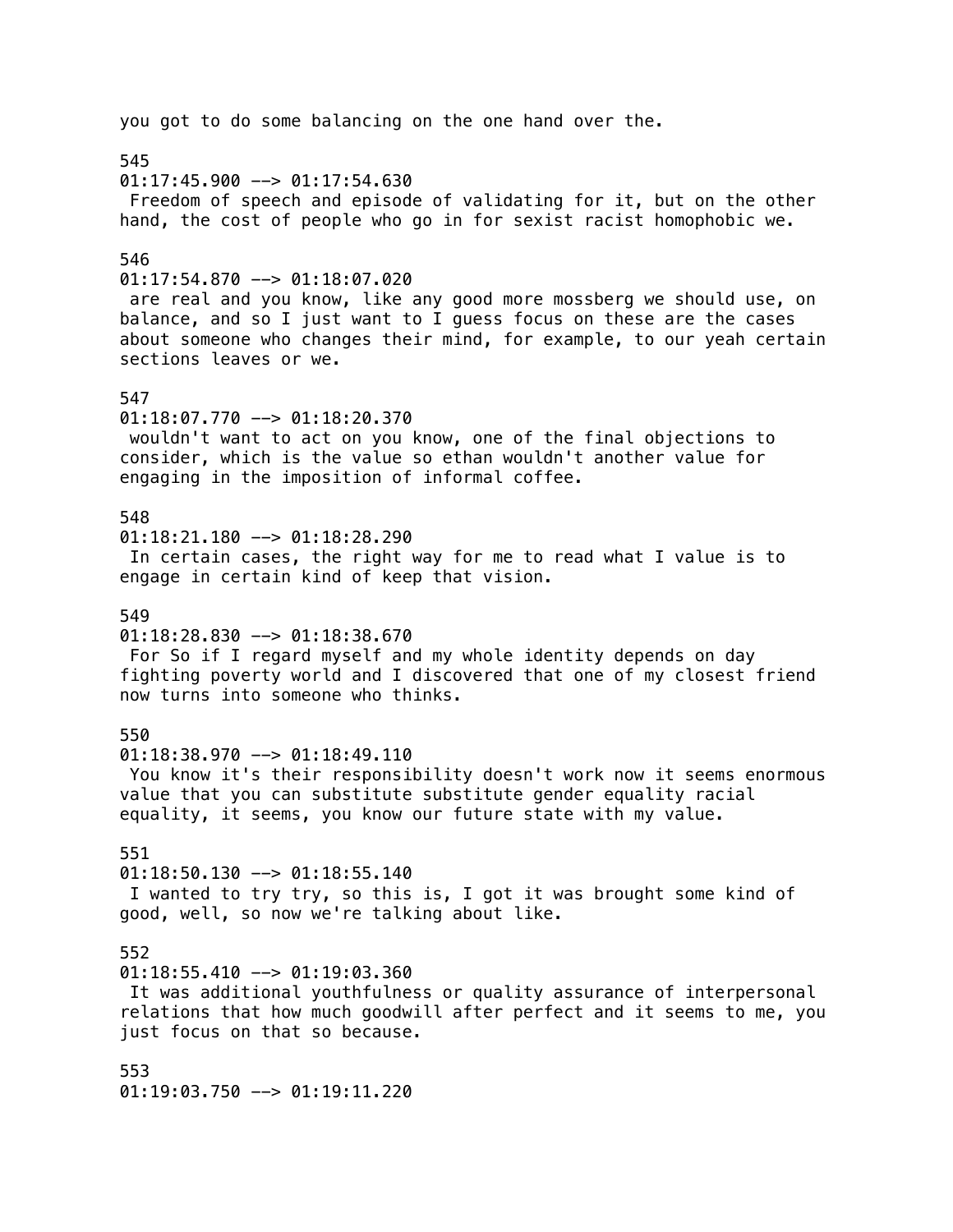it's totally fine if you go to sort of friendship with a privilege it's not you know, nobody can do that demand that I found with that and by putting these types of ties. 554  $01:19:11.490$  -->  $01:19:25.740$  It seems perfectly legitimate and also, it seems to require a five minute, let me just thinking well you know I grew comments on Facebook like yeah we have we have similar business Facebook again. 555 01:19:28.980 --> 01:19:29.970 After reading your book. 556 01:19:37.620 --> 01:19:37.920 yeah. 557  $01:19:40.830$  -->  $01:19:42.420$  Oh that's sorry I didn't. 558  $01:19:43.650$  -->  $01:19:46.680$  hear it it's a lot to a really nice. 559  $01:19:48.180$  -->  $01:19:52.950$  observations through I don't have much to say except for on on mills view. 560 01:19:54.360 --> 01:20:08.820 There is this sort of like utilitarian thought that the way to get to the board happy flourishing society is why allowing all this nasty stuff that's how we ultimately get a better society that's an empirical question to which I. 561 01:20:09.840 --> 01:20:10.560 don't have access to. 562 01:20:12.750 --> 01:20:12.960 The. 563 01:20:14.580 --> 01:20:25.200 Sound of the great yeah so I guess i'm gonna go to like a really weird case I think it's it's actually improved talking about so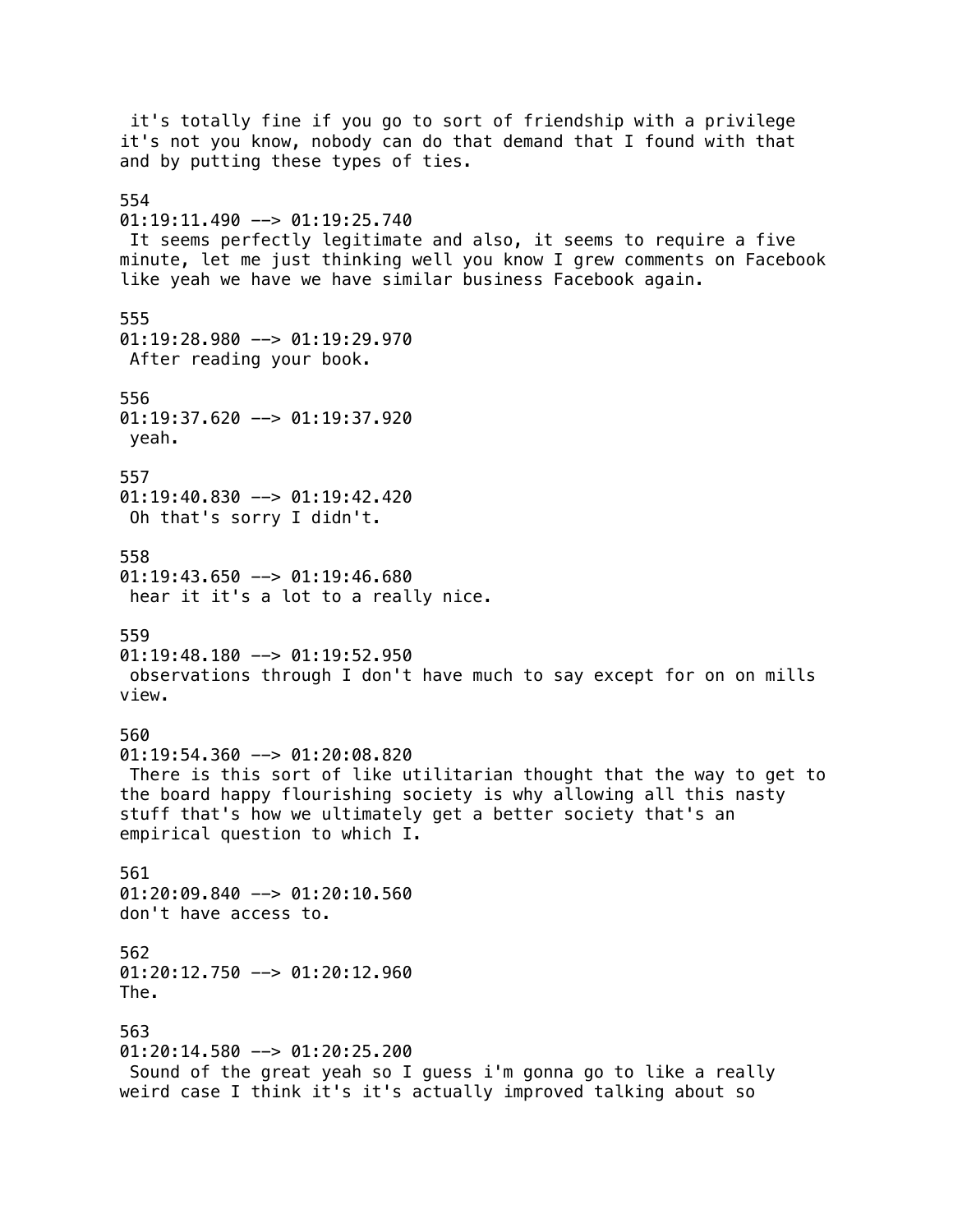consider, for example. 564  $01:20:26.670$  -->  $01:20:34.950$  The social circle prestige and money to someone like TIM Keller, to get clarity with me. 565 01:20:36.090 --> 01:20:38.520 For the Richard dawkins who get by. 566 01:20:40.050 --> 01:20:46.770 Right, so this is just seems like an exceptional pace that just because that is true, I think it does it does. 567 01:20:47.250 --> 01:20:58.080 imputed what you're after I think it's the exception role but it's pretty clear that the reason they would change their mind if the wrong kind of reason to change your mind right. 568  $01:20:59.310$  -->  $01:21:04.440$  So why i'm bringing this up well the truth plays a big role. 569  $01:21:05.820$  -->  $01:21:21.120$  And so i'm wondering, like in your explanation of when blocking exits for me, encouraging more opportunities for people to change other words you wouldn't want to create it situation people change their mind all the time. 570 01:21:23.010 --> 01:21:29.070 i'm like what what's the right kind of reason to change your mind or to not change your mind. 571 01:21:30.180 --> 01:21:36.780 It seems like five dimensional change their minds too much wrong or we'd have to be the other ones where people. 572  $01:21:38.010$  -->  $01:21:48.060$  yeah so just tell me more about the role of truth or the what like what's doing the work in the background, good, thank you, by the way, same was looking for progress those an excellent Bush.

573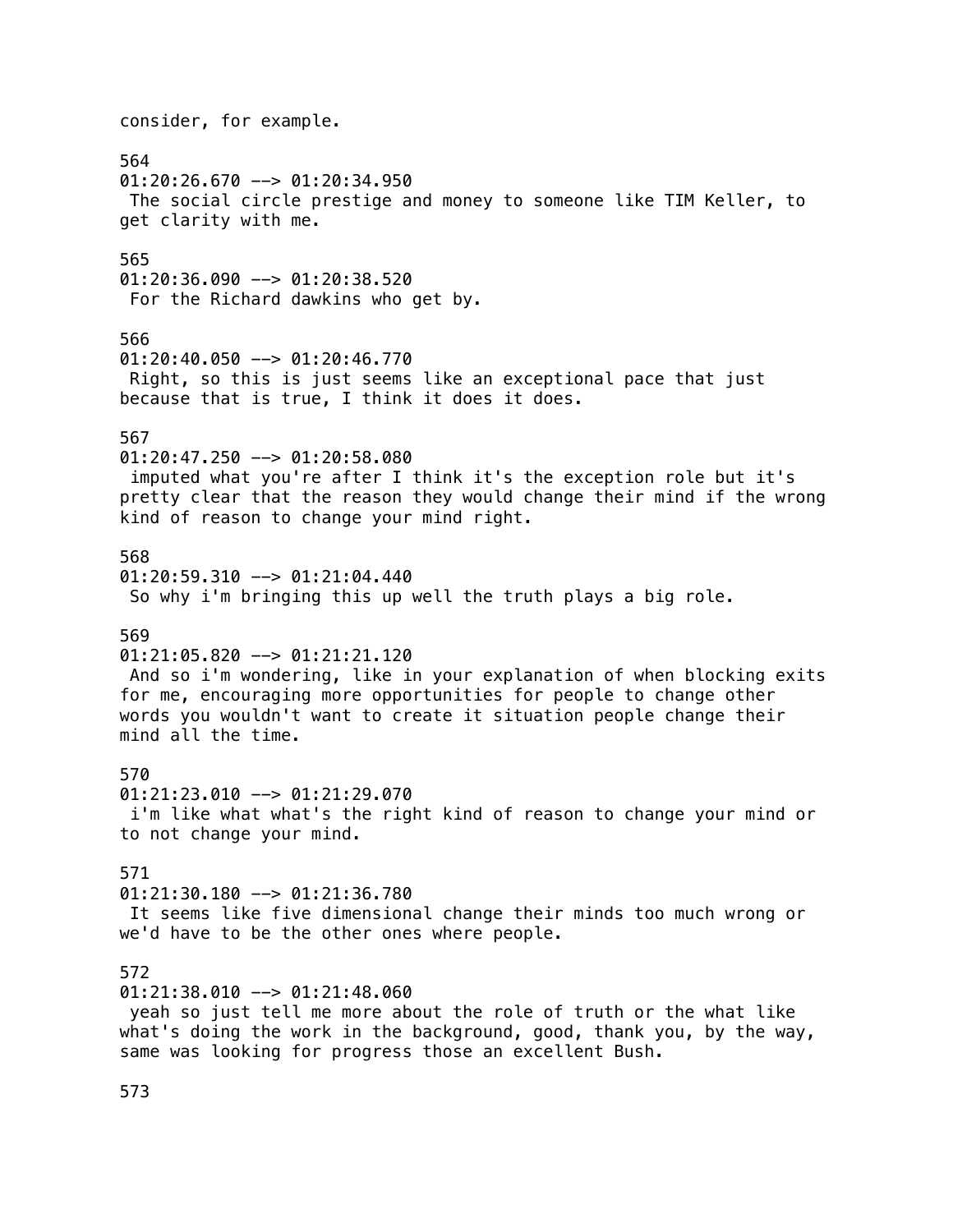01:21:49.170 --> 01:21:50.250 Really trace. 574 01:21:52.470 --> 01:21:52.890 anyway. 575  $01:21:54.360$  -->  $01:21:58.260$  yeah so I don't have a lot to say there Sam except probably. 576 01:21:59.700 --> 01:22:04.650 I don't I don't envision an ideal society i'm not even on your fear. 577 01:22:06.570 --> 01:22:09.840 I don't envision a society which people were Willy nilly. 578  $01:22:11.160$  -->  $01:22:18.030$  alone by the breeze of argument arguments or I think it's good to be stuff that the fact that that is an intellectual virtue. 579  $01:22:19.470$  -->  $01:22:21.120$  Is the person who are your beliefs, but. 580  $01:22:22.680$  -->  $01:22:39.630$  All I take myself to be doing is pointing to one obstacle to changing your beliefs, that has a set of negative consequence, and I think removing that one obstacle doesn't mean there aren't. 581 01:22:41.010 --> 01:22:50.310 Other with social ways of discouraging people from changing their mind, what are the image it's like okay what what's the argument in your own. 582  $01:22:51.390$  -->  $01:23:02.190$  And so I do, I do have to buy this like really challenged idealistic vision with like people driven by you know what they think is true not what's going to avoid social punishment. 583 01:23:06.360 --> 01:23:07.320 Excellent questions.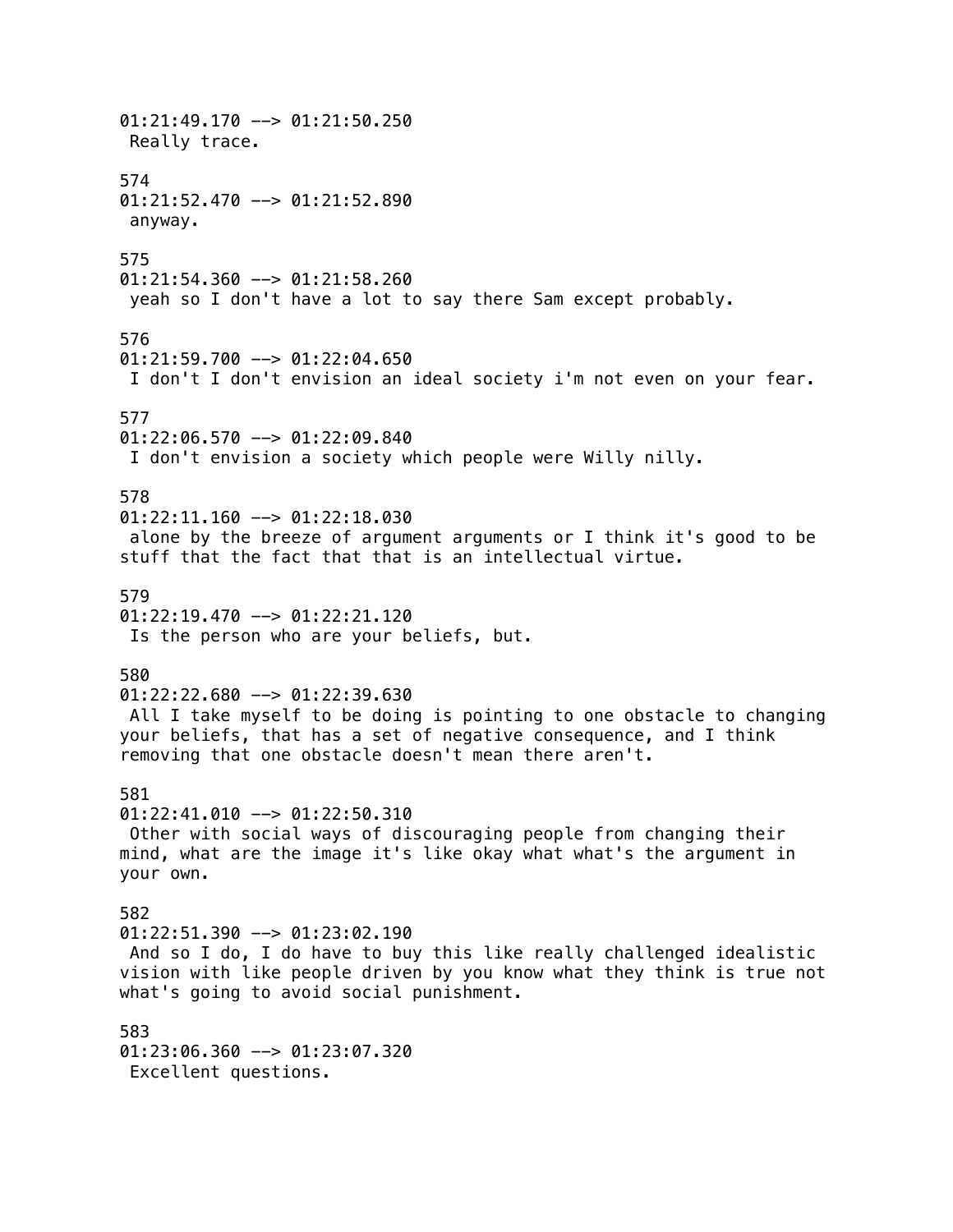584  $01:23:09.240$  -->  $01:23:18.870$  We only have six beds and six people so i'm wondering can take some questions and parents can also stay after so I got finishing the cute dress. 585 01:23:21.150 --> 01:23:31.740 Well, maybe, maybe we can take a couple of questions and then you can see a squirrel away just one of those so i'll give you the floor and that the maybe both of us questions and. 586  $01:23:33.780$  -->  $01:23:39.690$  realize what I asked about was something that's three other people have already. 587 01:23:41.550 --> 01:23:44.040 sent apology essentially ask you about. 588  $01:23:45.600$  -->  $01:23:48.900$  The company goes over there are no impermissible changes. 589  $01:23:50.250$  -->  $01:24:03.030$  Someone probably someone will declare that I have seen the lights and using libraries and declare that the Jews deserve to die what I declare that all bts youth pastor should be shot on sight, starting with you. 590 01:24:21.000 --> 01:24:24.750 We take the other two man, let me take the other question as well. 591 01:24:26.100 --> 01:24:32.880 yeah so thinking in terms of costs, you think it would be helpful to introduce something like they want me to face on it. 592  $01:24:33.390$  -->  $01:24:43.170$  So I had the same thought in regards sure right it's like you know it's a community of belief and the priests changes his mind. 593  $01:24:44.010$  -->  $01:24:56.430$  It is a cost right to leave that entity, like you, that like there's nothing wrong about that right, no one's been wrongfully harm right,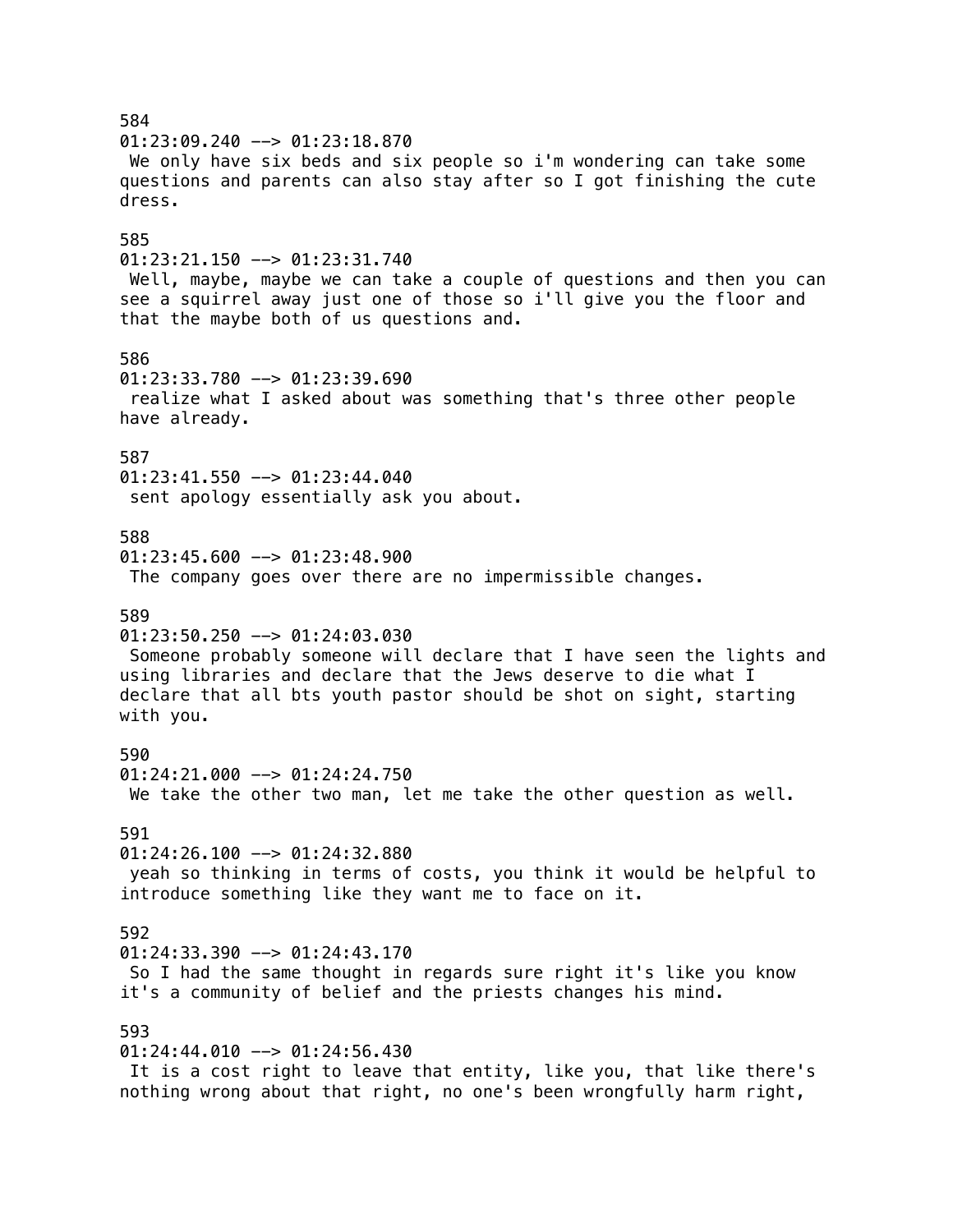and so it seems like you might want to think about I. 594 01:24:57.540 --> 01:25:09.270 mean a lot of it sounds good, it costs right to leave a Community right or to like lose a friendship, but you might want to have a distinction between. 595 01:25:10.230 --> 01:25:22.500 You don't have a baseline right so there's there's certain costs are permissible to oppose right and others that are wrong, and where we want to work with active blocking is with those that are wrong. 596 01:25:23.850 --> 01:25:29.790 Because the other type of case I think like it's on its way to the Church, but thinking about like i'm sure I have. 597  $01:25:30.420$  -->  $01:25:40.140$  beliefs about longtime friends cannot cross in their beliefs and if they have those beliefs that right, I don't know what those all are I haven't made explicit to them. 598  $01:25:40.590$  -->  $01:25:47.250$  I just think that's totally fine and I think it goes down to freedom of association and the fact that you have to. 599 01:25:47.970 --> 01:25:55.170 put it, but some of these things are our privilege right, and I can withdraw the public without wrong yeah good. 600  $01:25:56.040$  -->  $01:26:09.660$  that's that's great um I do think that, I mean minimize this talk too much, but i'm thinking of the social costs and not just any old calls right has to be a cost that the resolve something like informal social punished. 601 01:26:11.040 --> 01:26:17.520 And you might think that withdrawn a friendship is not necessarily touch right, it could be like think about. 602 01:26:20.850 --> 01:26:35.100 You know, think about these these scale odious views of like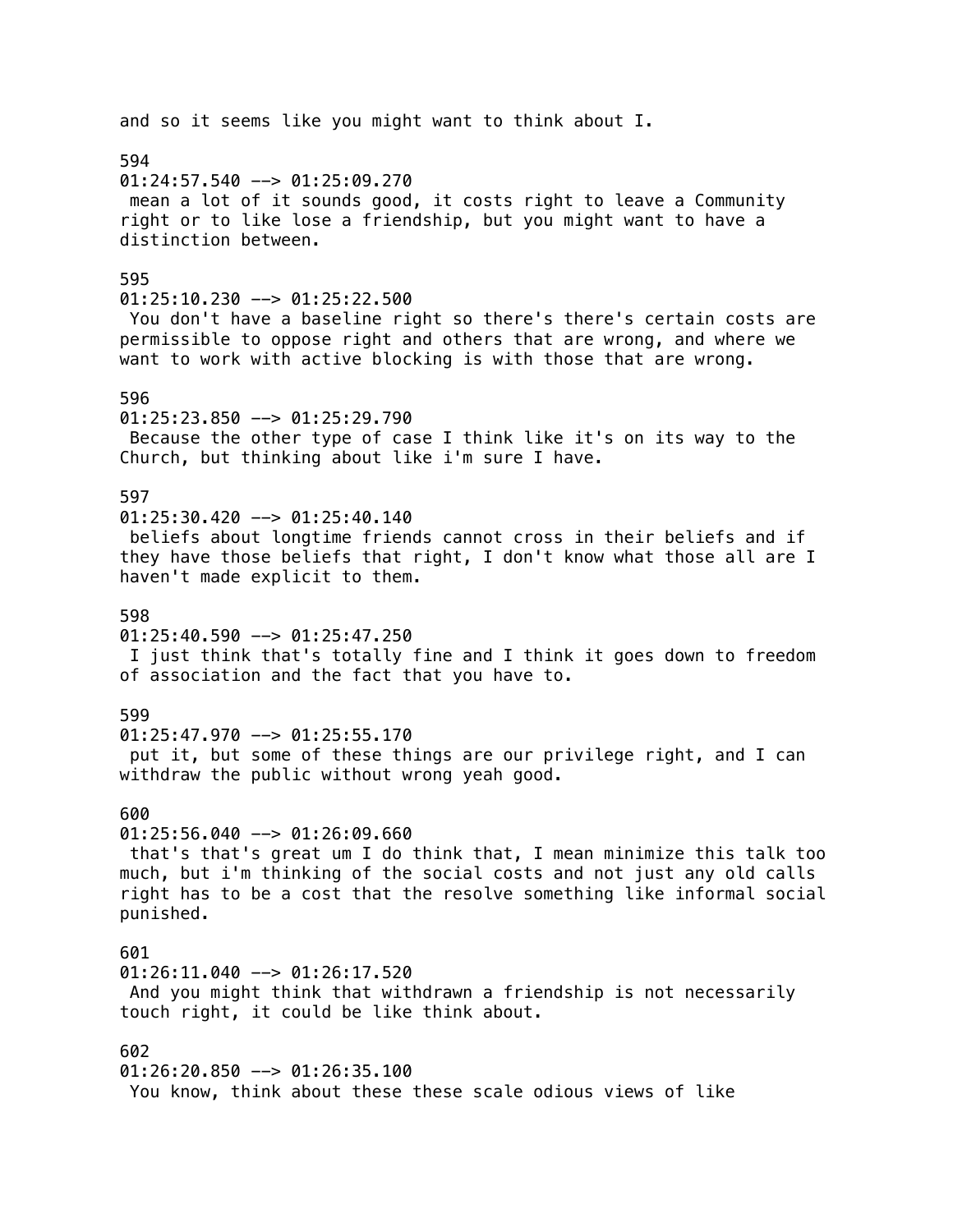formative formative norms, nobody relationships with someone like violates then that gives you the sort of right to detach or to blame them or so on, and you can think of that, I think. 603  $01:26:36.390$  -->  $01:26:50.610$ We don't have to qualify for punishment, but you're absolutely right that I don't want to be left with the view that any intentionally closed off or forcing the imposition of a cost results effects of blocking coming. 604 01:26:53.730 --> 01:26:54.900 To the other question yeah I mean. 605  $01:26:56.670$  -->  $01:27:07.140$  Do I think that every changing every month changes good no do I think that we should never impose awesome people who change their minds. 606  $01:27:09.720$  -->  $01:27:10.830$  Probably not. 607 01:27:13.470 --> 01:27:13.800 yeah. 608  $01:27:18.600$  -->  $01:27:19.050$  Sorry. 609 01:27:20.220 --> 01:27:22.170 distinction between simply create. 610 01:27:23.310 --> 01:27:23.730 Some sort. 611  $01:27:25.680$  -->  $01:27:25.800$  $0f.$ 612 01:27:27.540 --> 01:27:28.980 Change on fire in such a manner. 613 01:27:30.660 --> 01:27:34.770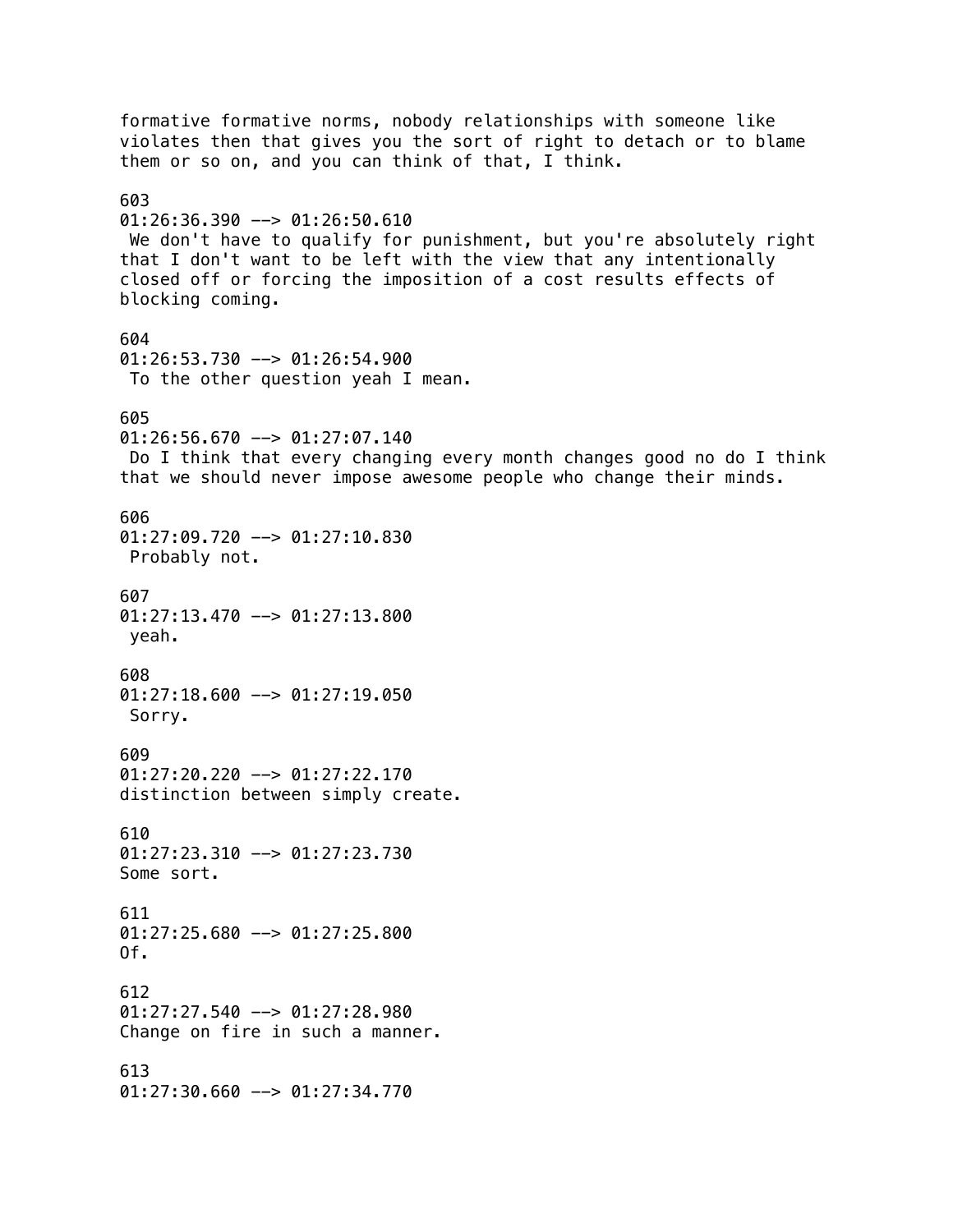Well i've been imposed the cost without doing it as a kind of social punishing. 614  $01:27:38.010$  -->  $01:27:44.880$  So it's not just any calls right hey that's the way too long of relationship, it has to be something like. 615  $01:27:47.970$  -->  $01:27:48.690$  you're doing it. 616 01:27:58.080 --> 01:27:59.760 One more question is yours. 617 01:28:14.220 --> 01:28:14.520 Think. 618 01:28:16.890 --> 01:28:17.040 We. 619 01:28:19.290 --> 01:28:22.590 have been it's a tough question I don't know what a group is. 620  $01:28:27.120$  -->  $01:28:36.510$  I do think there are groups that are that there are very essential features is convergence on service assessment say police. 621 01:28:38.880 --> 01:28:48.180 Sometimes it's social the I think I you know, whatever your political views are you are probably in a group of people, many of whom are people you've never met. 622 01:28:49.410 --> 01:28:54.120 People who both like you, people who do here is that you're using. 623  $01:28:56.010$  -->  $01:28:57.780$  So you're right to note that there is. 624 01:29:00.030 --> 01:29:01.020 One more social.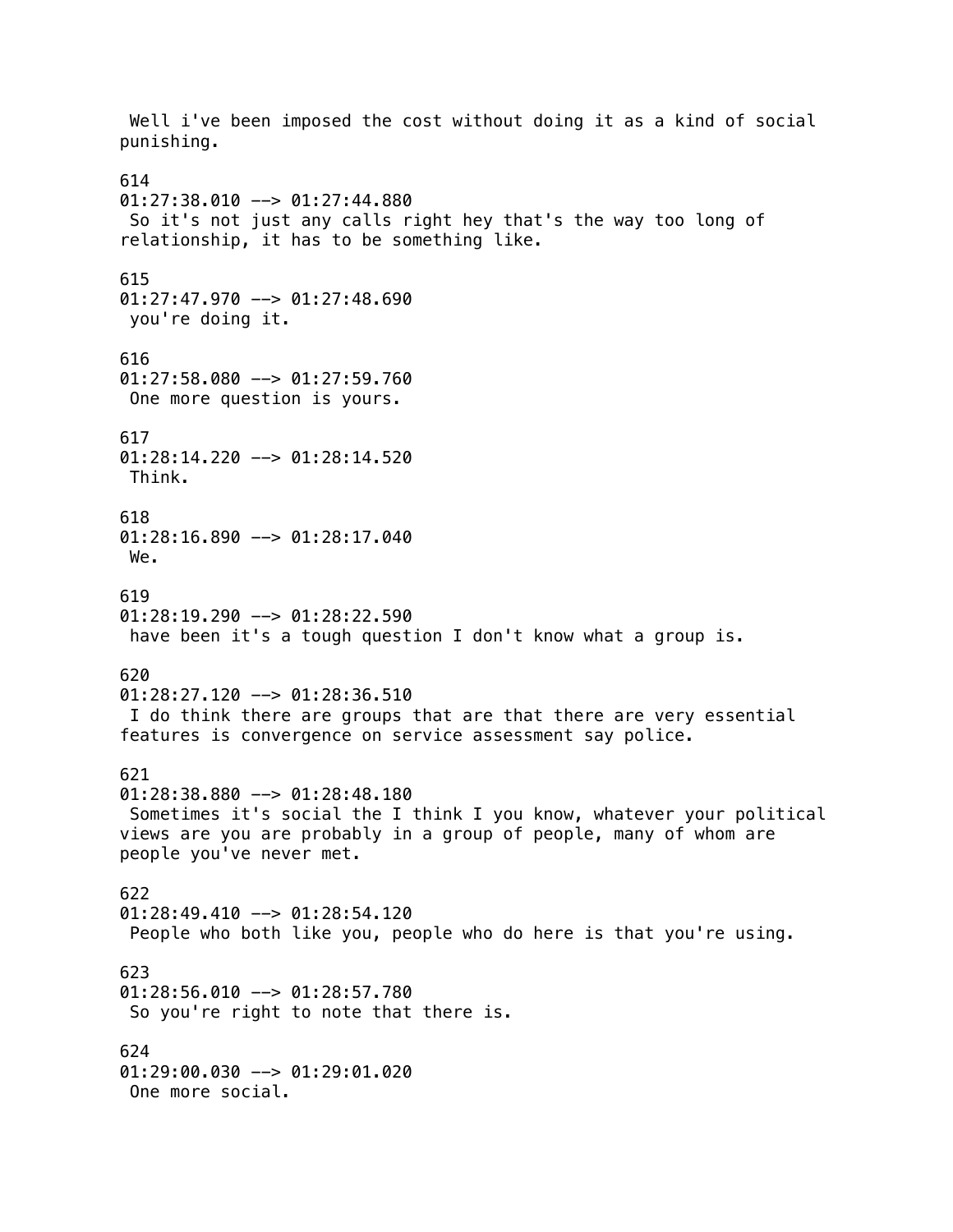## 625 01:29:02.700 --> 01:29:03.180 Political. 626  $01:29:05.610$  -->  $01:29:10.650$  Please bear with us for a couple more questions than pizza have just you a new idea. 627 01:29:11.790 --> 01:29:18.810 All right, then sorry was your hometown i'm sorry Okay, but you're the one with the black mask it will. 628 01:29:20.910 --> 01:29:36.690 Be for coming and talking i'm I think i'm in line with other talks about where do we draw the line between becoming a bystander or maybe complicit in your own views but also be full this conversation maybe holds the person changing their mind, not as a fan of what it should be. 629  $01:29:37.740$  -->  $01:29:51.660$  You know, maybe we're focusing more on the person who is you know, maybe doing the grants or you know kind of blocking exit do you think maybe in this conversation that we kind of feel the personal person accountable for making problematic. 630 01:29:53.070 --> 01:29:57.750 Well, that may be, but I, you know I gotta I gotta say I have. 631 01:29:59.340 --> 01:30:04.920 No changes and view our go the direction right some changes, and if you go to good direction. 632 01:30:06.120 --> 01:30:20.280 And the problem with having reciprocal norms of exit blocking is with people who have the bad news, and they want to come over to the good view side there, they are subjected to exit block. 633 01:30:21.420 --> 01:30:35.040 You can't get exit blogging only on you know, on on the good side you

protect the good news, the bad news that no one ever texted me free from the inside, so there is this like really difficult question of